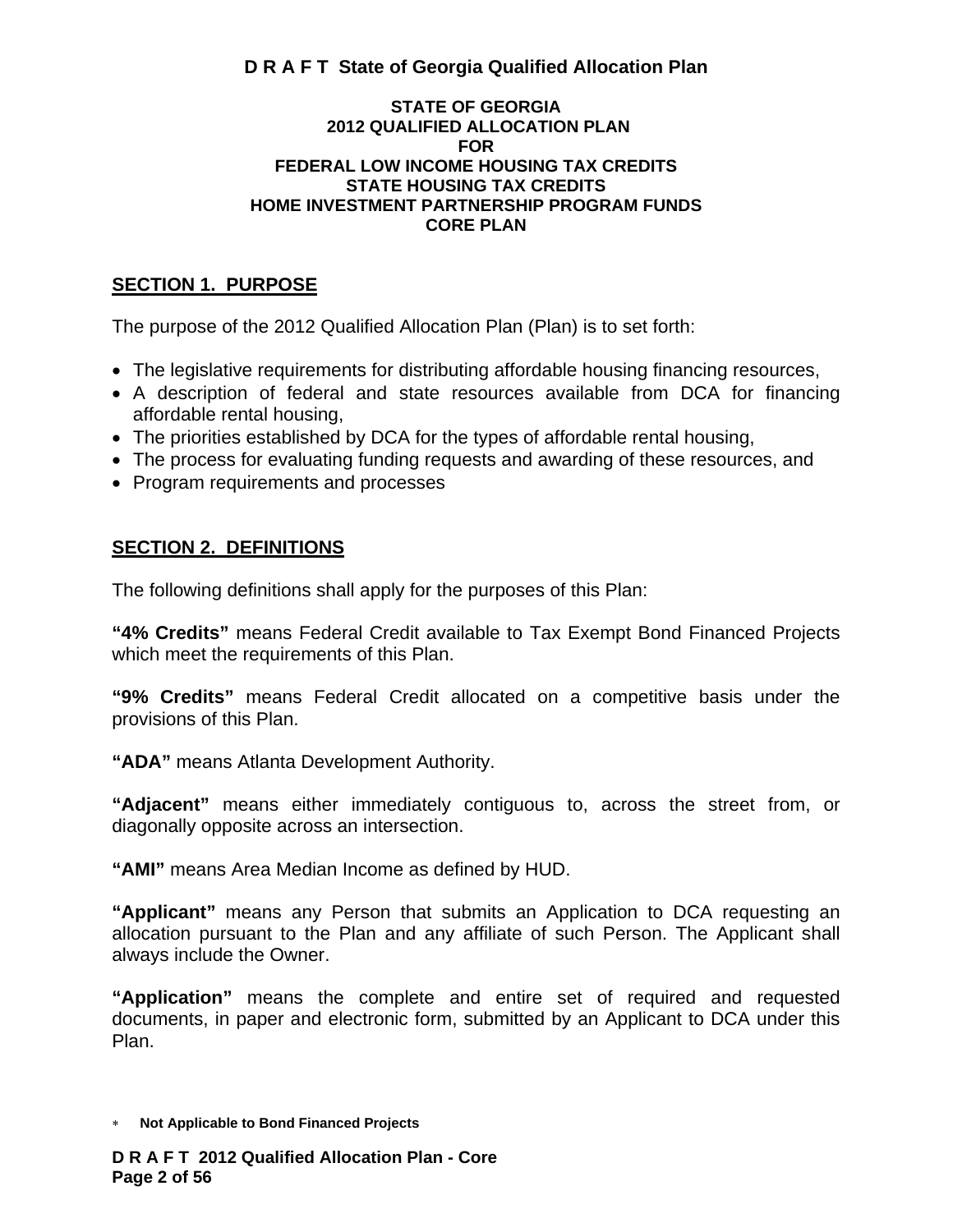**"Application Submission"** means the date and time, as stipulated in the Core Plan, by which the Application must be submitted to DCA in order to be eligible for funding under this Plan.

**"ARRA"** means the American Recovery and Reinvestment Act of 2009.

**"Bond Financed Projects"** means affordable housing developments financed with taxexempt bonds and therefore eligible for 4% Federal Credit.

**"Capital Improvements"** mean substantial improvements to the real estate, for items such as re-roofing, structural repairs, or major projects to replace or upgrade existing furnishings, but not including replacement of individual appliances or minor repairs.

**"CHDO"** means a Community Housing Development Organization, as defined in the HOME regulations at 24 CFR Part 92.

**"CHDO Predevelopment Loan Program"** means the DCA program designed to make loans exclusively to CHDOs for predevelopment activities involving the preparation of Applications for loans through the HOME Rental Housing Loan Program.

**"Code"** means Internal Revenue Code, primarily Section 42.

**"Competitive Scoring"** means the process described in this Plan by which DCA ranks the Applications received. The ranked outcome of the Competitive Scoring process will be a significant factor in DCA's determination of Applications selected for funding. DCA may choose not to score Applications that fail to meet any applicable Threshold requirement(s) or Applications that are deemed substantially incomplete by DCA.

**"Compliance Period"** means the fifteen (15) year period during which a project must operate in accordance with the Credit requirements to avoid Federal Credit recapture. The Compliance Period commences with the first taxable year of the Federal Credit period.

**"Consultant"** means a third party entity that provides consulting services to Project Participants. An entity acting in the capacity of Owner, Developer or General Contractor or which provides technical assistance to the Owner, Developer or General Contractor is considered a Consultant. Consultants include, but are not limited to, construction management consultants, interior design consultants, relocation specialists, tax credit application consultants, tenant certification consultants, and HOPE VI consultants, etc. All consulting fees are considered part of the calculation of the maximum allowable Developer fee for each project. DCA will allow a limited exception and not include Consultants retained for the purpose of obtaining green building certifications provided the fee is no more than \$20,000.

**"Conversion"** means the Conversion of a Loan from a construction loan to a permanent loan.

∗ **Not Applicable to Bond Financed Projects** 

**D R A F T 2012 Qualified Allocation Plan - Core Page 3 of 56**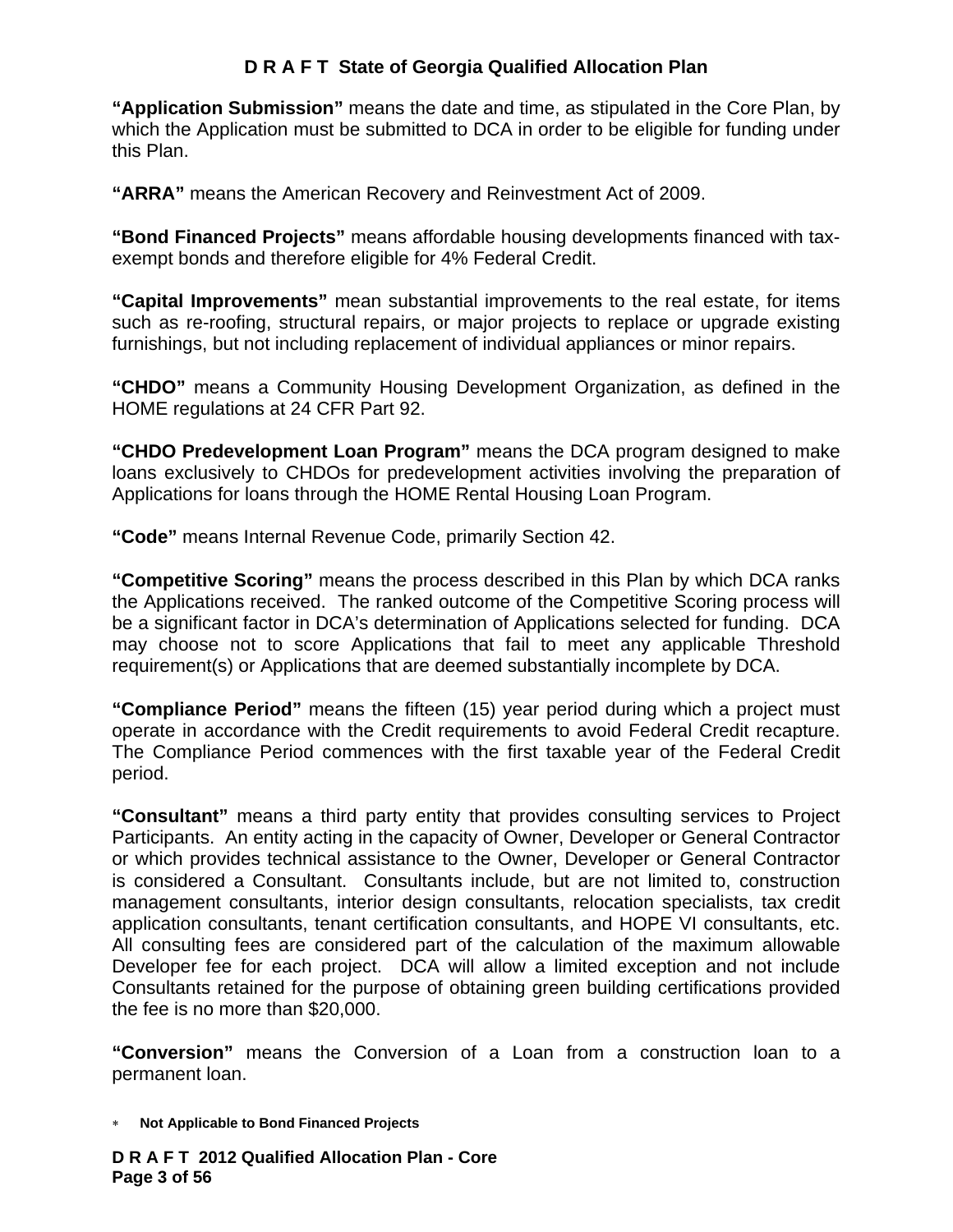**"Credits"** means the State Credit and the Federal Credit together.

**"DCA"** means the Georgia Department of Community Affairs, an executive government agency in the State of Georgia. By state law, DCA administers the programs of the Georgia Housing Finance Authority.

**"Developer"** means the legal entity designated as the Developer in the Application as well as all persons, affiliates of such persons, corporations, partnerships, joint ventures, associations, or other entities that have a direct or indirect ownership interest in the Developer entity. Any entity or individual that receives all or part of the Developer Fee must be designated as a developer. Material Participation is required for all developers and for all entities that receive any portion of the Developer Fee.

**"Elderly"** means a person at least 62 years of age.

**"Elderly Housing"** means housing intended for and only occupied by Elderly persons including a family in which all members are Elderly. All household members must be Elderly (no children, and no disabled persons under the age of 62).

**"Exchange"** means the Tax Credit Exchange Provisions of American Recovery and Reinvestment Act.

**"Extended Use Period"** means the period commencing with the first day in the Compliance Period and ending on the date which is fifteen years after the close of the Compliance Period.

**"Federal Credit"** means the Low Income Housing Tax Credit established by the federal government for the purpose of encouraging the development of affordable housing and governed by the Code.

**"Federal Deposit Insurance Corporation (FDIC) / Affordable Housing Disposition Program (AHDP)"** means the program that the Financial Institutions Reform, Recovery and Enforcement Act of 1989 (FIRREA) required the Resolution Trust Corporation (FDIC) to develop for selling residential properties to provide affordable housing opportunities. In response to this provision, FDIC established the AHDP, or herein referred to as the Affordable Housing Program (AHP).

**"Federal Financial Institutions Examination Council (FFIEC)"** means the interagency body established pursuant to Title X of the Financial Institutions Regulatory and Interest Rate Control Act of 1978 (FIRA) empowered to prescribe uniform principles, standards, and report forms for the federal examination of financial institutions by the Board of Governors of the Federal Reserve System (FRB), the Federal Deposit Insurance Corporation (FDIC), the National Credit Union Administration (NCUA), the Office of the Comptroller of the Currency (OCC), and the Office of Thrift Supervision (OTS) and to make recommendations to promote uniformity in the supervision of financial institutions. The FFIEC website can be found at www.ffiec.gov.

<sup>∗</sup> **Not Applicable to Bond Financed Projects**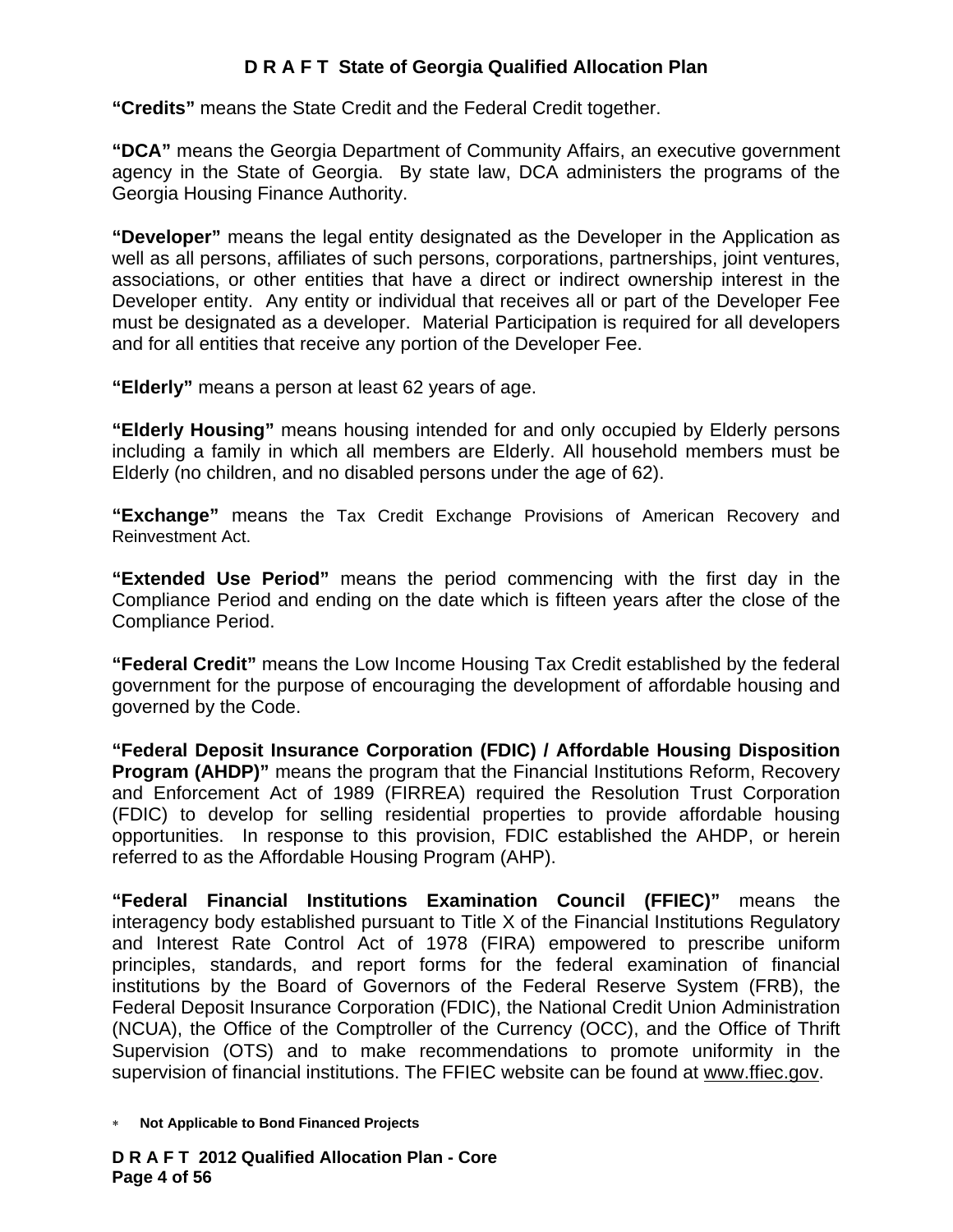**"FMR"** means the Fair Market Rents issued by HUD.

**"General Partner"** means the Partner or collective of partners, which has general liability for the partnership during construction, lease up, and operation of the project. In addition, unless the context shall clearly indicate to the contrary, if the entity in question is a limited liability company, the term "General Partner" shall also mean the managing member or other party with management responsibility for the limited liability company.

**"GHFA"** means the Georgia Housing and Finance Authority, a public corporation created by the Georgia General Assembly and designated by the Governor as the State Allocating Agency for Federal and State Low Income Housing Tax Credits and the state-level grantee for federal HOME funds.

**"Guarantor Fee"** means a fee paid by an Owner/Developer to an entity or individual that will provide construction completion guarantees to the project equity investor for an agreed upon price.

**"HOME"** means the HOME Investment Partnership Program.

**"HOME Loans"** means the HOME Rental Housing Loan Program loans.

**"HOME Regulations"** means the regulations at 24 CFR Part 92 governing the HOME Rental Housing Loan Program, promulgated by HUD, including any subsequent amendments to such regulations.

**"HOME Rental Housing Loan Program"** means the program that is designed to provide below market, favorable term financing for affordable rental housing. In Georgia, this program is intended to serve those individuals who have incomes at or below 60% AMI.

**"Housing and Economic Recovery Act of 2008 (HERA)"** means the Act signed into law by President Bush on July 30, 2008 that covers a range of housing issues.

**"Housing for Older Persons"** means housing intended and operated for occupancy by persons 55 years of age or older ("Older Persons"). According to Georgia law, such housing must also have significant facilities and service serving the Older Persons population even though the requirement has been eliminated from the federal definition of an elderly project. At least 80% of the total occupied units in such a housing project must be occupied by at least one Older Person.

Up to 20% of the units may be occupied by others, including the landlord's employees, the surviving spouses or children of residents who were Older Persons when they died, and caregivers. Owner must adhere to policies and procedures which demonstrate an intent by an owner to provide housing for individuals who are 55 years of age or older. DCA will monitor the required facilities and services during the applicable Compliance Period or the Period of Affordability whichever is longer.

∗ **Not Applicable to Bond Financed Projects** 

**D R A F T 2012 Qualified Allocation Plan - Core Page 5 of 56**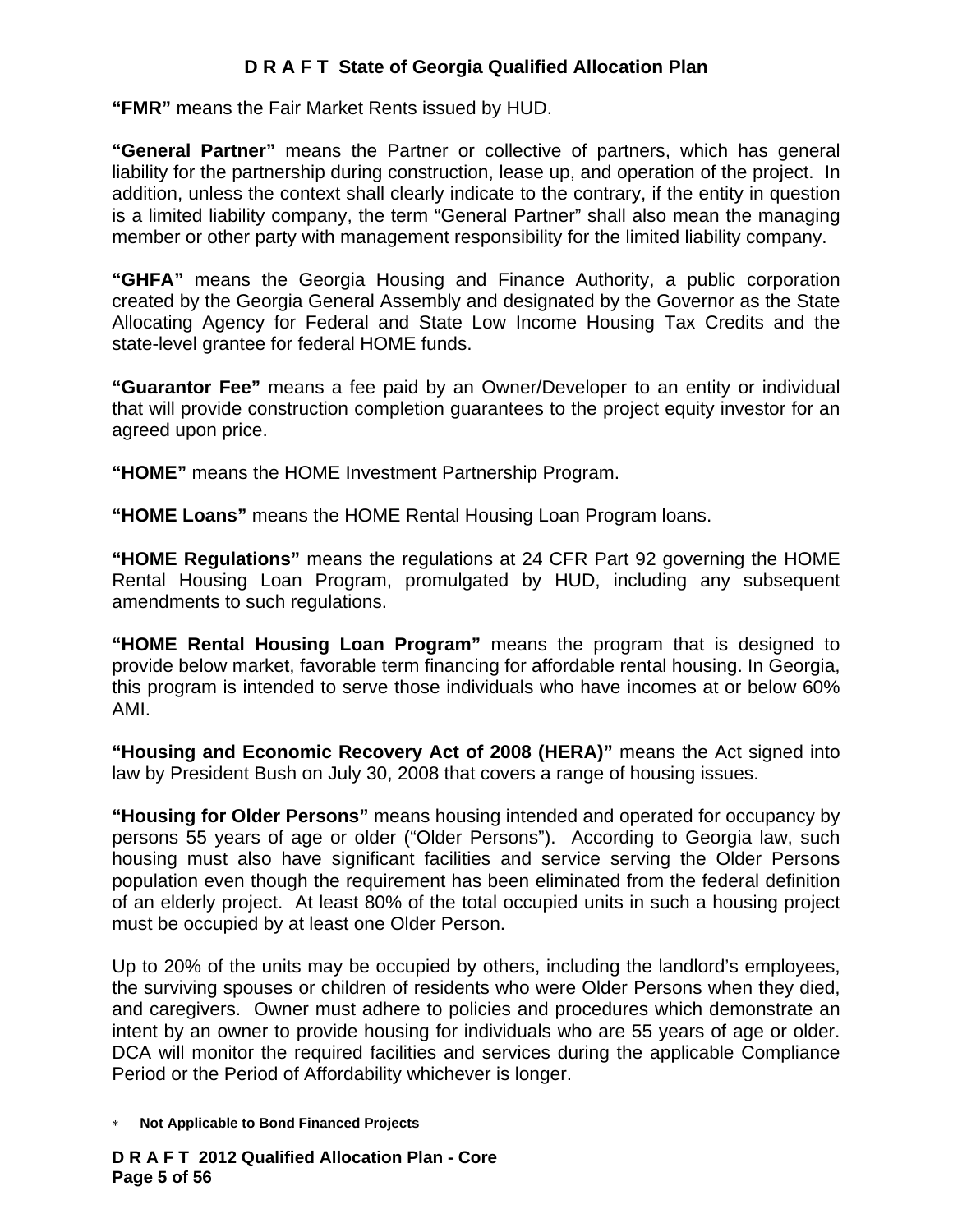**"HTF"** means the Housing Trust Fund for the Homeless established by O.C.G.A. § 8-3- 300.

**"HUD"** means the U.S. Department of Housing and Urban Development.

**"Identity of Interest"** means a situation in which a Project Participant has a direct or indirect interest in the ownership of an entity which contracts with a Project Participant to provide land, goods or services for the project.

**"IRS"** means the Internal Revenue Service, a division of the U.S. Department of Treasury.

**"Letter of Determination"** means a notice issued by GHFA to the issuer of tax exempt bonds for a specific project, which states that the project is eligible for 4% low income housing tax credits without receiving an allocation of credits from the State Housing Credit Ceiling because the project satisfies the requirements of this Plan; and sets forth conditions which must be met by the development before GHFA will issue the IRS Form(s) 8609 to the Owner.

**"Local Government"** means the controlling elected governing body of the local jurisdiction (as defined in its Charter) in which the property is located at the time of Application (e.g., city council if within the city limits, or county commission if in an unincorporated area).

**"LURA"** means the Land Use Restriction Agreement that is a recorded agreement between GHFA and the Owner for a HOME funded project. The LURA is binding upon the Owner and its successors in interest, and that encumbers the project with respect to this Plan and the requirements of the HOME program.

**"LURC"** means the Declaration of Land Use Restrictive Covenant for Low-Income Housing Tax Credits that is a recorded agreement between GHFA and the Owner. The LURC is binding upon the Owner and its successors in interest, and that encumbers the project with respect to this Plan and the requirements of Section 42 of the Code.

**"Manual"** means the Application Manual published by DCA for Applications submitted under the 2012 Qualified Allocation Plan.

**"Material Participation**" means involvement in the development and operation of the project on a basis which is regular, continuous and substantial as defined in Code Section 42 and 469(h) of the regulations promulgated hereunder.

**"Municipality"** means any incorporated city or town in the state.

**"Neighborhood Stabilization Program" or "(NSP)"** means HUD's Neighborhood Stabilization Program enacted to provide emergency assistance to state and local governments to acquire and redevelop foreclosed properties that might otherwise become sources of abandonment and blight within their communities. NSP provides

∗ **Not Applicable to Bond Financed Projects** 

**D R A F T 2012 Qualified Allocation Plan - Core Page 6 of 56**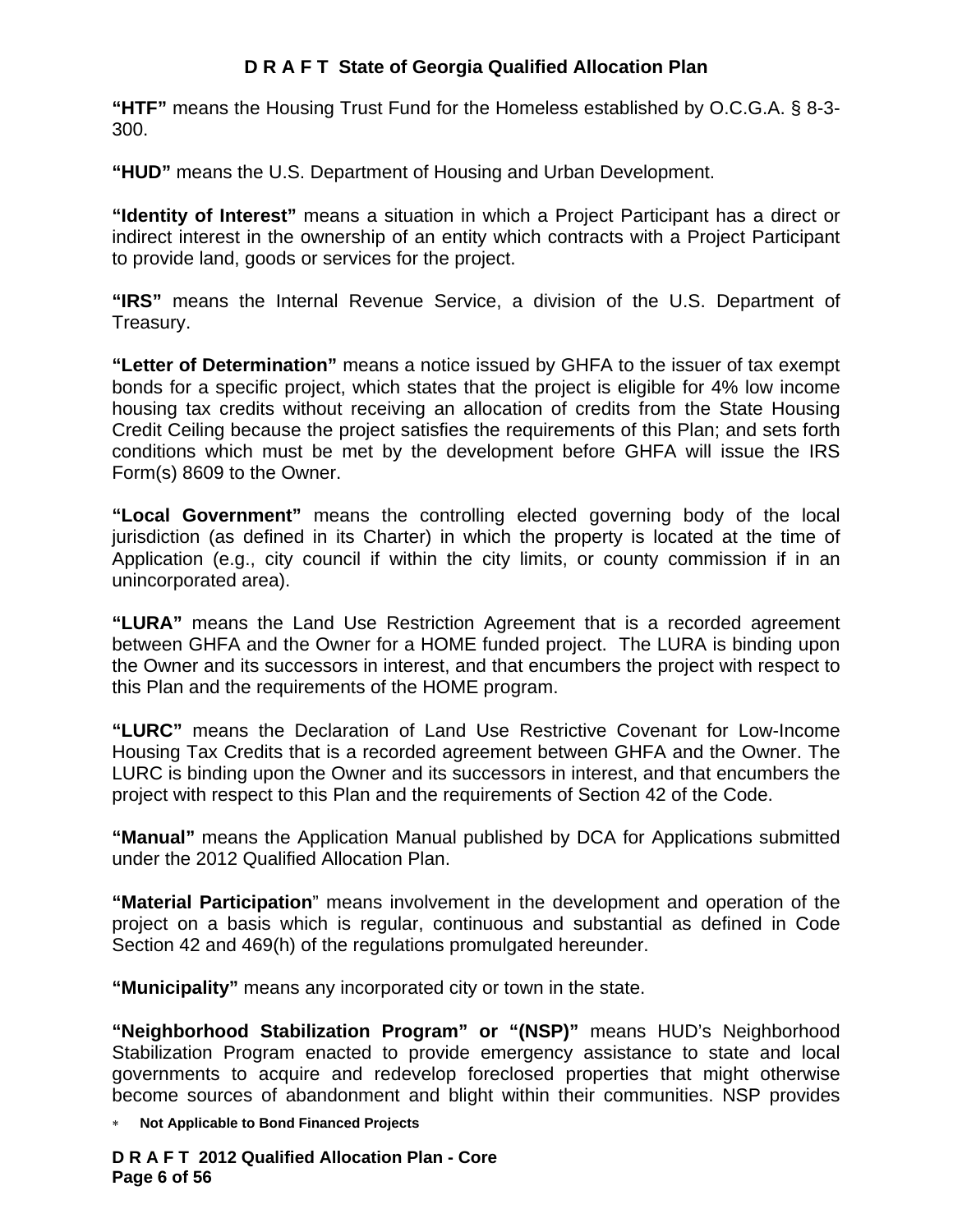grants to every state and certain local communities to purchase foreclosed or abandoned residential properties and to rehabilitate, resell, or redevelop these properties in order to stabilize neighborhoods and stem the decline of neighborhood values.

**"Non-Metro Median Income Limits"** means the applicant can use the higher of the non-metro median income of **\$51,600 (as defined in section 530 of the Housing Act of** 1949) or the area median income to calculate incomes and rents of projects located in rural areas, as defined by Department of Agriculture and as outlined in HERA. At this time, HUD has not authorized the use of these non-metro income limits for HOME properties. These limits will also apply to HOME properties if HUD issues guidance allowing that change.

**"O.C.G.A."** means the Official Code of Georgia Annotated.

**"Operating Cost"** means the costs associated with operating a multifamily development once the project is placed in service.

**"Owner"** means the single purpose legal entity holding title to the project as well as all persons, affiliates of such persons, corporations, partnerships, joint ventures, associations, or other entities that have a direct or indirect Ownership interest in the Ownership entity. The Owner is also the Applicant.

**"Period of Affordability"** means the time during which HOME Loan financed units must remain affordable to eligible households, as defined by HOME program regulations and this Plan. The Period of Affordability shall commence upon completion of the project and shall run for the period required under HOME regulations or the term of the HOME Loan, whichever is greater. Completion shall be defined as set forth in the HUD regulations for the HOME program.

**"Person"** means an individual, corporation, partnership, joint venture, Limited Liability Company, association, trust or any other business entity.

**"Phased Development"** means one Tax Credit project that will be developed in several adjacent phases with different allocations of Credits under common planning documents. The common planning document(s) may include parks, green space and shared amenities between the different phases. Each phase of the property should have common ownership entities. In order to be considered a "Phased Development", there must be some form of site control in place at the time the initial phase was commenced.

**"PJ"** means a Participating Jurisdiction, which is an agency of State or Local Government that administers the HOME Program in its jurisdiction. GHFA is the PJ for the non-entitlement areas of the State of Georgia**.** The local PJs include the cities of Albany, Atlanta, Macon, and Savannah; Clayton, DeKalb, and Gwinnett Counties; the consolidated governmental units of Athens-Clarke County, Augusta-Richmond County, and Columbus-Muscogee County; the counties and cities comprising the Georgia Urban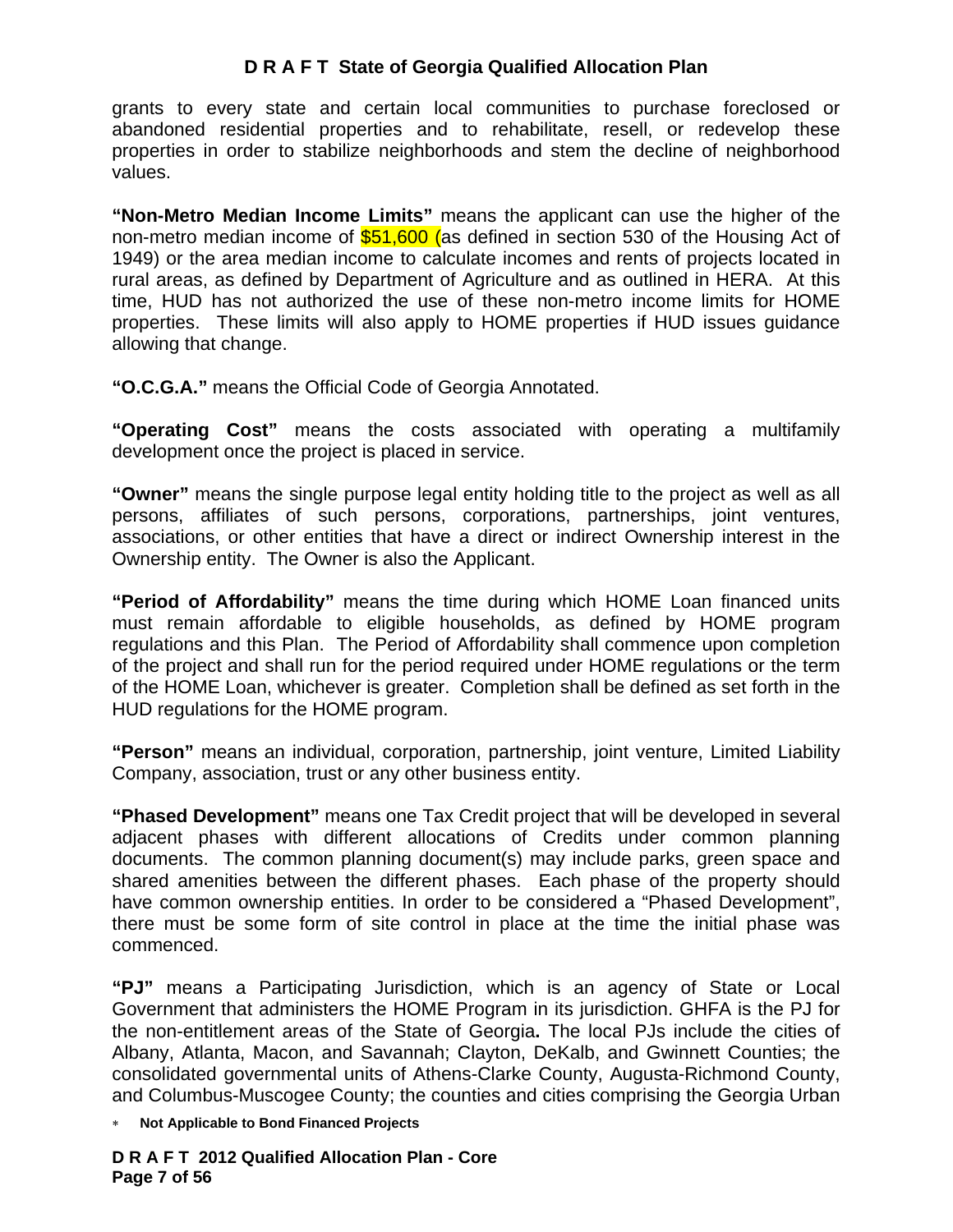County Consortium (Cobb, Marietta, Cherokee, Canton) and the Fulton County Consortium (Fulton, Roswell).

**"Plan"** means this 2012 Qualified Allocation Plan.

**"Project Participants"** mean the Owner, Developer, Management Company, Consultants and Syndicator for a project for which an Application is submitted.

"**Project Team**" means the Owner and Developer for a proposed tax credit project.

**"PHA"** means a local public housing authority.

**"Related Parties"** means a relative (including but not limited to grandfather, grandmother, father, mother, son, daughter, brother, sister, uncle, aunt, first cousin, nephew, niece, husband, wife, father-in-law, mother-in-law, brother-in-law, sister-in-law, stepfather, stepmother, stepson, stepdaughter, stepbrother, stepsister, half brother, or half sister) of any principal or any entity that shares common principals, executive directors, board members or officers.

**"Rent Standards"** means the most recent AMI FMR as issued by HUD and UA as described in the Plan.

**"Reservation of Funds"** means the securing of funding for a particular project proposal based on the understanding that the project will fully satisfy program and Plan requirements.

**"Rural"** For scoring purposes and determination of the minimum operating cost per the QAP, means those areas designated by USDA as being Rural. A list of USDA Rural areas can be accessed on the USDA website at [**http://eligibility.sc.egov.usda.gov/]**

"Scoring Criteria" means the criteria detailed in Appendix II by which points are assigned for the purpose of Competitive Scoring.

**"State"** means the State of Georgia.

**"State Credit"** means the Housing Tax Credit established by the Georgia General Assembly, as set forth in O.C.G.A. §48-7-29 and §33-1-18.

**"Subsidy Layering Review"** means the DCA evaluation of projects using DCA program funds in combination with other governmental assistance to ensure that no more than the necessary amount of DCA program funds is invested in any one project to provide affordable housing. For HOME funds, the subsidy layering review will be conducted in accordance with the requirements set forth in the US Department of Housing and Urban Development CPD Notice 98-01 guidelines required by 24 CFR §92.250(b).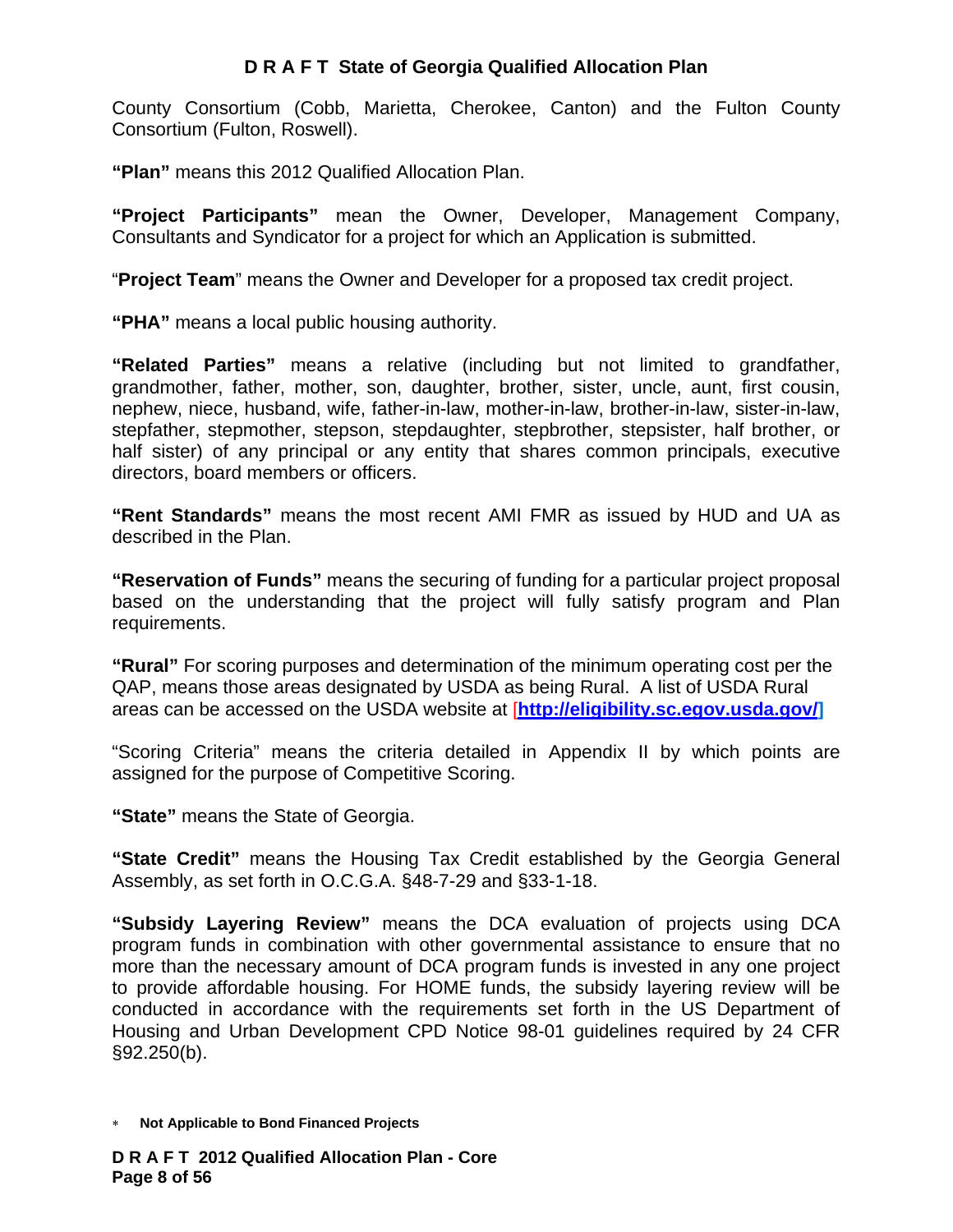**"TCAP"** means the Tax Credit Assistance Program under the American Recovery and Reinvestment Act of 2009.

**"Total Development Cost"** means the sum of all anticipated or actual allowable development costs that are necessary to complete the proposed project.

**"UA"** means the utility allowances used during the compliance period and during the period of affordability as described in the Plan.

**"URFA"** means the Urban Residential Finance Authority.

**"USDA"** means the United States Department of Agriculture.

# **SECTION 3. LEGISLATIVE REQUIREMENTS**

**Federal Credit.** O.C.G.A. Sec. 50-26-8(a) gives GHFA certain powers and authority. As the agency administering the programs of GHFA, DCA is authorized to:

"… allocate and issue low income housing credit under Section 42 of the Internal Revenue Code of 1986, as amended, and to take all other actions and impose all other conditions which are required by federal law or which in the opinion of the agency are necessary or convenient to ensure the complete, effective, efficient and lawful allocation of and utilization of the low income housing credit program. Such conditions may include barring Applicants from participation in the tax credit program due to abuses of the tax credit program and imposing more stringent conditions for receipt of the credit than are required by Section 42 of the Internal Revenue Code…"

## **A.** *Section 42 of the Code mandates that*:

- 1. Each state adopt an annual plan for Federal Credit allocation;
- 2. The Plan applies to projects awarded Federal Credit from the state's annual allocation, and projects financed by tax-exempt bonds and eligible for Federal Credit outside of the annual Federal Credit allocations;
- 3. Draft versions of the Plan are made available for public comment;
- 4. After consideration of those comments, amendments are made to the Plan; and
- 5. The final Plan be approved by the GHFA Board and transmitted to the Governor for final review and approval.

## **B.** *Allocation Plan Requirements*

Each state Allocation Plan must meet certain minimal requirements. The selection criteria must include:

- Project location
- Housing needs characteristics
- ∗ **Not Applicable to Bond Financed Projects**

**D R A F T 2012 Qualified Allocation Plan - Core Page 9 of 56**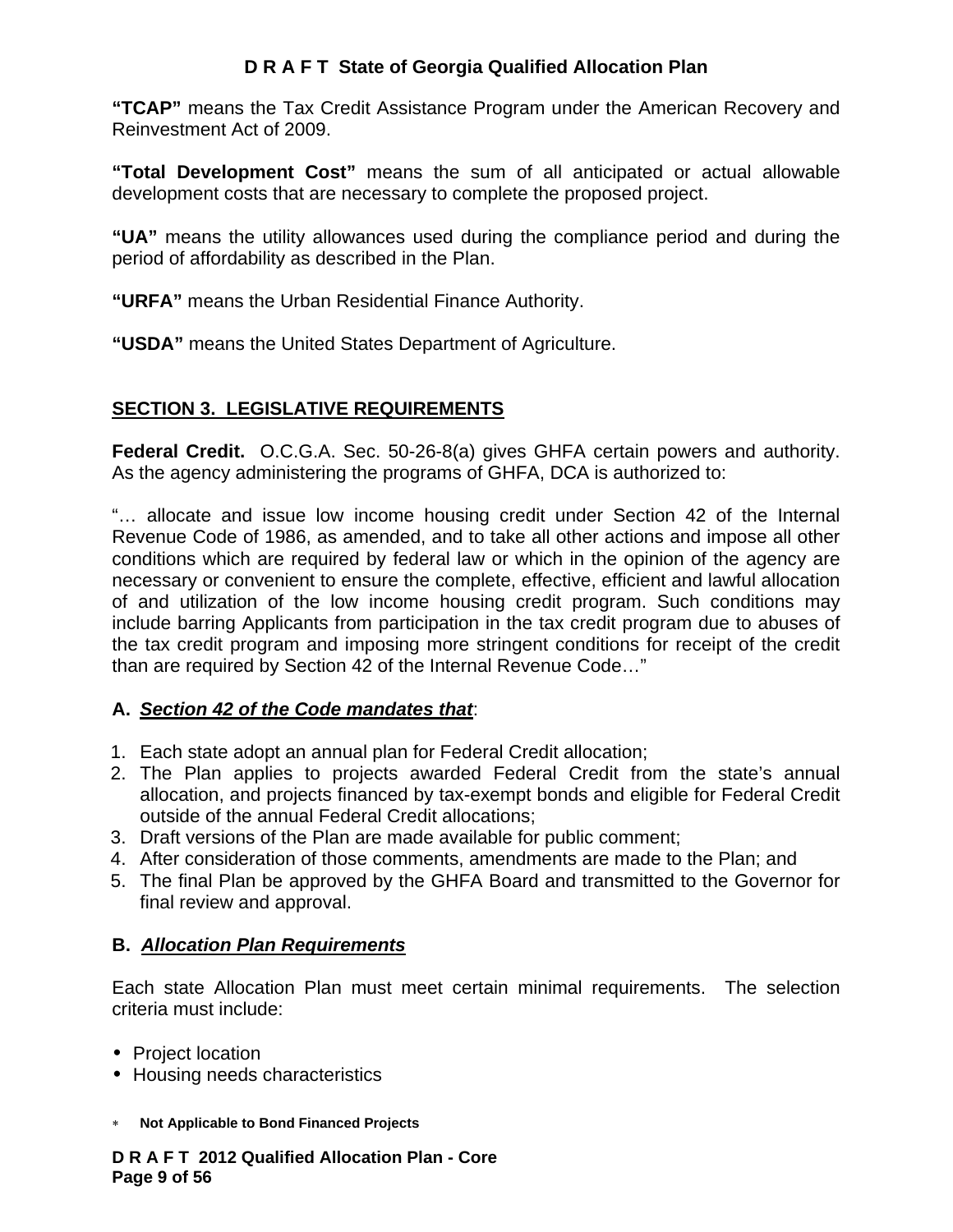- Project characteristics, including whether the project involves the use of existing housing as part of a community revitalization plan
- Project intended for eventual tenant ownership
- Tenant populations with special housing needs
- Sponsor characteristics
- Tenant populations of individuals with children
- Public housing waiting lists
- Energy efficiency
- Historic characteristics

States must give preference among selected projects to those:

- Serving the lowest income tenants,
- Serving qualified tenants for the longest period
- Located in Qualified Census Tracts, the development of which contributes to a concerted community revitalization plan

States may include such other criteria as they deem appropriate, and except for the specified preference items, there are no requirements as to the relative weight of the various factors. Additional LIHTC responsibilities of the Authority include:

- Assurance that the amount of tax credits allocated does not exceed the amount "necessary for the financial feasibility of the project and its viability as a qualified low income housing project throughout the credit period."
- Evaluation of all projects for consistency with the Allocation Plan and for credit need, including projects using tax exempt bond financing.
- Execution of an agreement for "an extended low income housing commitment" for every project. This agreement must be recorded as a restrictive covenant binding on all successor owners, and must allow low income individuals the right to enforce the commitment in state court.
- Monitoring of compliance with the provisions of Section 42 and notifying the Internal Revenue Service of any noncompliance.

**C.** *State Credit***.** DCA also administers Georgia's housing tax credit. The State Credit is applied in conjunction with the Federal Credit on a dollar-for-dollar matching basis. For each dollar of Federal Credit allocated, an equal amount of State Credit will be automatically allocated by DCA. This State Credit will be administered under the same rules and regulations prescribed for the Federal Credit supplemented by any rules, policies, or regulations established by the Georgia Department of Revenue and/or the Office of Insurance and Safety Fire Commissioner. DCA will underwrite the combined Credit allocations to ensure that no development proposal is over-subsidized.

## **SECTION 4. AFFORDABLE RENTAL HOUSING NEEDS**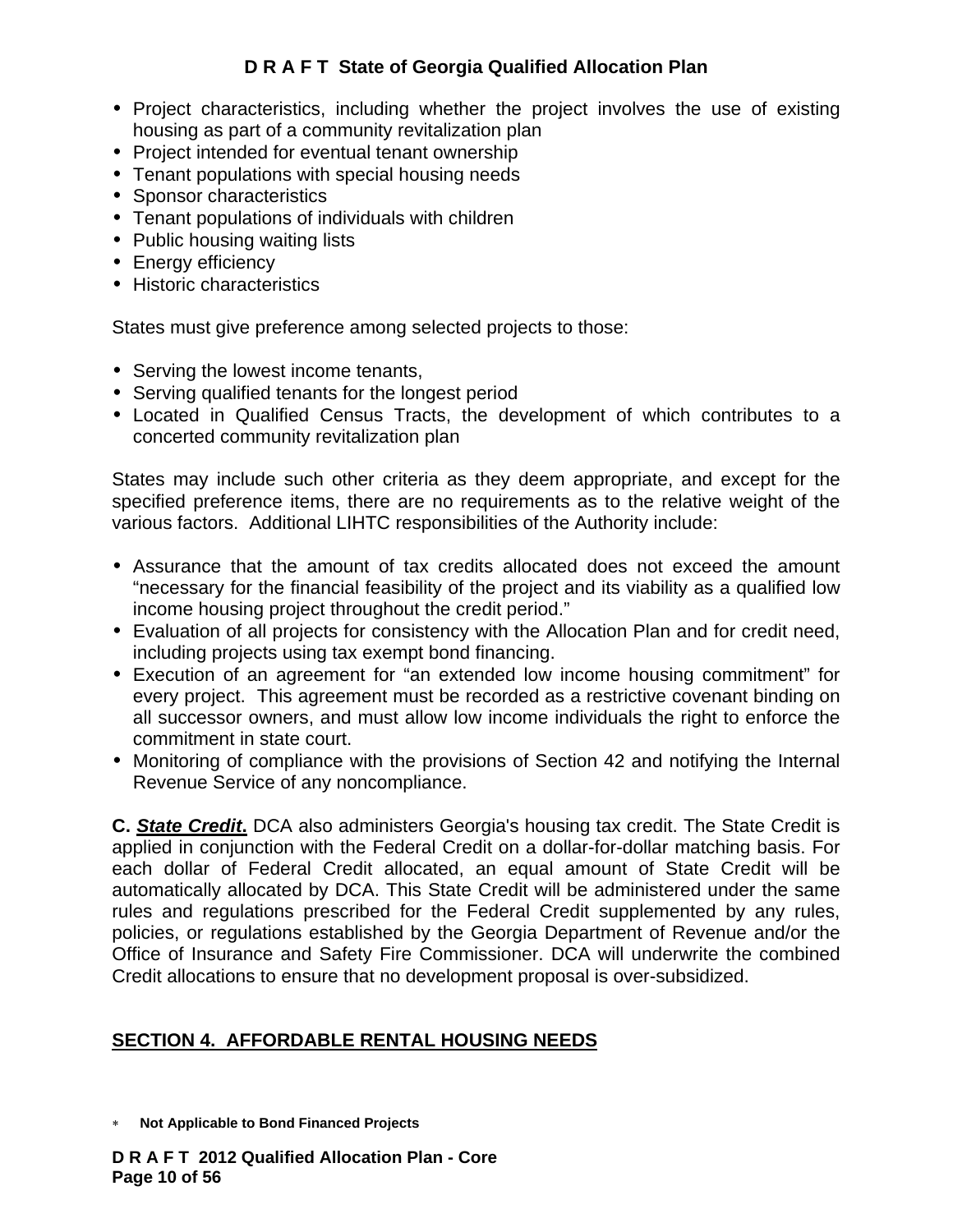The State's Annual Action Plan for FFY2012 Consolidated Funds identifies the proposed distribution method, geographic allocation, and guidelines for meeting federal requirements for all HOME funded programs of the State. The HOME Program regulations require that each PJ distribute its HOME resources in accordance with the priorities and objectives outlined in its most current approved Annual Action Plan for Consolidated Funds prepared in accordance with established HUD regulations (24 CFR Part 91). The Annual Action Plan incorporates the Plan as the established policy and procedures for the State's review and evaluation of Applications for the HOME Rental Housing Loan Program.

# **SECTION 5. FINANCING RESOURCES – CREDITS**

**A.** *9% Federal Credit***.** The annual Federal Credit dollar amount allocated to the State of Georgia is determined by the Internal Revenue Service and based on Georgia's population and indexed for cost-of living adjustments. The amount of Federal Credit available for the 2012 funding cycle will be comprised of the State's 2012 Federal Credit ceiling (per capita credit, unused credit, returned credit, and any national pool credit) available to the State less any Federal Credits forward committed. DCA reserves the right to forward commit 2013 credits to 2012 Applications if it deems it necessary and appropriate to meet policy objectives.

Allocation of Credits will be made through the process as defined in the Qualified Allocation Plan - Core, Appendix I and Appendix II. All Applications for Credits must be submitted to DCA in accordance with the policies and timelines set forth in the Plan.

**B.** *Set Asides.*\* The estimated amount of Federal Credit available includes the following set asides (Selected projects may count for more than one set aside):

*1. Non-profit Set Aside* - 10% of the available 9% Credits are set aside for non-profitsponsored Applications pursuant to the Code. Qualified non-profit organizations must Materially Participate in the project within the meaning of Section 469(h) of the Code and meet all requirements set forth in Code Section 42(h)(5).

*2. Rural Set Aside* - 30% of the available 9% Credits are set aside for Applications proposing affordable housing developments in Rural areas.

*3. Preservation Set Aside -* 30% of the available 9% Credits are set aside for Applications which propose to preserve existing affordable housing. Only those preservation projects which are selected for funding under this set aside are eligible for an award of 9% Credits. While it is DCA's intention to fully fund this set aside, DCA may, at its discretion, determine that low scoring projects do not sufficiently meet DCA's overall goals to be selected for an allocation.

*4. Special Needs* **-** Up to \$950,000 will be set aside for DCA Permanent Supportive Housing Program ("Supportive Housing") projects. In order to be considered for this set aside, the applicant will need to provide a commitment from the Permanent Supportive

∗ **Not Applicable to Bond Financed Projects** 

**D R A F T 2012 Qualified Allocation Plan - Core Page 11 of 56**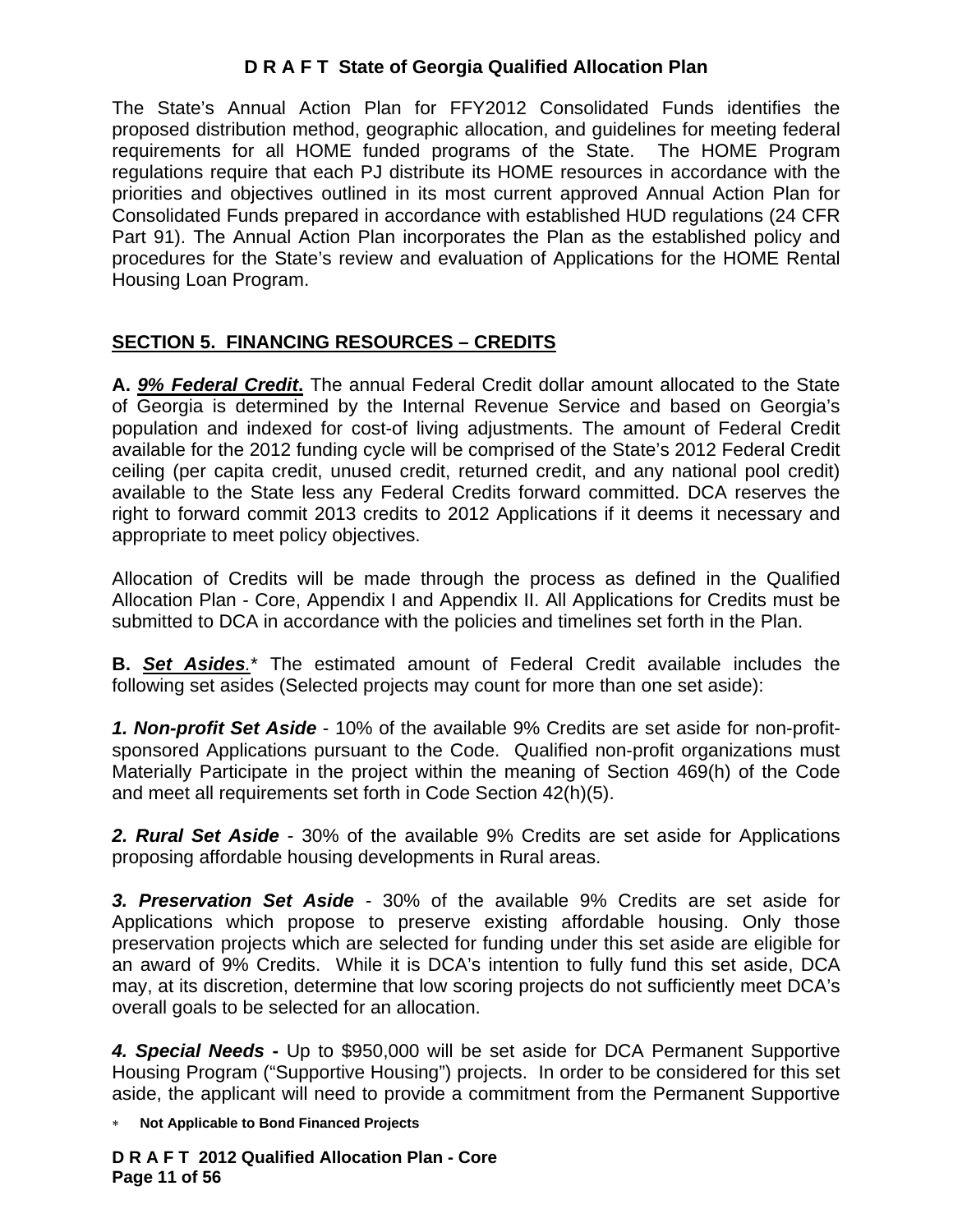Housing Program which includes a determination that the project meets the QAP Appendix I requirements. This commitment and a full tax credit application must be submitted on or before September 1, 2012 in order to be considered for the set aside. DCA's Permanent Supportive Housing Program will provide its own deadlines for submission of applications for a commitment.

*5. Supplemental Set Aside* **-** \$1 million of available credits will be set aside to assist DCA projects funded prior to 2001 which have a DCA HOME Loan, State Housing Trust Fund loan, other DCA resources or which DCA has determined have a significant detrimental effect on the program or the community if they failed. These projects must have physical issues which cannot be remedied through normal workout processes and which pose a threat to the continued affordability of the project.

In order to be eligible for the Set Aside, DCA must designate the property as a "troubled" property which has significant physical issues which cannot be remedied through normal workout processes and which has priority to apply for this set aside.

DCA will use the following factors to determine whether a property should receive priority for this set aside:

- There is a strong public policy reason for intervening in the closure of a property. The State will rely heavily on local government's recommendations in making this determination.
- Whether the current tenants can be relocated into safe, decent affordable housing in that area.
- Whether the property represents affordable housing that is difficult to replace and is in a neighborhood with a strong need for the property.
- Whether the closure of the property will destabilize the local neighborhood.
- Whether there is a risk of loss of funds or program reputation if the property closes.
- Whether there are other resources available to leverage an allocation of Credits.
- Whether the risk to the portfolio or investment of either the State or local government is significant
- Whether an initial review determines that the property is not functionally obsolete.
- Whether the property can be operated as safe and decent affordable housing.
- Housing that is deteriorated or poses a threat to the safety of the neighborhood may not be appropriate to be preserved.

In order to be considered for an allocation of Credits under this set aside, the applicant must submit a complete core Application including all documentation sufficient to meet core requirements and Appendix I criteria of the 2012 QAP.

Additional requirements for the set aside:

- No Developer Fee may be earned by the Owner of a troubled property that is seeking relief under this set aside. DCA may allow developer overhead to be included in the
- ∗ **Not Applicable to Bond Financed Projects**

**D R A F T 2012 Qualified Allocation Plan - Core Page 12 of 56**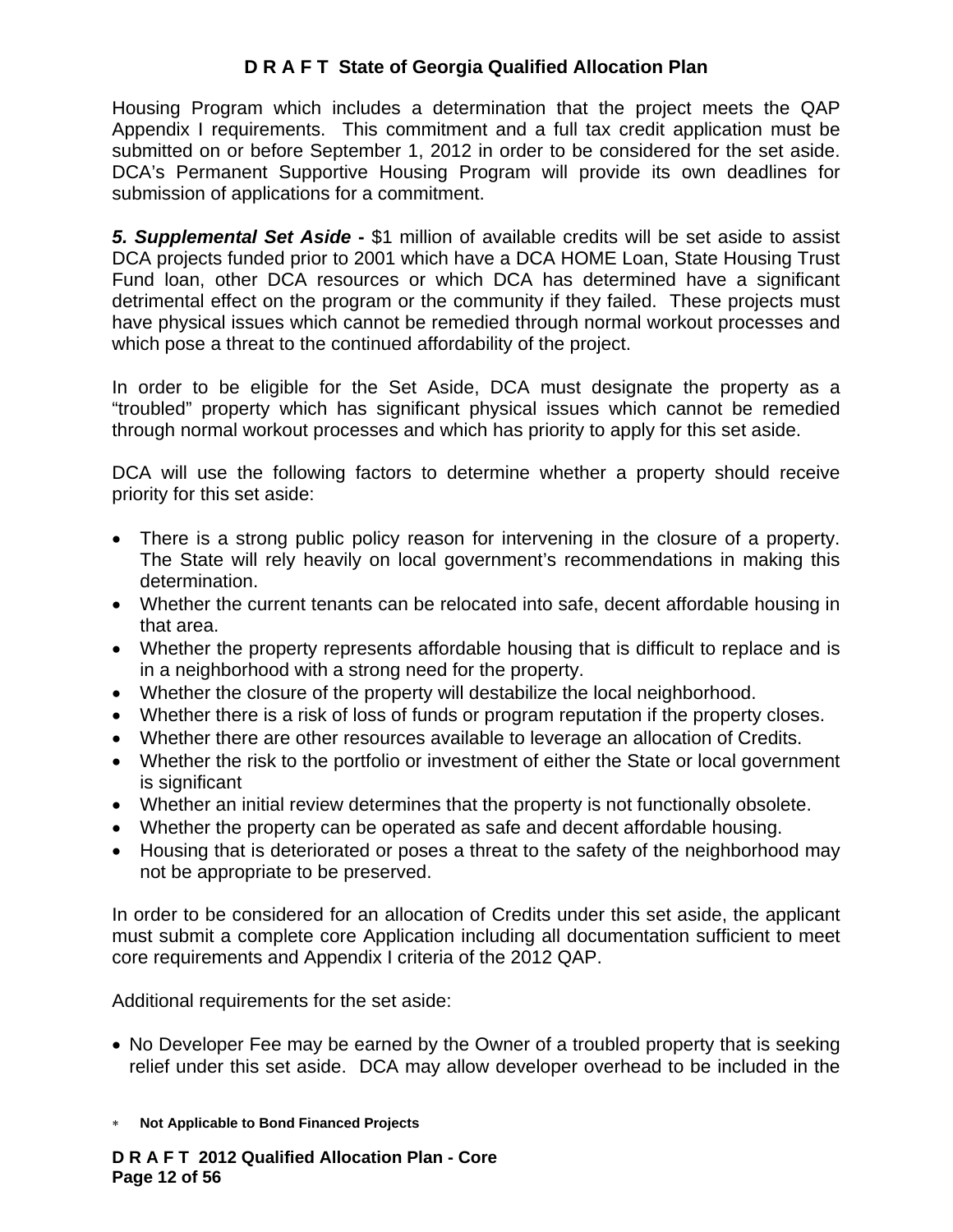budget. The project will be subject to typical developer fee caps if the previous owner is not part of the new ownership or developer entity.

- The existing DCA HOME Loan cannot be forgiven, but DCA may modify its repayment or forbear on payments during the rehabilitation.
- If the property is to be renovated, the sales price of the property cannot be greater than the current "as is" market value of the property as supported by an appraisal report dated not more than 90 days from the date of Application submission.
- If the property is to be demolished and rebuilt, the sales price of the property cannot be greater than the current "as vacant" market value of the land as supported by an appraisal report dated not more than 90 days from the date of Application Submission.
- All DCA relocation policies are applicable to the Application. Therefore, while federal relocation may not be applicable, the relocation of the tenants must be part of the Application Submission.
- Any recapture costs associated with property must be paid outside the development budget.
- Unused reserve accounts may be transferred to the development budget.
- If the rehabilitation requires demolition prior to the expiration of the extended use period, the Applicant will also need to provide a legal opinion regarding the effect that demolition has on the existing LURC. Please note that the new development must have at least the same number of low income units built on the same project site as what is included in the existing LURC.

DCA reserves the right to deny any request for allocations under this set aside as not meeting DCA policy objectives.

The allocation of Credits under this set aside will not be made in the competitive round. Projects that will receive funding will be selected by DCA as part of its asset management of DCA resources or as part of its post selection underwriting review. Only projects identified by DCA as "troubled" and a DCA priority will be requested to submit an Application for Credits. DCA will determine Application requirements as part of its asset management review.

Any amounts remaining in this set aside at the announcement of 2012 awards will be utilized in the general pool for 2012 projects.

**C.** *Carryover Allocations***.** To qualify for 9% Credits, a building generally must be placed in service during the year in which it receives an allocation. An exception is provided in the case where the Owner has expended more than ten percent (10%) of the reasonably expected basis in the building (the "Ten Percent Test") no later than twelve (12) months after the Carryover Allocation. No project can receive more than one Carryover Allocation of 2012 Credits.

**D.** *State Designated Basis Boost\****.** HERA authorizes state allocating agencies to designate certain areas not located in a QCT or DDA for up to a 30% basis boost. Projects may receive an allocation of credit based upon 130% of the eligible basis for new construction or substantial rehabilitation.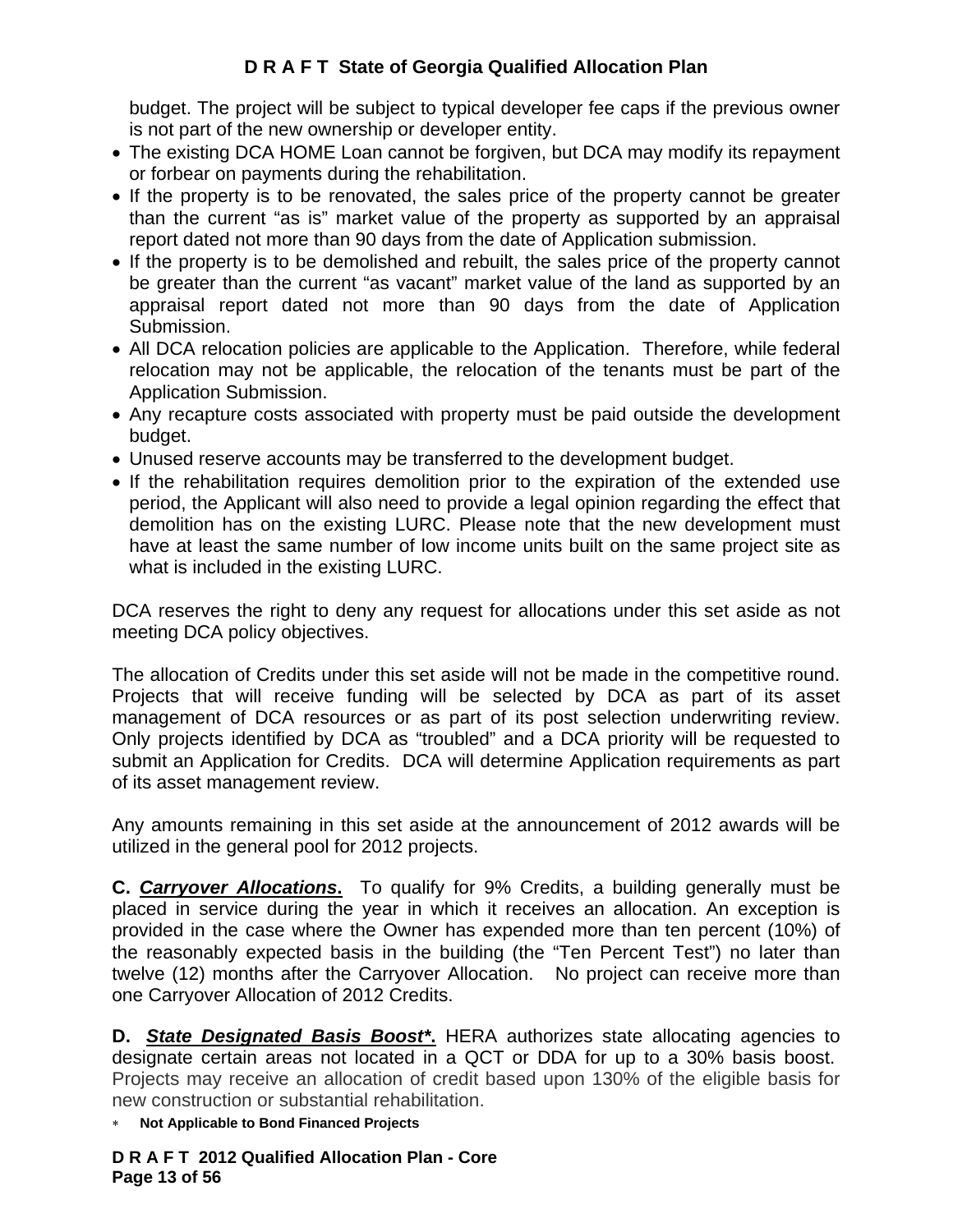Projects in the following categories are eligible for the State Designated Basis Boost:

- Preservation projects that will pay off an existing DCA HOME Loan; Historic Rehab projects qualifying for historic rehab credits with an equity commitment for such credits;
- Projects with high land costs in areas that qualify for the maximum points under Stable Communities (projects which appear in DCA's determination to have a primary purpose of subsidizing an ownership transfer do not qualify);
- Extraordinary circumstances which further the policies of this QAP as determined by DCA

All projects will need to show that the boost is needed and that the project meets all of DCA's underwriting and other criteria. DCA will generally require that any project receiving a State Designated Basis Boost defer 1% of the total Developer Fee for every 1% in State Designated Basis Boost granted to the project. This deferred developer fee requirement does not apply if the project receives a new loan or grant from an independent non-related party in the amount of at least 30% of the total Developer Fee – any assumption of an existing loan is not considered a new loan for this purpose. Any requests for State Designated Basis Boost must indicate which category (or categories) of eligibility that the Application falls under and any support documentation must be included in the Application. The minimum request for the State Designated Basis Boost is 10% and any state basis boost request should be made on a full percentage point. DCA will evaluate the need for any State Designated Basis Boost at the time of the application/underwriting and final project allocation application.

Please note that a project located in a QCT or DDA is eligible to receive a 30% basis boost for new construction and/or rehabilitation and it is not subject to the State Designated Basis Boost provision.

**E.** *Economic Uncertainty*. The current economic volatility has resulted in significant legislative and policy changes in the administration of the Tax Credit Program. DCA expects this volatility to continue through the 2012 competitive round. DCA reserves the right to make changes necessitated by economic volatility, HUD Program policy modifications and legislative changes that have a negative impact on its program and projects. These changes include but are not limited to forward commitment of funds, increasing projects caps to ensure continued viability, release of DCA restrictions, awarding of additional credits and modifications to underwriting criteria.

**F.** *Land Use Restrictive Covenant***.** The Owner must execute and record GHFA's prescribed form of the LURC prior to final allocation as required under Section 42(h)(6) of the Code. The LURC shall reflect all representations made in the original Application and any changes made to the original Application that have been approved in writing by GHFA. The LURC will be drafted after GHFA's receipt of the certification of the 10% test, and must be recorded upon its execution. All construction and/or permanent financing for the project must be subordinated to that portion of the recorded LURC that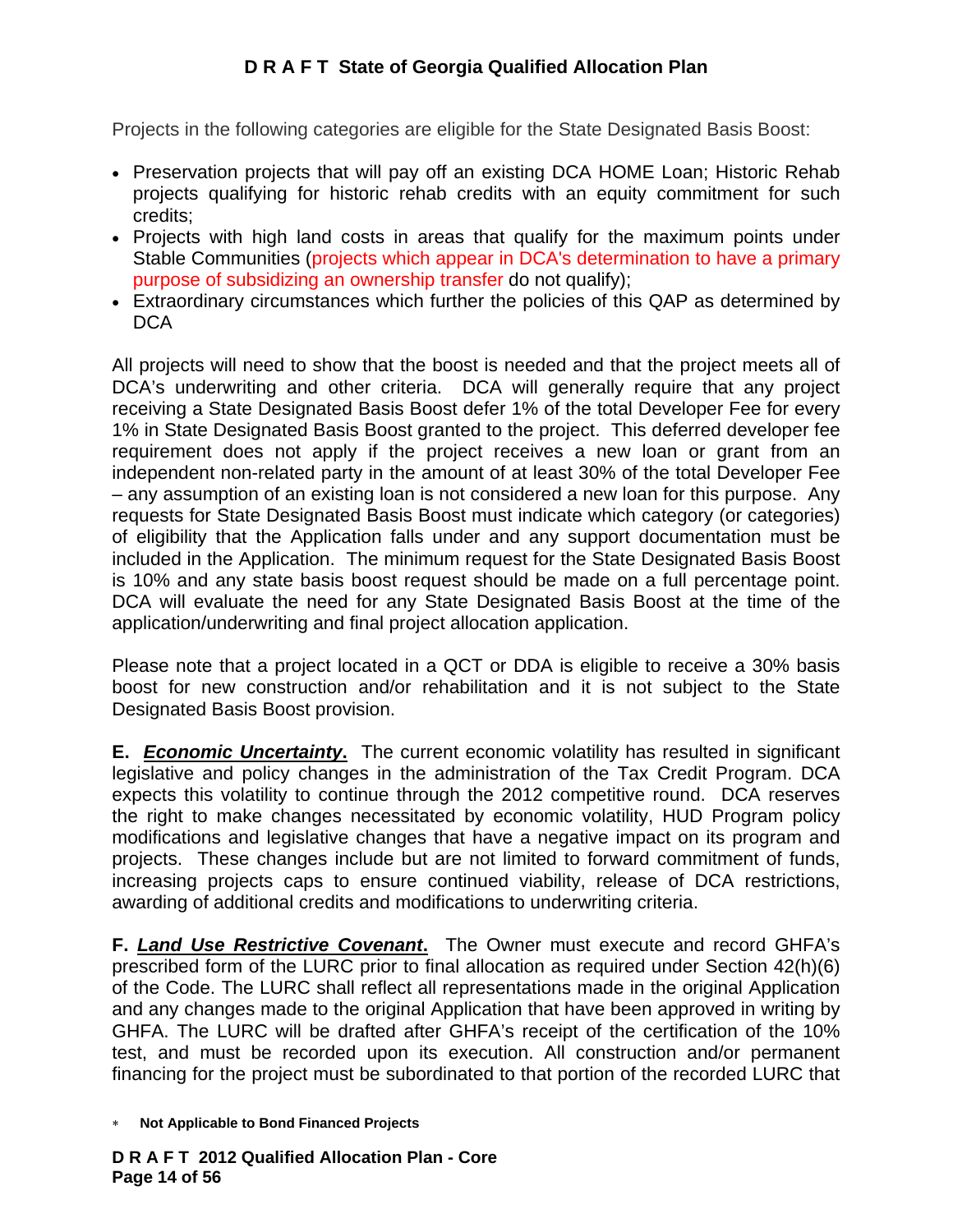sets forth the requirements of Section 42 (h)(6)(E)(ii) of the Code**.** The LURC will be for the term of the compliance period and, as applicable, the extended use period**.** 

IRS Revenue Ruling 2004-83 provides that Section 42(h)(6)(B)(i) requires that an extended low income housing commitment must include a prohibition during the extended use period against (1) the eviction or the termination of tenancy (other than for good cause) of an existing tenant of any low income unit (no cause-eviction protection) and (2) any increase in the gross rent with respect to the unit not otherwise permitted under Section 42.

**G.** *4% Federal Credit – Bond Financed Projects***.** Tax Exempt bond financed projects may be eligible for 4% tax credits that are not subject to the state volume cap as described in Section 42 of the Code.

An Application for Credits for Bond Financed Projects must satisfy all applicable requirements set forth in Appendix I, Threshold Criteria, of the Plan and all applicable requirements set forth in the Plan. Incomplete Applications (as determined solely by DCA) will not be accepted and will be returned in their entirety to the Applicant.

An Application for Credits for Bond Financed Projects must contain an appraisal commissioned by the Lender or by a DCA approved appraiser, regardless of whether there is an identity of interest between the buyer and the seller.

DCA shall be the sole entity responsible for making such a determination and must issue its opinion as to the project's 4% Credit eligibility prior to bond closing**.** The project must comply with the Plan in effect at the time of Application Submission.

In making Application to DCA for a Letter of Determination, an Owner must complete the standard Application, as well as provide all supporting documentation necessary to meet all applicable requirements and pay the appropriate application fee and other applicable fees.

After issuance of the Letter of Determination, significant changes in the financing structure, syndicator or scope of work must be approved in writing by DCA.

DCA reserves the right to determine whether an Applicant or development entity has sufficient capacity to successfully complete the proposed project.

DCA requires all bond applicants to submit those documents set out in the capacity determination in determining whether capacity exists. DCA will terminate its review of the proposed application if it determines that insufficient capacity exists.

Incomplete Bond applications will be returned to the proposed applicants. DCA will not hold bond applications that are being restructured or modified. A new application fee will be required to resubmit such a project.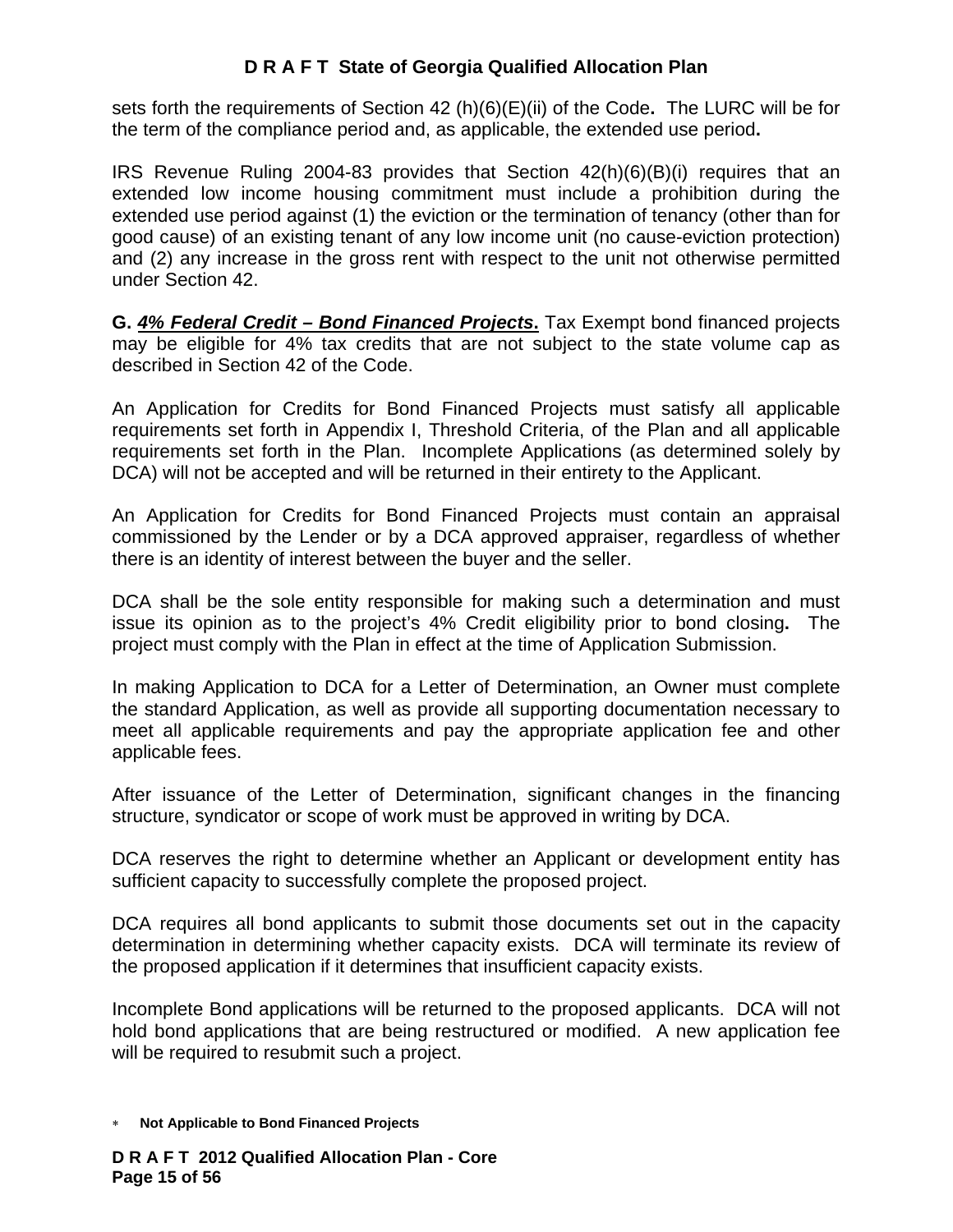The Application must be submitted at least 75 days before bond closing. DCA will provide its Letter of Determination within 75 days of the receipt of a *complete* Application.

All waiver requests must be submitted 30 days prior to Application Submission.

Owners of projects receiving a Letter of Determination for Bond Financed Projects in 2012 must:

- Close the bond financing within 180 days of the issuance of the Letter of Determination;
- Have any significant change in the financing structure or scope of work set out in the Application approved by DCA before the start of construction.
- Complete all construction activity by December 31, 2014,
- Complete and submit the "DCA Placed in Service" form at the time the first building is placed in service, and
- Apply for Final Allocation and request for issuance of IRS form(s) 8609 by September 15, 2015.

IRS form(s) 8609 for a project will be issued only once for the entire project as proposed in the Application. Form(s) 8609 will not be issued as buildings are placed in service.

DCA will not issue a favorable Letter of Determination or Form(s) IRS-8609 when an Applicant exhibits a continual pattern of noncompliance, or when the Applicant demonstrates an inability or an unwillingness to resolve noncompliance matters in a timely manner as determined by DCA.

The Owner must execute and record GHFA's prescribed form of the LURC at or prior to bond closing. The LURC shall reflect all representations made in the original Application and any changes made to the original Application that has been approved in writing by GHFA. The LURC must be recorded upon its execution. All construction and/or permanent financing for the project must be subordinated to that portion of the recorded LURC that sets forth the requirements of Section 42(h)(6)(E)(ii) of the Code.

Owners of projects receiving a Letter of Determination from DCA must notify DCA Compliance in writing within 30 days after the first building placed-in-service date by completing the "DCA Placed In Service Form." Failure to do so will be considered noncompliance and also may delay the issuance of IRS Form 8609.

**H.** *State Credit***.** The annual State Credit dollar amount will equal that of the Federal Credit. The State Credit will be automatically allocated on a dollar-for-dollar basis with the Federal Credit (for both 9% and 4% Federal Credit) and will be available for the same time period discussed above. The Federal and State Credit may be bifurcated and sold to separate investors.

∗ **Not Applicable to Bond Financed Projects I.** *Neighborhood Stabilization*. As the ongoing housing crisis continues to have devastating effects on Georgia communities, DCA reserves the right to take special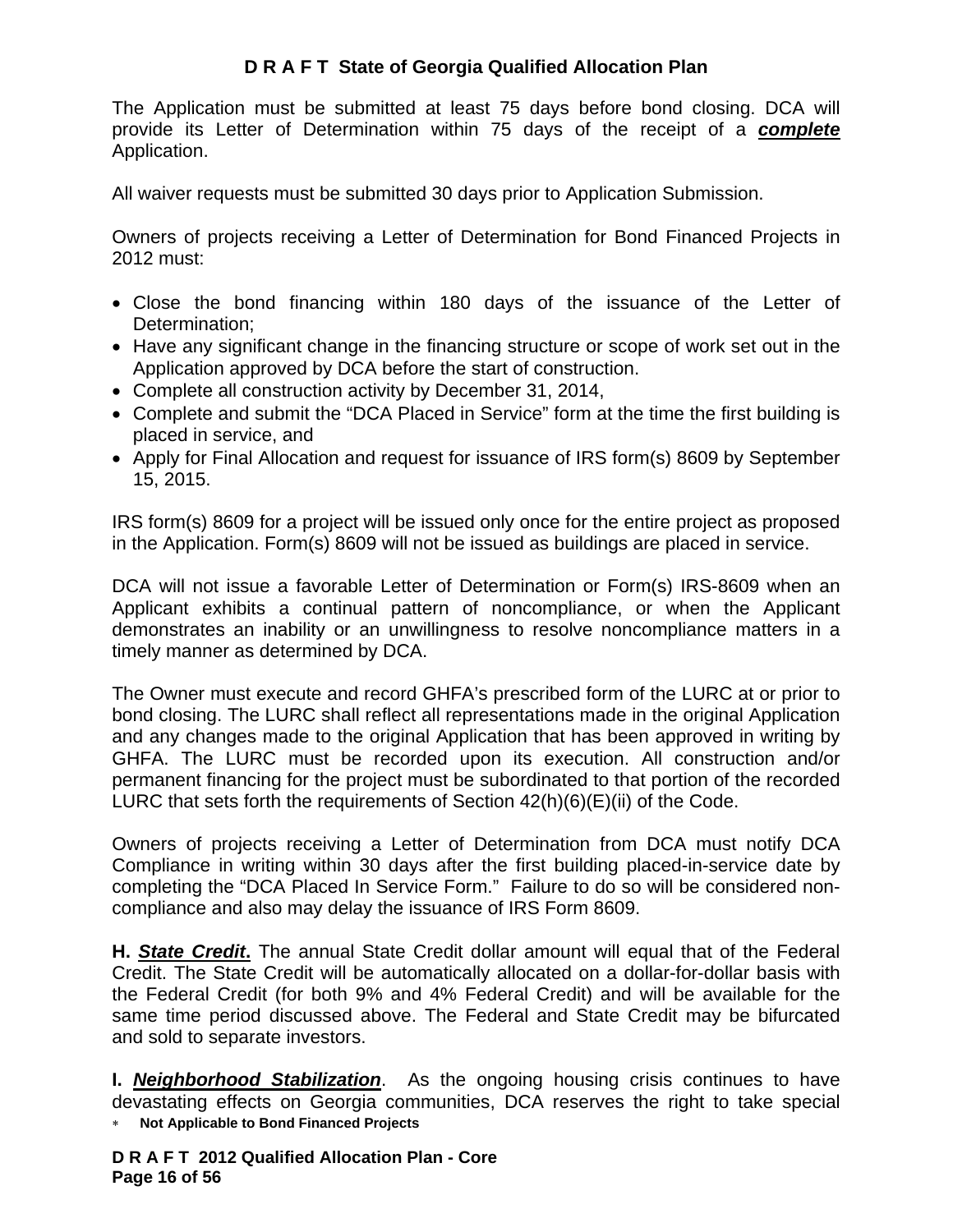actions in response to this epidemic. These actions may include, but are not limited to, making a reservation of resources, releasing certain DCA restrictions on scattered site development, increasing project caps, and modifying underwriting criteria for an application that seeks to address the crisis by acquiring and rehabilitating properties in the state's most impacted neighborhoods.

To receive consideration, an Application proposing the rehabilitation of single-family homes must target a defined neighborhood where at least 30% of the single-family housing stock is currently vacant. The project concept must propose to rehabilitate at least 20 single-family homes where no more than 50% of the homes are contiguous. Applicants must submit a request to receive consideration along with project information to DCA in the following order by the date provided in Exhibit A, DCA Pre-application Deadlines and Fee Schedule:

- Project Narrative that includes, at minimum, a description of the project team's mission, a definition of the neighborhood boundary, explanation of neighborhood's high need for stabilization, and aerial photograph which clearly identifies all vacant home sites and neighborhood institutions.
- Evidence that the targeted neighborhood is part of a larger community revitalization plan, along with evidence of local government financial support and/or financial support from private institutions or foundations.
- Proposed project team members with description of capacity for completing and operating a scattered site project
- Plan for acquiring site control for 100% of proposed sites by the date of application (Applicant may have 50% of sites under site control where the remaining 50% of sites are under the control of a local land bank)
- Detailed property management plan
- Detailed marketing plan
- Rehabilitation plan that includes general work scope, type and condition of property to be targeted, and identification of project-specific issues (ex. Historic Neighborhood designation)
- Tenant ownership plan or property disposition plan
- Preliminary CORE application
- Other documentation and/or commitments as DCA deems necessary

## **DCA at its sole discretion will determine whether the proposed project meets the state's goals for addressing the housing crisis.**

# **SECTION 6. FINANCING RESOURCES – HOME LOANS\***

∗ **Not Applicable to Bond Financed Projects**  Applicants that will utilize DCA HOME funds as a funding source in a competitive tax credit Application must obtain DCA's consent during the pre-application process. Any application that is submitted in the 2012 competitive funding round with DCA HOME

**D R A F T 2012 Qualified Allocation Plan - Core Page 17 of 56**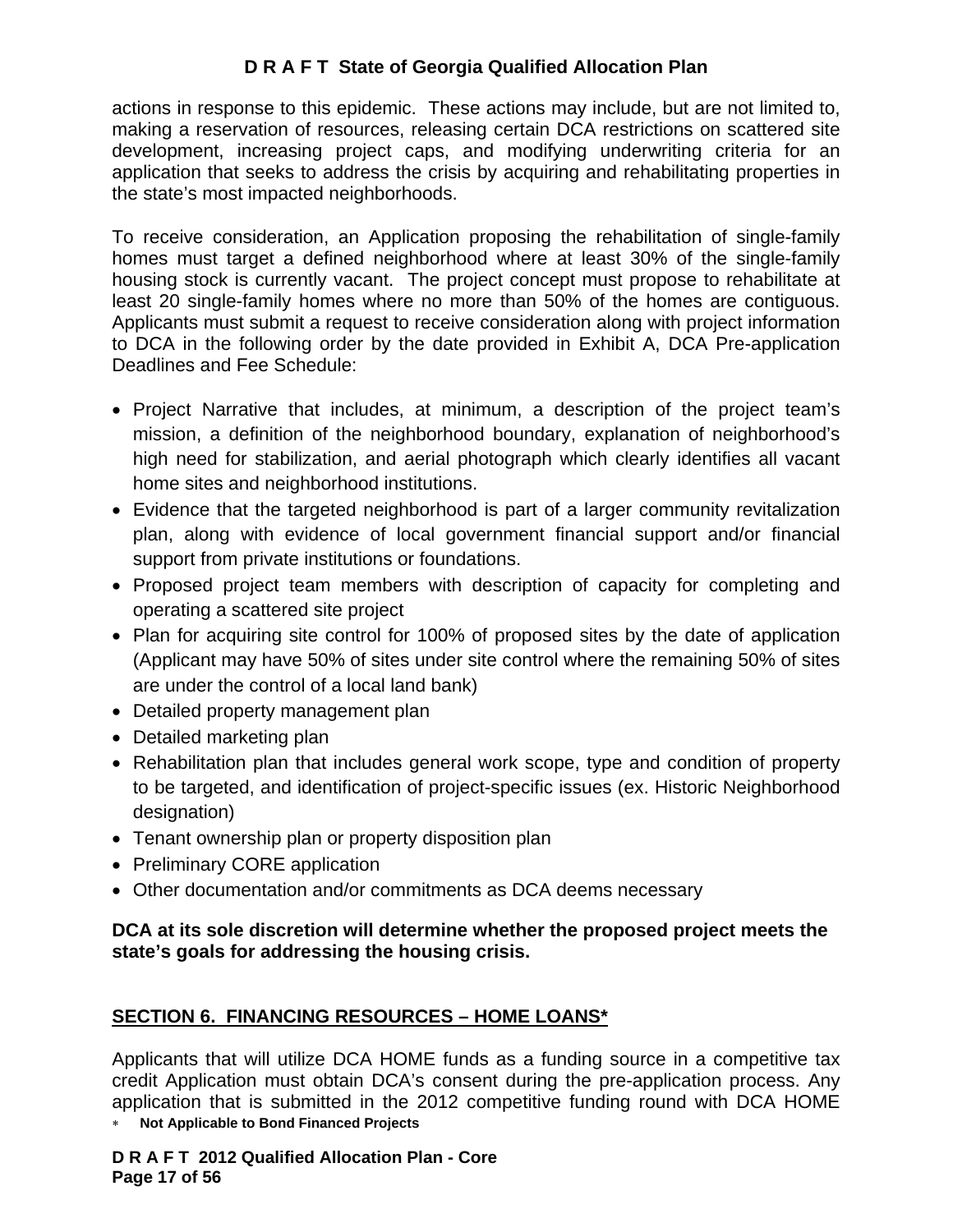funds as a funding source that did not obtain the required consent will be deemed to have failed Threshold under the project feasibility criteria.

**A.** *Resources Available***.** HUD annually allocates HOME funds to state and larger local governments. The Federal Fiscal Year (FFY2012) HOME allocation is expected to be available to the State on **July 1, 2012**, following approval of the Annual Action Plan for FFY2012 Consolidated Funds (Annual Action Plan). In the event FFY 2012 HOME funding is not made available to the State, DCA will not be obligated to provide any HOME Loans to Applicants.

**B.** *Eligibility*. Except for Projects submitted by a CHDO or projects designated primarily for use by special needs tenants, projects located in a "PJ" are not eligible for DCA HOME funds.

**C.** *HOME Loan Limits*. The maximum HOME loan amount is \$2.0 million and the minimum HOME loan amount is \$800,000. DCA reserves the right to increase or decrease the maximum HOME loan amount if it determines that additional or less HOME funds are available for distribution.

**D.** *Failure to Use 2012 DCA HOME Funds*. Applications/Projects that receive consent to utilize HOME funds as a funding source are required to utilize the requested funds if the project is selected for an award of tax credits. Failure to utilize HOME funds may result in the withdrawal of the tax credit award or a finding which may impact future compliance scoring.

**E.** *CHDO Set aside*. Fifteen percent (15%) of the State's HOME allocation will be set aside for projects owned by non-profits that have been pre-qualified by DCA as CHDOs.

CHDOs funded under this Plan must act as sole or joint Owners of newly constructed or rehabilitated rental housing for occupancy by low and very low-income households as set forth in the Plan, Manual, and the HOME regulations. The CHDO must be either the sole general partner of the ownership entity or the managing general partner of the ownership entity. The CHDO must also exercise effective control of the project. In the event the CHDO is a general partner with a for-profit or non-profit general partner, the CHDO must own at least 51% of the general partnership interest. The CHDO (or a wholly owned or controlled affiliate) must receive a percentage of the Developer Fee greater than or equal to the percentage of ownership interest. All DCA communication with the ownership entity will be with the CHDO managing general partner. A copy of the general partnership/joint venture agreement indicating the CHDO's general partnership interest and its' share (or the share of the wholly owned and controlled affiliate) of the Developer Fee must be included in the Application.

Organizations seeking funds under the CHDO Set aside may apply for funding to cover pre-development expenses through DCA's CHDO Pre-Development Loan program. Information on the Pre-Development Loan Program is available on DCA's website.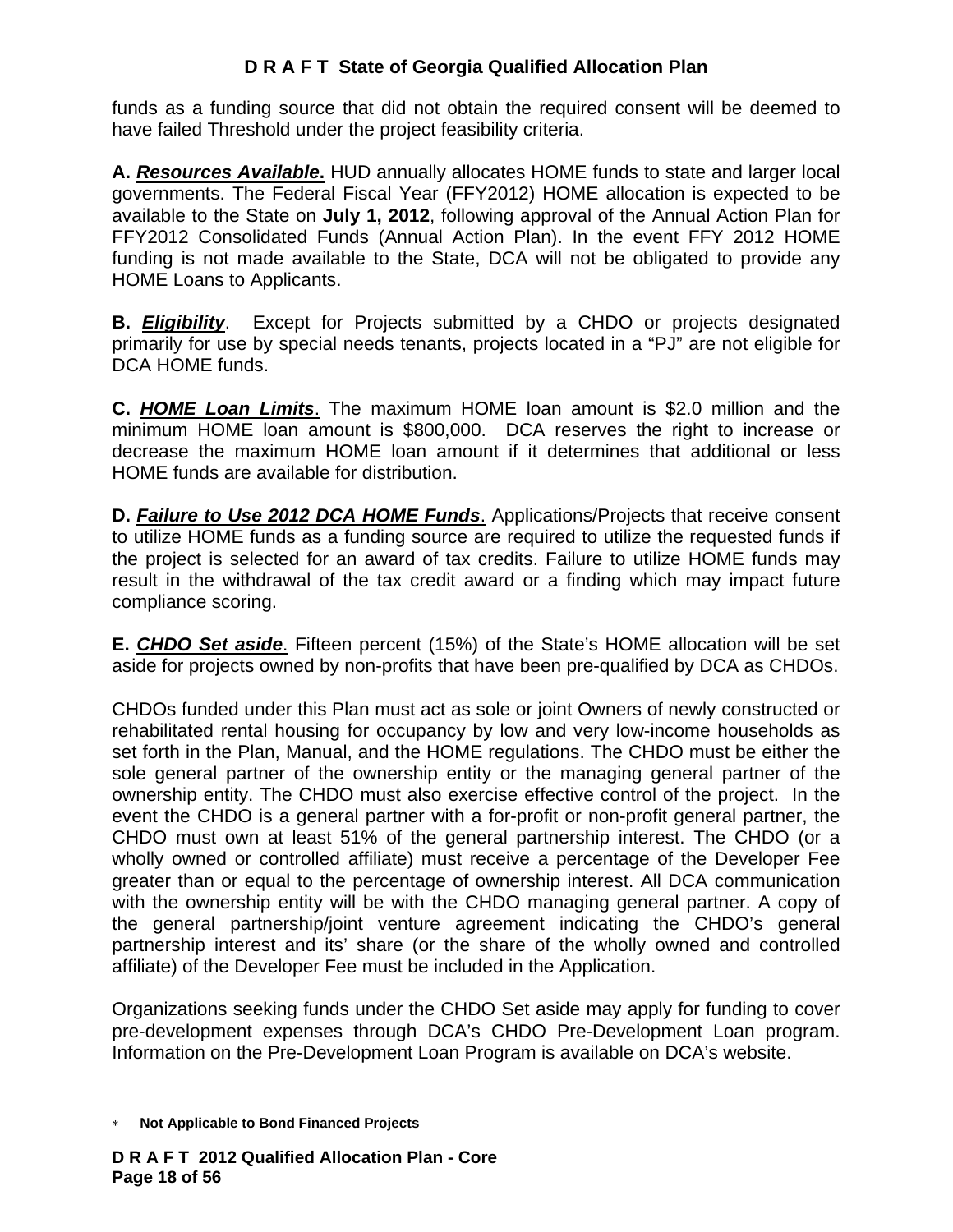**F**. *HOME Underwriting Policies***.** DCA's policies for underwriting HOME loans are set out in Section 7 of the Core.

**G.** *Selection Criteria for Consent*. In the event DCA receives requests for HOME Consents that exceed available HOME funds, Consents shall be issued based on the following selection criteria:

- CHDO ProjectsProjects that are proposed to have no debt other than DCA HOME
- Projects that can repay DCA HOME funds on a fully amortized schedule within the loan term.
- Project Teams that are determined by DCA to be Qualified without Conditions
- Successful HOME Loan Experience of Owner and Developer (projects Owner or Developer must have had a 20% or greater interest in GP or Developer entity)
- Number of LIHTC project closings with syndicator equity since 1/1/08
- Compliance History
- Site suitability
- Rural Projects
- Special Needs Projects
- Generally, each Applicant will receive only one HOME consent

Applicants that appear to be requesting HOME funds for point purposes and do not show a clear need will not receive a consent.

**H.** *Final HOME Award*. DCA will issue a HOME preliminary commitment at the conclusion of the 2012 multifamily competitive funding round. A sample of the commitment letter may be found on the DCA web site. Final commitments will be issued when the project completes DCA underwriting and is approved by its project loan committee.

#### **SECTION 7. POLICIES**

Policies governing the administration of the Credits and HOME Loans are found throughout the Plan, the Manual, the Compliance Manual, and other documents published by IRS, HUD, and DCA. Included in this section of the Plan are policies to which DCA wishes to draw specific attention.

Additional policies related to the funding and underwriting of special needs projects may be posted by DCA at a later date.

DCA reserves the right to formulate new policies to address operational issues that may arise during the course of the funding cycle.

## **A.** *DCA Underwriting Policies*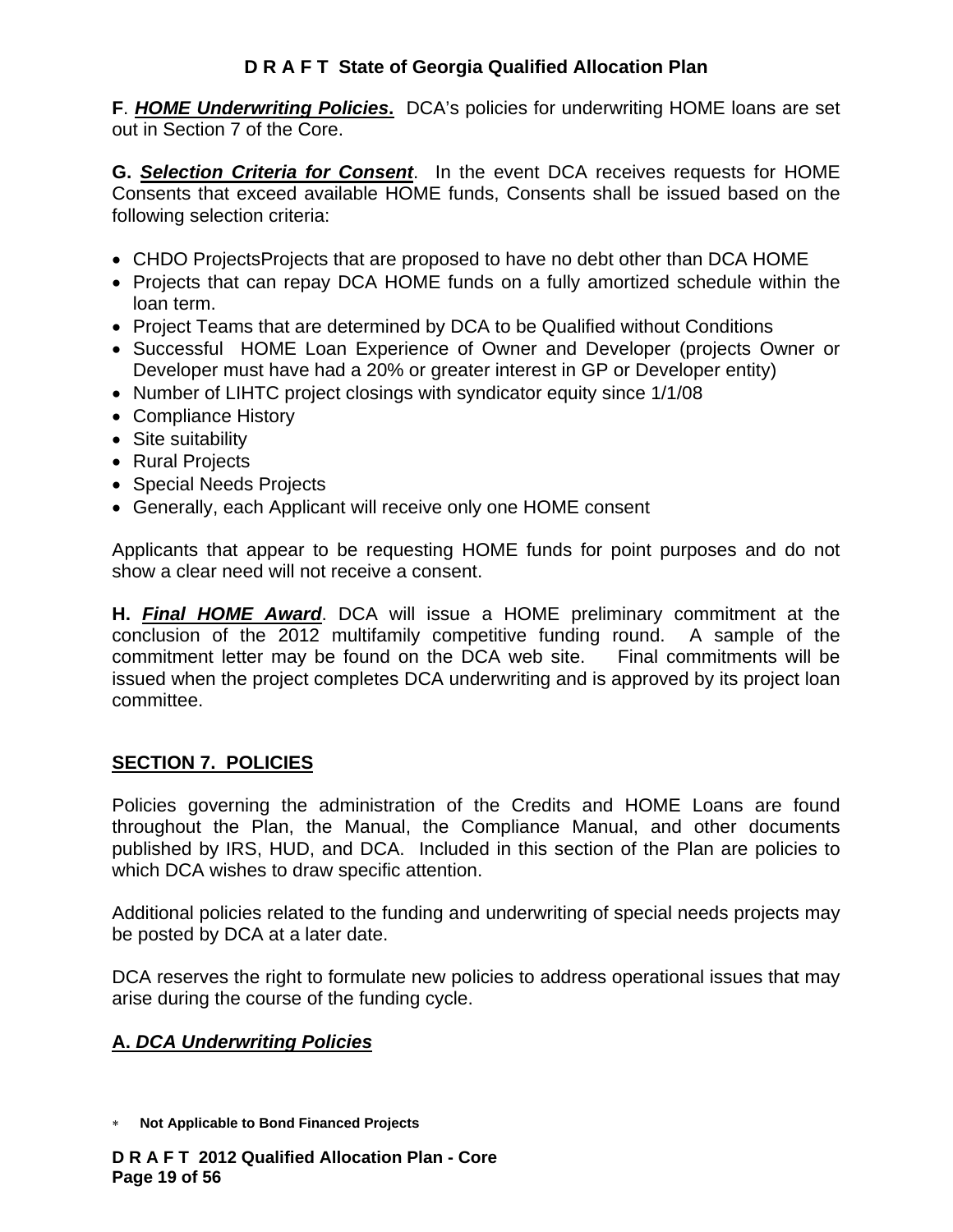- *Annual Operating Expenses.* Annual budgeted operating costs, excluding reserve contributions, must be no less than the following:
	- (a) Four thousand and five hundred dollars (\$4,500) for units for projects within the City of Atlanta,
	- (b) Four thousand dollars (\$4,000) per unit for urban projects other than Atlanta,
	- (c) Three thousand dollars (\$3,000) for non-MSA rural projects, and
	- (d) Three thousand dollars (\$3,000) for projects that include 515 USDA loans as a funding source.

DCA reserves the right to determine the reasonableness of budgeted operating expenses for all projects.

- *Assumptions for Building/Land Cost.* For purposes of underwriting, the building/land cost must be limited to the lesser of the sales price or the appraised value of the building(s) and/or land. However, DCA reserves the right to determine the reasonableness of building/land cost for all projects. Previous sales price as well as valuations may be considered. This applies to both the building/land cost and building eligible basis.
- *Builder Cost Limitations.* Builder Profit is limited to a maximum of 6% of the Contract Sum. Builder's Overhead is limited to a maximum of 2% of the Contract Sum and General Requirements is limited to a maximum of 6% of the Contract Sum (exclusive of Contractor Services). These limits apply to both development costs and eligible basis.

## **General Requirements are defined as job overhead and covers project-specific overhead expenses. This typically includes:**

- (a) Supervision and job-site engineering;
- (b) On-site job office expenses directly related to the project;
- (c) Temporary buildings, tool sheds, shops, and toilets;
- (d) Temporary heat, water, light and power for construction;
- (e) Temporary walkways, fences, roads, siding and docking facilities, sidewalk and street rental;
- (f)Construction equipment rental not included in trade item costs;
- (g) Clean-up and disposal of construction debris;
- (h) Medical and first aid supplies and temporary facilities;
- (i) Security guard wages and related costs, and theft and vandalism insurance.

# **General Requirements do not include the following.**

- (a) Payment and performance bonds, letter of credit fees, and fees associated with obtaining a construction loan in lieu of payment and performance bond or letter of credit;
- (b) Site and topographic surveys;
- (c) Subsurface exploration (test borings);
- ∗ **Not Applicable to Bond Financed Projects**

#### **D R A F T 2012 Qualified Allocation Plan - Core Page 20 of 56**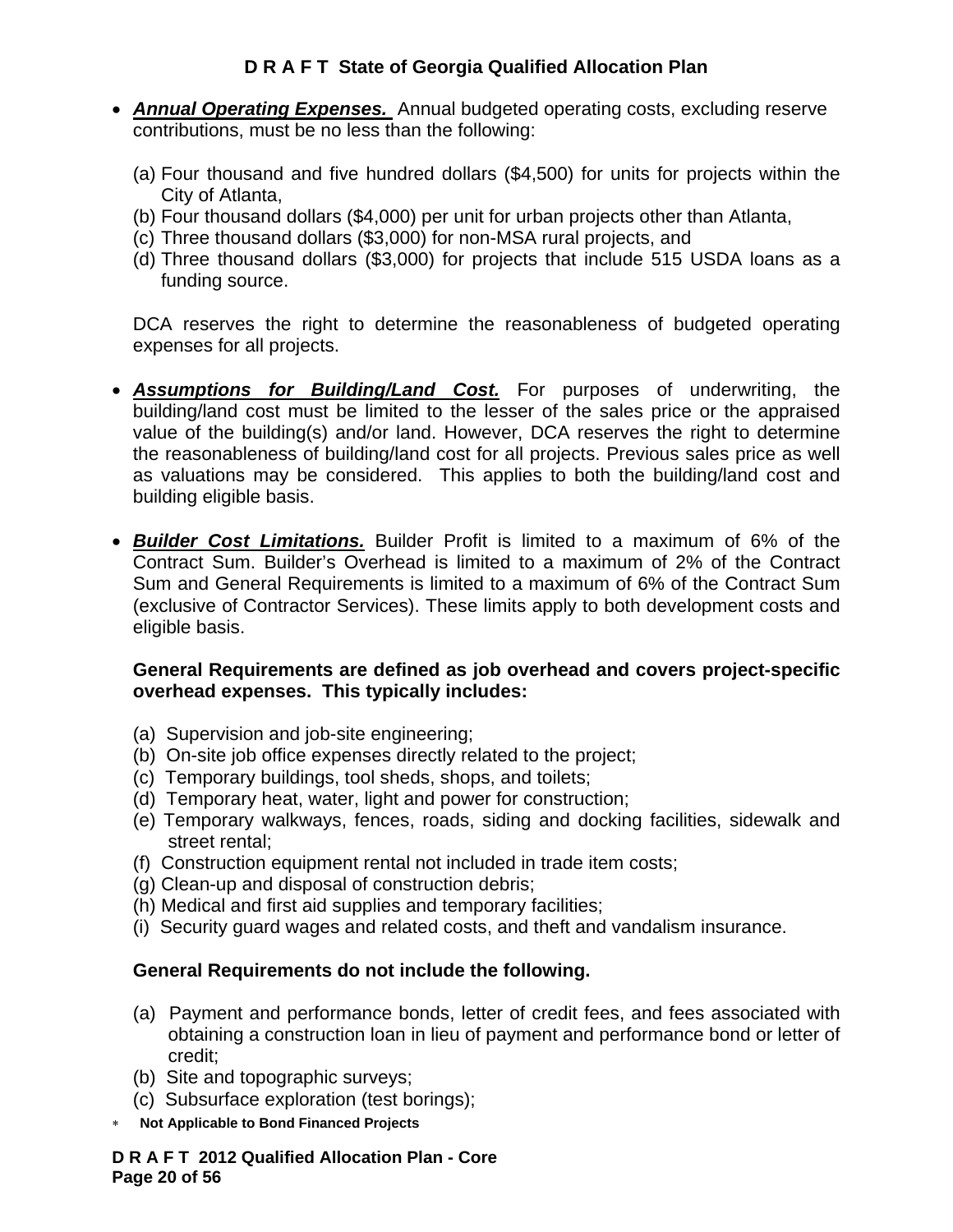- (d) Soil tests, concrete tests, and other construction testing;
- (e) Fees for utility taps and connections;
- (f) Building permits and licenses;
- (g) General Contractor's cost certification audit fee (if required).

#### **These will be costs outside of the construction contract.**

• **Construction Contingency.** For new construction, the construction contingency is limited to the lesser of a maximum of 5% of the total construction hard costs or \$500,000. For rehabilitation, the construction contingency is limited to the lesser of 7% or \$500,000*.* 

The construction contingency is meant to cover unforeseen circumstances encountered during construction. In the absence of unforeseen circumstances, a change order may be submitted for approval of the following:

- a. Amenities designed to enhance the quality of life of the residents
- b. Amenities that provide security such as lighting, fencing, and life safety monitoring systems
- c. Product upgrades that increase durability and decrease maintenance costs
- d. Product upgrades or scope additions that increase energy efficiency and decrease operational costs

DCA will not approve change orders requesting that contingency funds be used for luxury items including, but not limited to, crown moldings, granite countertops or decorative interior items.

- *Debt Coverage Ratio (DCR).*As part of its financial feasibility analysis, DCA will require that projects with tangible debt meet, at a minimum, a 1.20 debt coverage ratio for each year of the compliance period for new construction and 1.25 for projects involving rehabilitation. For purposes of determining the debt coverage ratio, deferred Developer Fee will not be considered tangible debt. Amounts set aside in a reserve funded in one year may not be withdrawn and treated as a gross receipt in a subsequent year to satisfy the debt service coverage ratio in the subsequent year. Amounts received in one year that exceed the debt service coverage target for that year will not be credited to another year. For purposes of this test, each year will stand alone. The debt coverage ratio cannot drop below 1.20 for new construction (1.25 for rehabilitation) during the 15-year Compliance Period or DCA HOME Loan term (if applicable) whichever is longer. DCA will review each project carefully to determine whether a project is over subsidized and whether the amount of HOME funds/and or credits is the best use of DCA resources. While DCA does not have a cap on the DCR, projects that have DCRs that exceed 1.50 for rural projects or 1.40 for urban projects may be subject to additional scrutiny to ensure they are not over subsidized. DCA does recognize that rural deals will typically have higher debt coverage at the beginning of the compliance period in order to remain feasible over the fifteen years. Documentation to support these higher debt coverage ratios should be provided.
- ∗ **Not Applicable to Bond Financed Projects**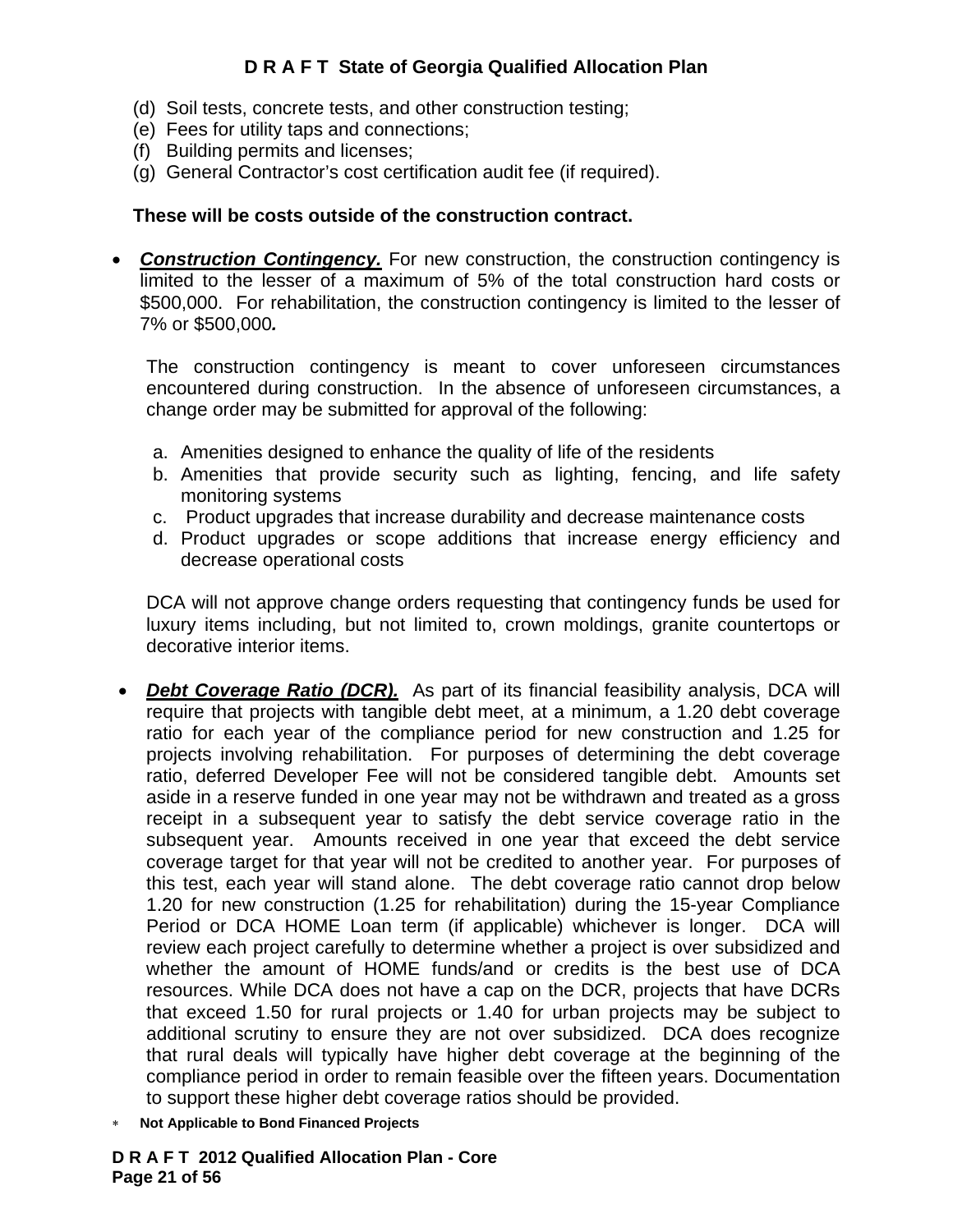No-debt deals are allowed but will be subject to additional scrutiny from DCA. Projects submitted with no debt will not have a DCR but will be required to cash flow without having an undue profit. This will be determined by a ratio of Effective Gross Income to Total Annual Expenses (including reserve for replacement). A ratio of 1.10 for new construction (1.15 for projects involving rehabilitation) shall be the minimum required to be considered feasible by DCA in Years 1-15.

• *Development Costs.* These are costs shown in the development budget and include, but are not limited to, the cost for land, on-site improvements, on-site development, construction cost, financing cost, professional fees, and mandatory reserve accounts. Development costs are limited to on-site development activities.

DCA will conduct a line by line review of development costs to determine the reasonableness of each estimate. Applicants are encouraged to utilize accurate estimating data in determining this budget and to provide supporting documentation when available.

DCA may require that development costs be reviewed by a third party consultant approved by DCA as a condition of funding.

- **Developer Fee.** The sum of the Developer's overhead and Developer's profit. Consulting fees and guarantor fees are also considered part of the total Developer Fee calculation.
- *Developer Fee Limitation.* This limitation applies to both development costs and eligible basis at all stages (scoring, carryover and Final Allocation).DCA restricts the maximum Developer Fee as follows:
	- (a) For new construction projects, the Developer fee will be limited to 15% of Total Development Costs less the budgeted Developer Fee, any demolition cost and the underwritten cost of Land.
	- (b) For acquisition/rehabilitation projects that are eligible for acquisition credits, the Developer Fee on the acquisition portion will be limited to 15% of the Existing Structures acquisition cost (including Acquisition Legal Fees at the "4%" applicable credit percentage). The rehabilitation portion will be limited to 15% of Total Development Costs less the budgeted Developer Fee, the underwritten cost of Land, Acquisition Legal Fees and Existing Structures.
	- (c) For rehab projects that are not eligible for acquisition credits, the Developer Fee will be limited to 15% of Total Development Costs less the budgeted Developer Fee, the underwritten cost of Land, Acquisition Legal Fees and Existing Structures. However, if the Development Agreement specifically states that a portion of the Developer Fee is attributable to the building acquisition, then the Developer Fee will be limited to 15% of Total Development Costs less the budgeted Developer Fee and the underwritten cost of Land.
- ∗ **Not Applicable to Bond Financed Projects**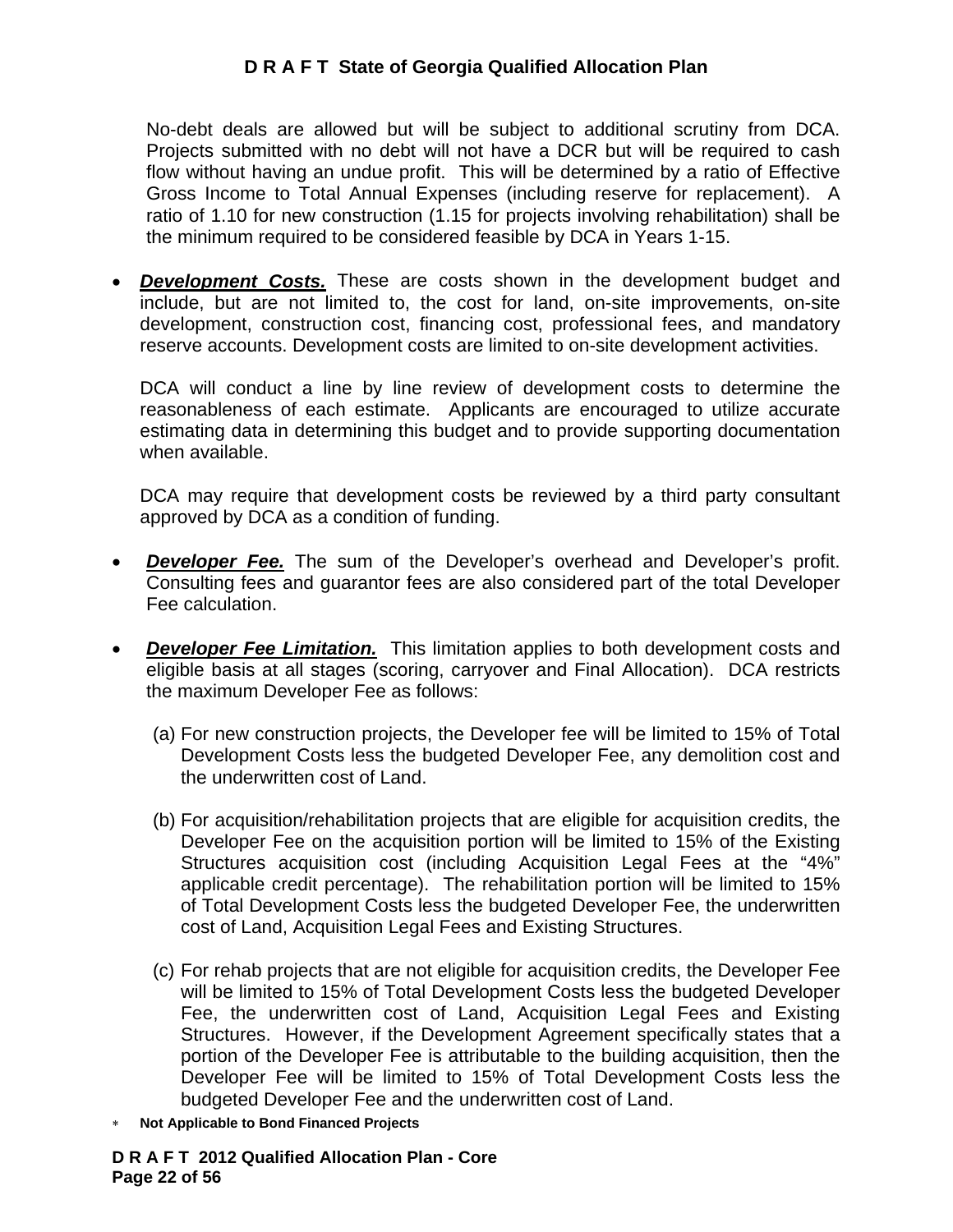When an Identity of Interest exists between the Developer and the General Contractor, the maximum Developer Fee is restricted to 15% of the Total Development Cost less the underwritten cost of the Land, the budgeted Developer Fee, and the Builder Profit. If the Application budgets a Developer Fee of less than 15%, the percentage proposed will be substituted for 15% in determining the maximum Developer Fee.

The Developer Fee will be calculated using the allowable total development cost limited by the DCA Base Unit Cost Limits. The Developer Fee for Applications for additional Credits (in the year the project is placed in service), shall be limited to the original approved Developer Fee.

Deferred Developer Fee must be payable within fifteen (15) years from available cash flow. The deferred portion cannot exceed 50% of the total amount of Developer Fee at initial application.

**Notwithstanding anything contained herein to the contrary, the Developer Fee will be limited to a maximum of \$1,800,000.** 

#### • *Distribution Across Unit / Bedroom Sizes.*

- (a) *Rent.* Projects with a multi-tiered rent structure must distribute the rents across unit sizes, unit types and buildings. These units need not be fixed, but may float in the same way high HOME rent and low HOME rent units may float within a project.
- (b) *Accessibility*. To the maximum extent feasible, accessible units must be distributed across unit sizes, unit types and buildings so as not to limit choice.
- *General Contractor.* DCA must approve the General Contractor prior to commencing work on any tax credit or HOME project.

Request for approval of a General Contract should include the following:

- (a) A resume on the General Contractor's Construction Experience that demonstrates a history of having performed work of the scope and type required for the development (number of projects, number of units, location of projects, capacity of involvement);
- (b) Three (3) letters of reference with contact information (name, address, email, phone and facsimile numbers);
- (c) Affidavit that the Contractor is not on the U.S. Department of Housing and Urban Development (HUD) list of contractors debarred or not approvable for prior noncompliance with HUD or DCA requirements;
- (d) A statement as to whether the General Contractor has any lawsuits pending, have ever declared bankruptcy or has any pending unresolved claims;
- ∗ **Not Applicable to Bond Financed Projects**

**D R A F T 2012 Qualified Allocation Plan - Core Page 23 of 56**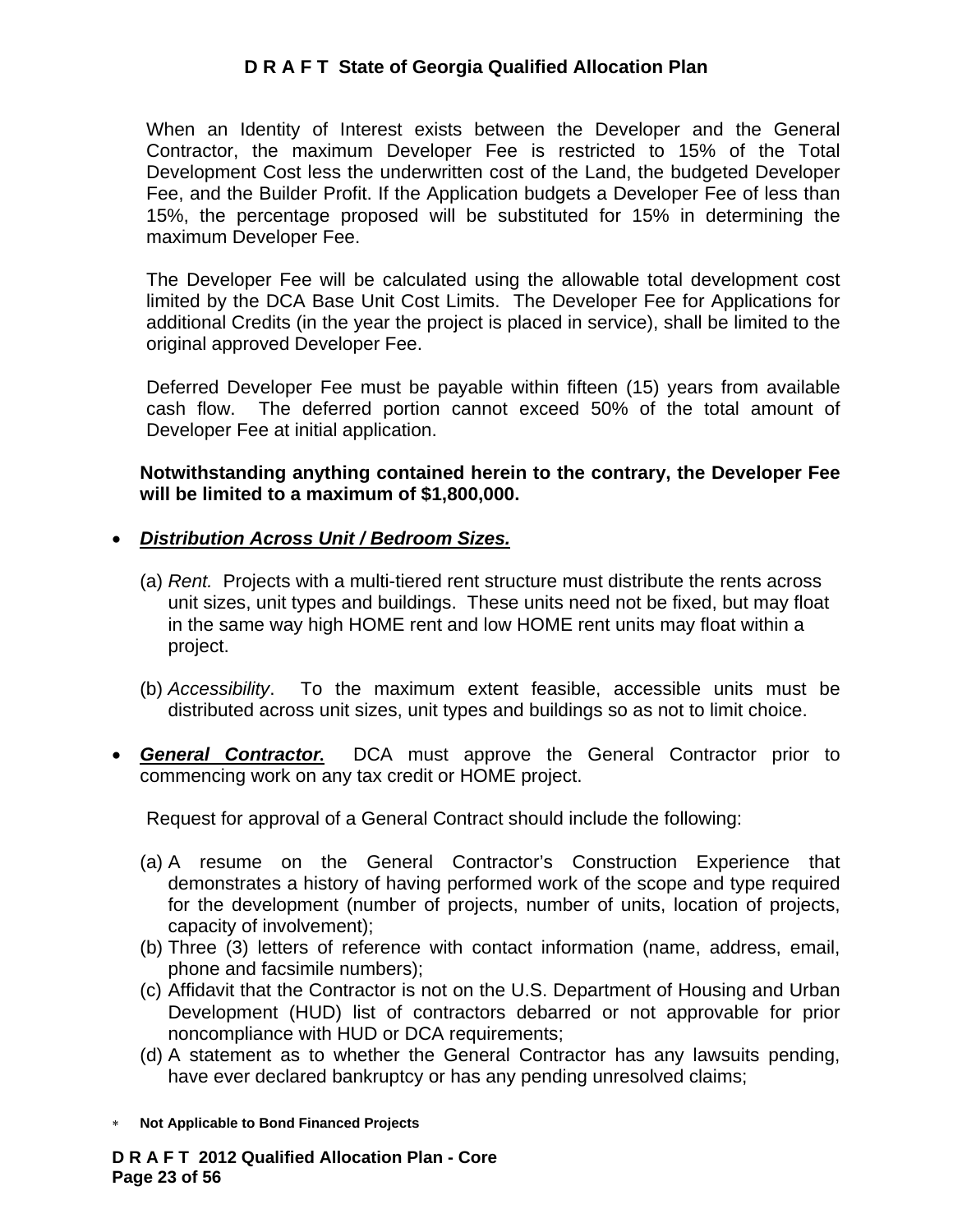- (e) A statement as to whether the General Contractor has been bonded within the last three (3) years; If bonded, amount and by what entity.
- (f) The General Contractor's Schedule of Work in Progress which details current projects under construction and estimated timeline for completion;
- (g) General Contractor's Estimate of Construction Time for the project;
- (h) Evidence of the ability to obtain payment and performance bonds each in the amount of 100% of the total construction contract. If an Identity of Interest exists and the contractor cannot obtain a payment and performance bond, a waiver of the requirement for payment and performance bonds may be granted. In the form of a letter of credit in the amount of 50% of construction costs (including overhead and profit) or the owner obtains private construction financing from a financial institution in the amount of the GHFA loan. (?Sentence needs to be complete)
- (i) A complete AIA A305 General Contractor Qualification statement;
- (j) A positive Dun & Bradstreet Report ordered by DCA. (The contractor will be invoiced for the fee); and
- (k) Evidence that the General Contractor carries Comprehensive General Liability and Worker's Compensation insurance in the amounts specified in the Construction Contract or the DCA Insurance Manual, whichever is the most restrictive.
- (l) A statement identifying all identities of interest with Project Participants including subcontractors and vendors where the value of the work subcontracted or purchased is expected to exceed \$50,000.

#### **Requests should be submitted to DCA at least 60 days prior to the commencement of work.**

• *Identity of Interest.*

**Contractor**. If there is an Identity of Interest between any participant in the Ownership entity and the contractor or the Developer and the contractor, a third party front-end analysis of the construction costs will be commissioned by DCA during the DCA underwriting period. Additionally, industry standards for such Ownerprovided construction services shall be used to determine reasonableness for the services. DCA will require that a contractor cost certification be submitted where there is an identity of interest between any Project Participant and the General Contractor. The cost certification shall be prepared in accordance with the standards set forth for a HOME contractor cost certification.

**Subcontractor / Materialmen***.* If there is an Identity of Interest between the Owners and any other provider of service, material, or supplies, such Ownerprovider of services, materials, or supplies must not exceed the amount ordinarily paid for the service, material, or supply. Identity of Interest between any Project Participant and any sub contractors must also be disclosed. Additional scrutiny will be given to sub contractor costs where there is an identity of interest.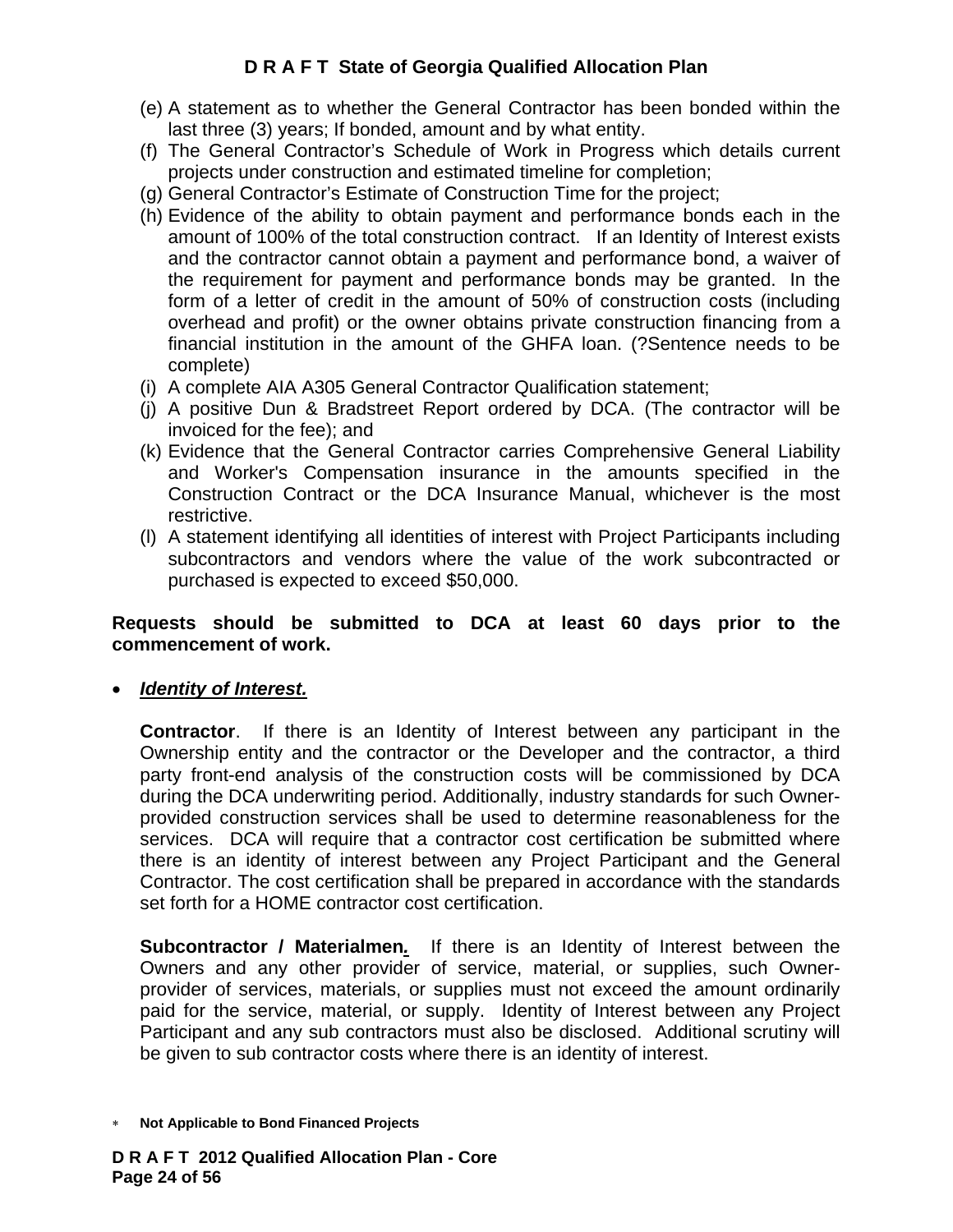**Lenders.** If there is an identity of interest between any Project Participant and construction/permanent lenders, such financial structure requires financing terms and conditions which are reasonable, customary and consistent with industry standards. The determination of whether or not such terms and conditions are reasonable and customary is at DCA's sole and absolute discretion.

**Land/Building Purchase.** For Applications where there is an Identity of Interest between the buyer and the seller for any site within the project, an appraisal no more than 6 months old and prepared by a certified appraiser must be submitted with the Application as a basis for the determination of the appropriate sales price. The appraisal must be prepared in accordance with DCA Appraisal Guide, meet USPAP standards, and must provide separate valuations for the land and existing buildings.

DCA will carefully scrutinize the sales price of land between related parties to ensure that the value has not been inflated. While the appraisal will be an indication of fair market value, DCA will consider tax values as well as actual sales price established as indicative of the value of a property. All property values shall associate a land value as well as a value for the improvements.

Properties which have been in the control of the Applicant or a related party for a period of three (3) years or less will generally be valued at the acquisition cost at the time the related party obtained initial site control. Properties that have been rezoned, subdivided or modified will not be deemed to be of higher value based on the actions taken by the Owner/ Applicant or any related party.

- *Inspections***.** All costs incurred by DCA for DCA HOME property inspections will be the responsibility of the Borrower – including, but not limited to, Inspections at Draws and Final Draw and other inspections required if a property is improperly maintained.
- *Local Government Fees.* The development budget must include all **documented** water tap, sewer tap, impact and building permit fees. **(These local government fees cannot be part of General Requirements.)** Applicants that include fees that are not required by the local government at the time of application will be subject to a loss of points.
- **Management Fee.** The operating budget should specify a reasonable management fee. A management fee is required for all projects. DCA will review carefully the terms of the management agreement if the property is self managed or if there is a related party relationship between the Owner/Developer and the Management Company. DCA reserves the right to limit or adjust management fees which appear to be excessive or which appear to be inadequate.
- *Operating Deficit Reserve.* All developments must budget for and fund an operating deficit reserve in an amount of no less than six times the secured monthly debt service to lenders plus no less than six months projected operating expenses. The funding of the operating deficit reserve must be completed at or before
- ∗ **Not Applicable to Bond Financed Projects**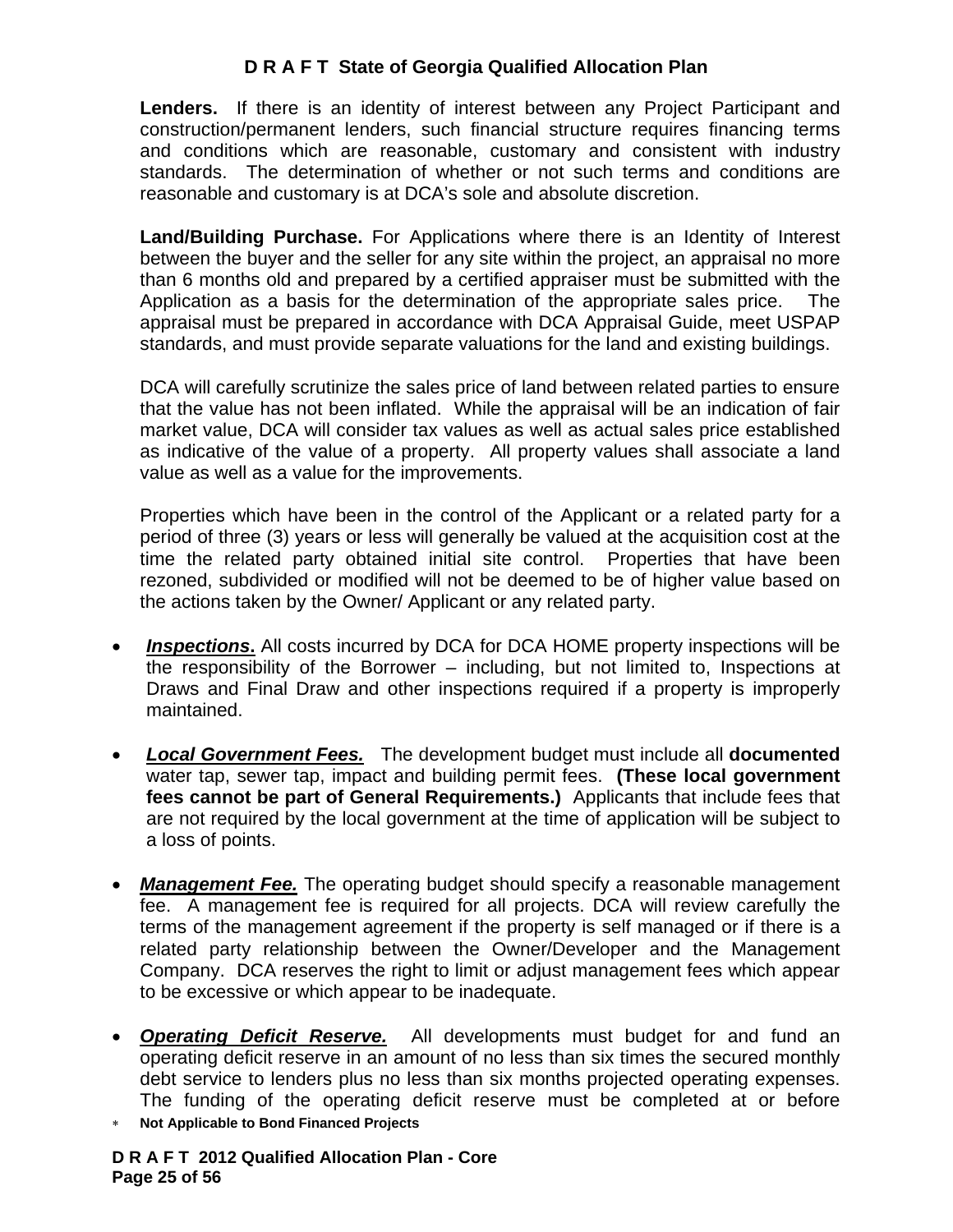Conversion. The operating deficit reserve must be held for the Compliance Period. For underwriting purposes, DCA will generally use six months of operating expenses plus six months of debt service. However, DCA reserves the right to evaluate the reasonableness of the amount and may make appropriate adjustments.

- *Permanent Debt Financing.* Permanent debt financing shall have a minimum term of 10 years.
- *Preliminary Financing Commitment Letters.* DCA will generally evaluate financial feasibility for all applications (other than those with an assumption of existing fixed rate debt and federal and state equity) using an interest rate specified in the preliminary commitment letter. If the interest rate is based upon a spread over an index rate, both the underlying index to be used and the spread should be identified in the preliminary commitment letter. Any other fees or premiums included in the "allin" interest rate should also be clearly disclosed. DCA will utilize the applicable rate effective as of May 1, 2012. DCA reserves the right to evaluate the reasonableness of the interest rate and adjust it based on the market information available to DCA.

For noncompetitive projects, the effective date of the applicable rate will be the first business day of the full month preceding the Application Submission date. The Applicant must include documentation of the applicable index rate with the commitment letter. In the event that DCA determines that continued volatility in the market makes the interest rate expressed in the preliminary commitment submitted at Application Submission unreasonable, DCA may request that the proposed lender provide an updated interest rate during Application review.

Preliminary Equity Commitment Letter or Letters of Interest are required in as much detail as possible. At a minimum, such commitment should include the equity pricing, total capital contribution amount, estimated pay-in schedule, and any reserve requirement. DCA will use any reasonable equity pricing information provided in the equity commitment letter for underwriting. However, if the combined federal and state equity price is significantly higher or lower than the median price based on the applications received, DCA reserves the right to adjust the equity price, taking into consideration of the project characteristics.

- *Rehabilitation Hard Costs.* Average per unit rehabilitation hard costs must equal or exceed \$25,000 for properties 20 years old or less and the average per unit rehabilitation hard costs equal or exceed \$30,000 for properties that exceed 20 years old. The costs of the rehabilitation or new construction of community buildings and common area amenities are not included in these amounts.
- *Rent-Up Reserves.* A reasonable rent-up reserve (excluding marketing costs) is required for all projects based on the estimated projected lease up deficit. Absent information to the contrary, DCA will assume that three months of projected operating expenses constitutes a reasonable reserve. After lease-up, any funds remaining in this reserve will be transferred to the ODR or will be utilized to pay any deferred Developer Fee.
- ∗ **Not Applicable to Bond Financed Projects**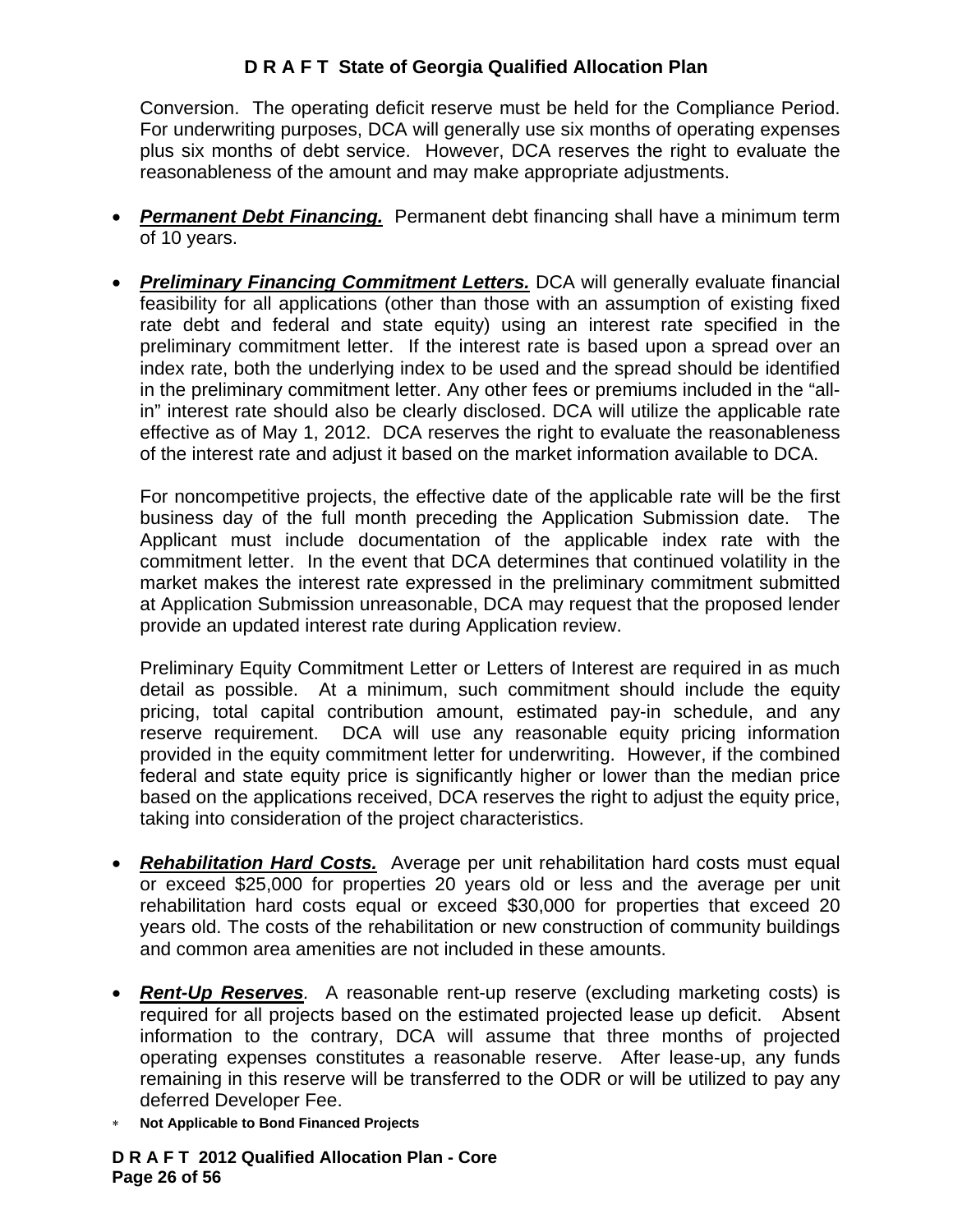- *Replacement Reserve.* A Replacement Reserve based on a Replacement Plan, is required for all projects awarded funding under the Plan and must be included in the operating budget. Contributions must be made to the reserve account, starting at or before the conversion date of the construction loan to permanent loan and must be funded for the term of the loan in accordance with the Replacement Plan. The following **minimum** contributions must be used:
	- 1. Rehabilitation: \$350 per unit per year
	- 2. New Construction: \$250 per unit per year
	- 3. Single Family Units: \$420 per unit per year
	- 4. Historic Rehabilitation \$420 per unit per year

Replacement Reserve funds may be used only for Capital Improvements (substantial improvements to the real estate such as re-roofing, structural repairs, or major projects to replace or upgrade existing furnishings, but not including replacement of individual appliances or minor repairs) and must **not** be used for general maintenance expenses. Less restrictive provisions required by Lenders should be approved by DCA.

Replacement Reserves must escalate at a rate of 3% per year. If the Replacement Plan indicates that an amount greater than the minimum reserve outlined above is necessary, then this greater amount will be required and must be escalated at a rate of 3% per year. For Rehabilitation Projects, the physical needs assessment will also be reviewed in determining whether sufficient reserves have been established. DCA will, at its discretion, adjust the Replacement Reserve to reflect reasonable and customary capital and replacement expenditures, and reserves the right to continue to do so during the term of the DCA funding, if necessary.

- *Revenue, Vacancy, and Expense Trends.* Revenue should be trended at 2% per year, operating expenses at 3%. Vacancy and collection loss will be underwritten at the higher of 7% or a percentage that DCA determines is appropriate based on market and historical information for the proposed project area.
- **Soft Cost Contingency** "Soft cost" or "total project" contingency, over and above the allowed construction contingency, will not be permitted as a budgeted line item.
- **State Tax Credit.** DCA will not allocate state tax credits to a project that shows a price less than the reasonable fair market price for credits. Applicants that indicate intent to purchase state tax credits for themselves will be required to provide additional information as to the use of the credit and the basis for the price.
- *Tax Credit Percentages*. During the competitive round, for the purpose of the application review, the Applicable Credit Percentage for the month preceding the **Application Submission deadline should be utilized for acquisition credits and new construction credits; for rehab credits, the Applicant can choose to use 9% credit or the Applicable Credit Percentage for the month preceding the**
- **Not Applicable to Bond Financed Projects**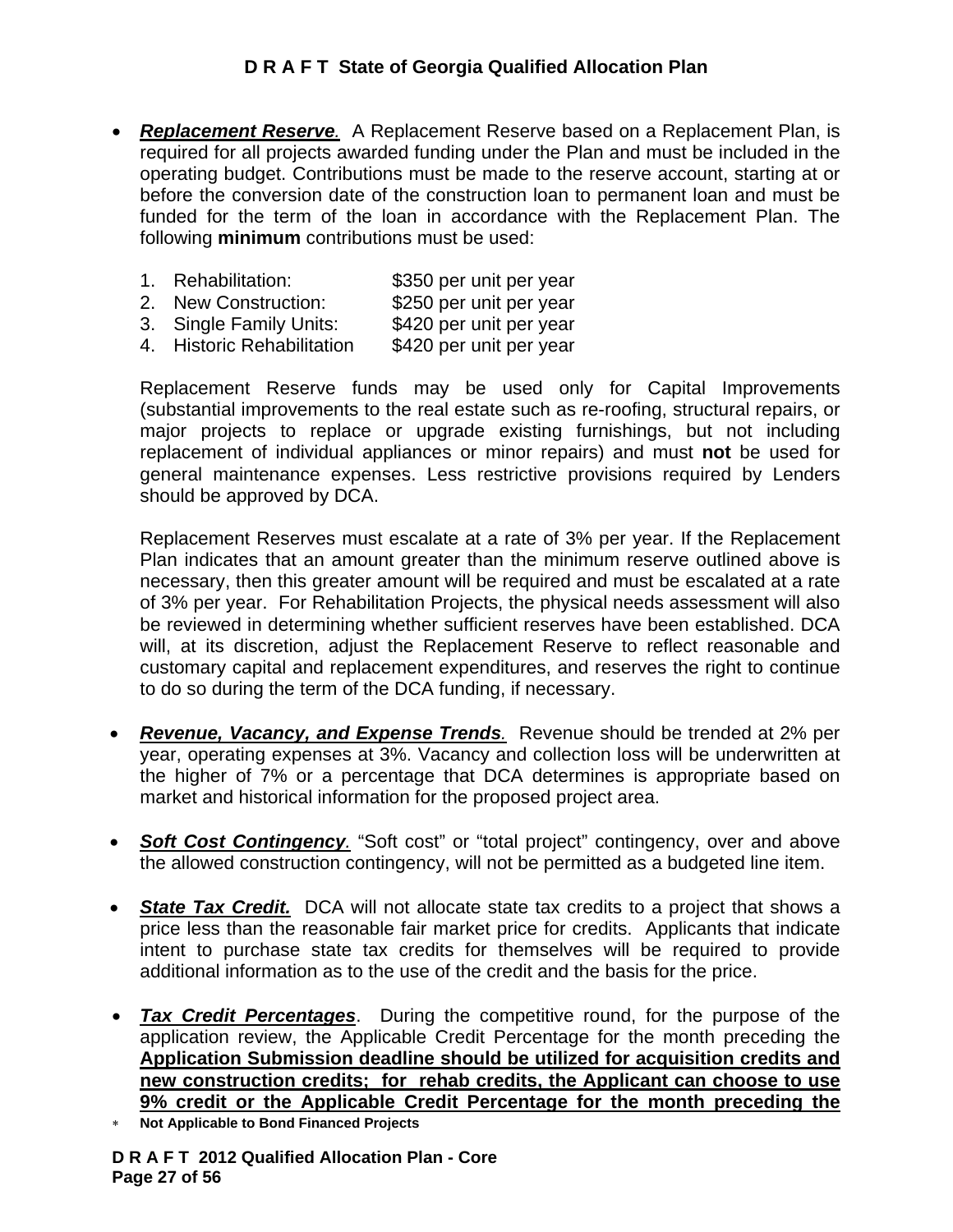**Application Submission deadline. It's the Applicant's responsibility to ensure that the rehab will be placed in service before December 31, 2013 if the Applicant chooses to use 9% credit for purposes of underwriting**. Rehab projects that elect to use the 9% credit percentage are not eligible for the State Designated Boost.

For 4% Credits (tax-exempt bond financing), the Applicable Credit percentage for the month preceding the submission of the application for tax credits should be utilized for the Application.

#### **B. Additional DCA Policies related to the funding of DCA HOME Loans**

- *Assumptions for Land Purchase.*Once a project has been funded and the appraisal received, the building cost assumed for acquisition of land and existing buildings will be limited to the lesser of the sales price or the appraised "as-is" value.
- *Contractor Change Orders.* All changes to the approved scope of work and/or construction contract must be approved by DCA in advance of proceeding with the work.
- *Contractor Construction Cost Certifications***.** Certifications audited by an independent certified public accountant must be submitted with the request for final draw for all projects funded with DCA HOME. All certifications must be prepared in accordance with DCA requirements.
- *Construction Commencement*. All HOME projects must be able to commence construction within one year of commitment.
- *Construction Contingency.* Any unused balance in the construction contingency at the time of Conversion must be used to reduce the principal amount of the HOME Loan or the senior lender loan as appropriate, with the monthly principal and interest payments adjusted accordingly.
- *Construction Hard Cost Financing.* HOME Loan funds must be used to finance only construction hard costs, which include site development, unit/building construction, and Contractor Services which include General Requirements (inclusive of payment and performance bonds), Builders Overhead and Builder's Profit. Soft costs, acquisition costs and other project costs must be financed by other financing sources. (Not applicable to HOME CHDO Predevelopment Loans.)
- *Construction Loan Recourse.* All construction loans will be full recourse against the borrower and/or the principals of the ownership entity until Conversion. DCA may require that one or more Principals of the Owner or Developer guarantee the completion of construction and payment of the HOME Loan until Conversion.
- ∗ **Not Applicable to Bond Financed Projects**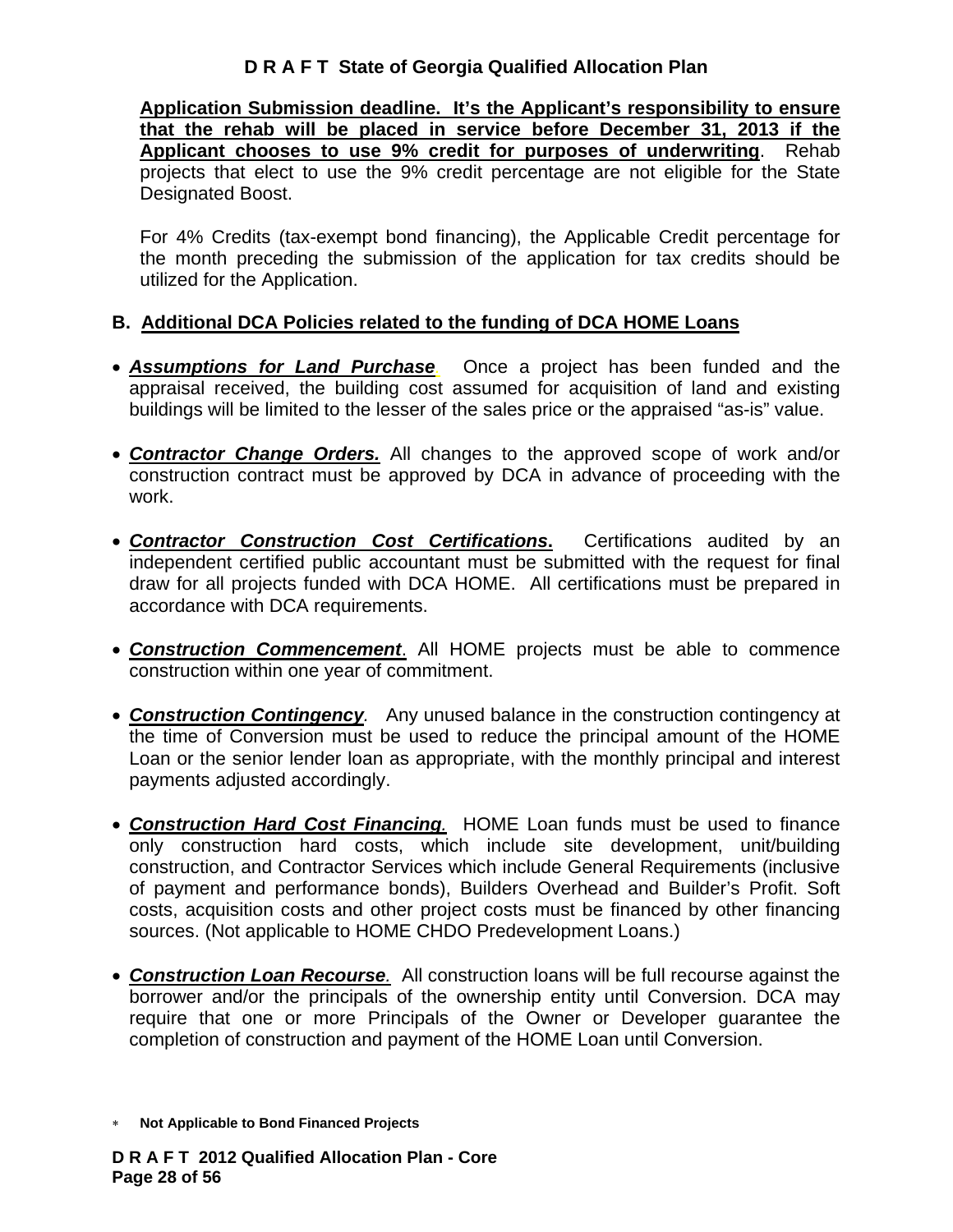- **Conversion.** Projects receiving HOME Loans must be scheduled to convert within twenty four-months of the HOME construction loan closing. Extension of conversion deadlines must be approved by DCA.
- *Developer Fee Disbursement Limitations.* The amount of the Developer's overhead and Consultant's Fee (if applicable) that can be drawn before Conversion must not exceed 50% of the total Developer Fee requested less any portion being deferred. None of the Developer's profit will be disbursed until Conversion. These disbursement conditions will be reflected in the HOME Loan documents and in an agreement with any other funding source(s) that will be funding these line items.
- *Draws*. HOME Construction Loan proceeds will be disbursed on a draw basis during the construction period. The HOME loan documents will describe the policies and procedures for obtaining a draw.
- *Fixed or Floating Unit Designation*. When HOME assisted units are "fixed", those units are subject to specific HOME rent and occupancy requirements and will never change. When HOME assisted units are "floating", the units that are designated as 50% or 60% AMI units may change over time as long as the total number of those units in the project remains constant. If the Applicant fails to make such an election at the time of loan commitment, it will be deemed that the Applicant has elected to treat the HOME assisted units as "floating".
- *Guarantees*. Guarantees will be required by the Developer entity as well as the individual principals of that entity for the period from the loan closing until conversion.
- *HOME Units*. When DCA HOME funds are an approved source of financing for a project, each low income unit in the project is considered a "HOME assisted unit" unless this requirement is waived. Based on the statutory HOME requirements, twenty percent (20%) of the total low income residential units in the project must be limited to rent and income restrictions based on 50% of AMI. The balance of low income units will be limited to rent and income restrictions based on 60% AMI, however *all* low income units will be limited to HUD Fair Market Rents should they be less than the applicable rent based on the AMI and bedroom size.
- *Intercreditor Agreements.* When GHFA is not the only construction lender on a project, an intercreditor agreement shall be executed with the other lenders to ensure DCA's required involvement in all significant aspects of the administration of the construction loans.

At a minimum, the intercreditor agreement should contain at least the following essential elements:

- 1. A development cost budget approved by all lenders indicating the source(s) of funding for each line item;
- ∗ **Not Applicable to Bond Financed Projects**

**D R A F T 2012 Qualified Allocation Plan - Core Page 29 of 56**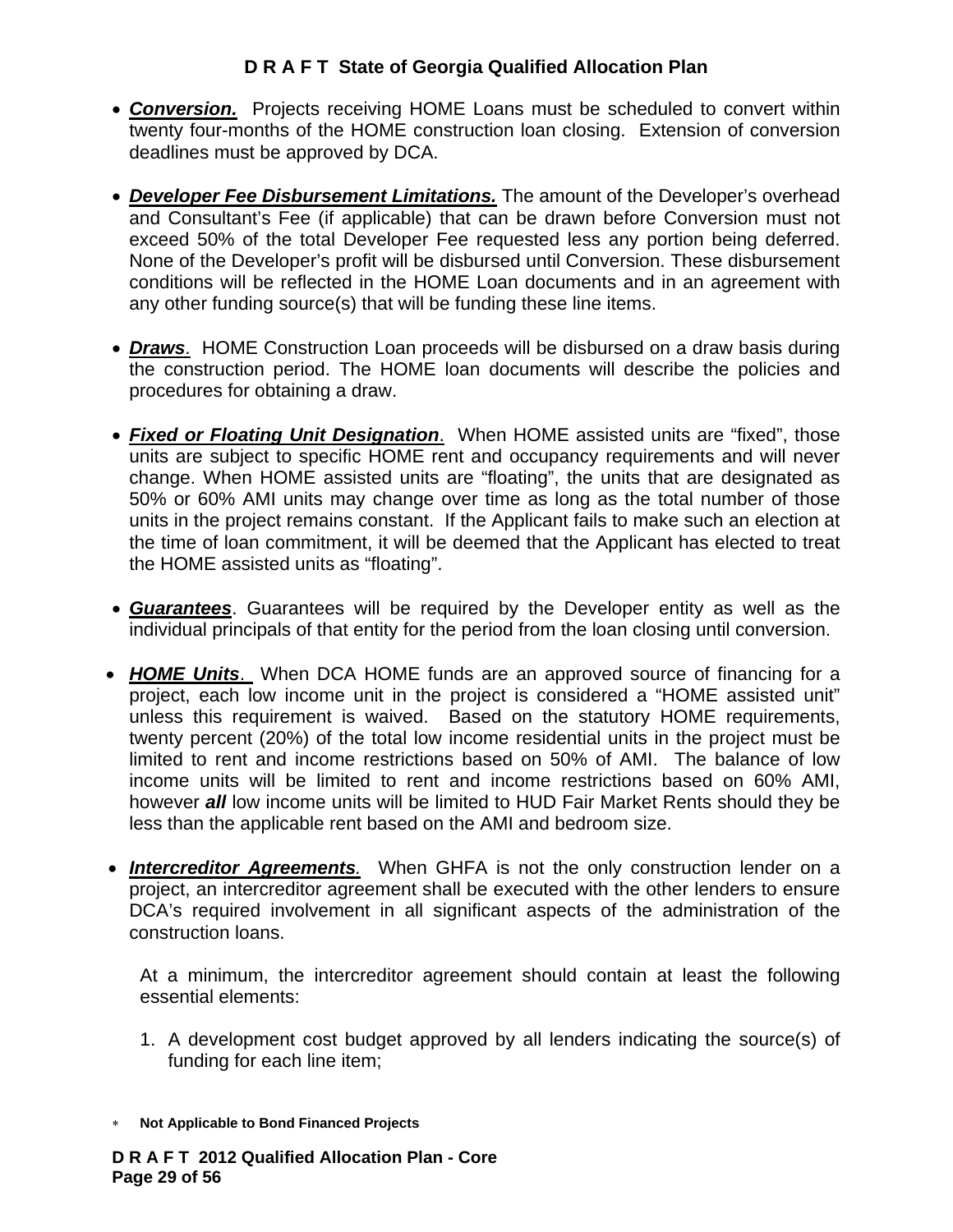- 2. A process and timetable for reviewing and approving change orders to the construction contract;
- 3. A process and timetable for reviewing and approving draw requests, including site inspection and documentation standards;
- 4. A process and timetable for amending the approved development cost budget**;**
- 5. Limitations on disbursements for Developer Fee (Owner's profit and risk) and Consultant fees; and,
- 6. Other matters, such as priority of each lender's interest in the collateral for the loans.
- *Loan Documents*. Written agreements shall be entered into between GHFA and the borrower evidencing, securing, and setting forth all of the terms and conditions of the HOME Loan. The Project Owner will also be required to execute all other closing or loan documents DCA deems necessary or desirable to document the HOME Loan satisfactorily.
- *Loan Terms*. The principal amount of the HOME construction loan and HOME permanent loan for a project will be the same. No interest will be charged during the construction loan period. The interest rate on the permanent loan will be no less than 1%.
- However, at DCA's discretion, the interest rate on loans to finance projects located in areas designated as rural pursuant to the definitions in the QAP may be less than 1% in years 8 through 15 as required to ensure project feasibility. In no case may such interest rate fall below 0.50%. In years 16 through maturity, such interest rates shall not fall below 0.25%. DCA reserves the right to adjust this rate at its sole and absolute discretion during underwriting. Construction loan terms will be based upon the projected construction and lease-up schedule, as determined from the Application and DCA's underwriting. In general, permanent HOME Loans will be fully amortizing, with a maturity and amortization periods ranging from 15 to 35 years.
- *Non-Fully Amortizing Loans.* Non-fully amortizing Balloon Loans are available for projects in Rural areas. In such cases the term will be set by DCA with monthly payment and interest payments determined by DCA's underwriting projections and a balloon payment due at maturity. In the case of non-fully amortizing HOME Loans, the outstanding interest and a portion of the principal must be paid every year.
- *Excess Cash Flow Reserve***.** For all permanent non-fully amortizing HOME Loans, in which the monthly installments of principal and interest are not sufficient to pay the HOME Loan in full over the loan term (a "non-amortizing HOME Loan") the borrower will deposit one-half of the cash flow from the project (after payment of secured debt service and investor asset management fees) into an interest bearing reserve account. The holder of the reserve account and the terms under which it will be held must be approved by DCA in its sole discretion.
- ∗ **Not Applicable to Bond Financed Projects**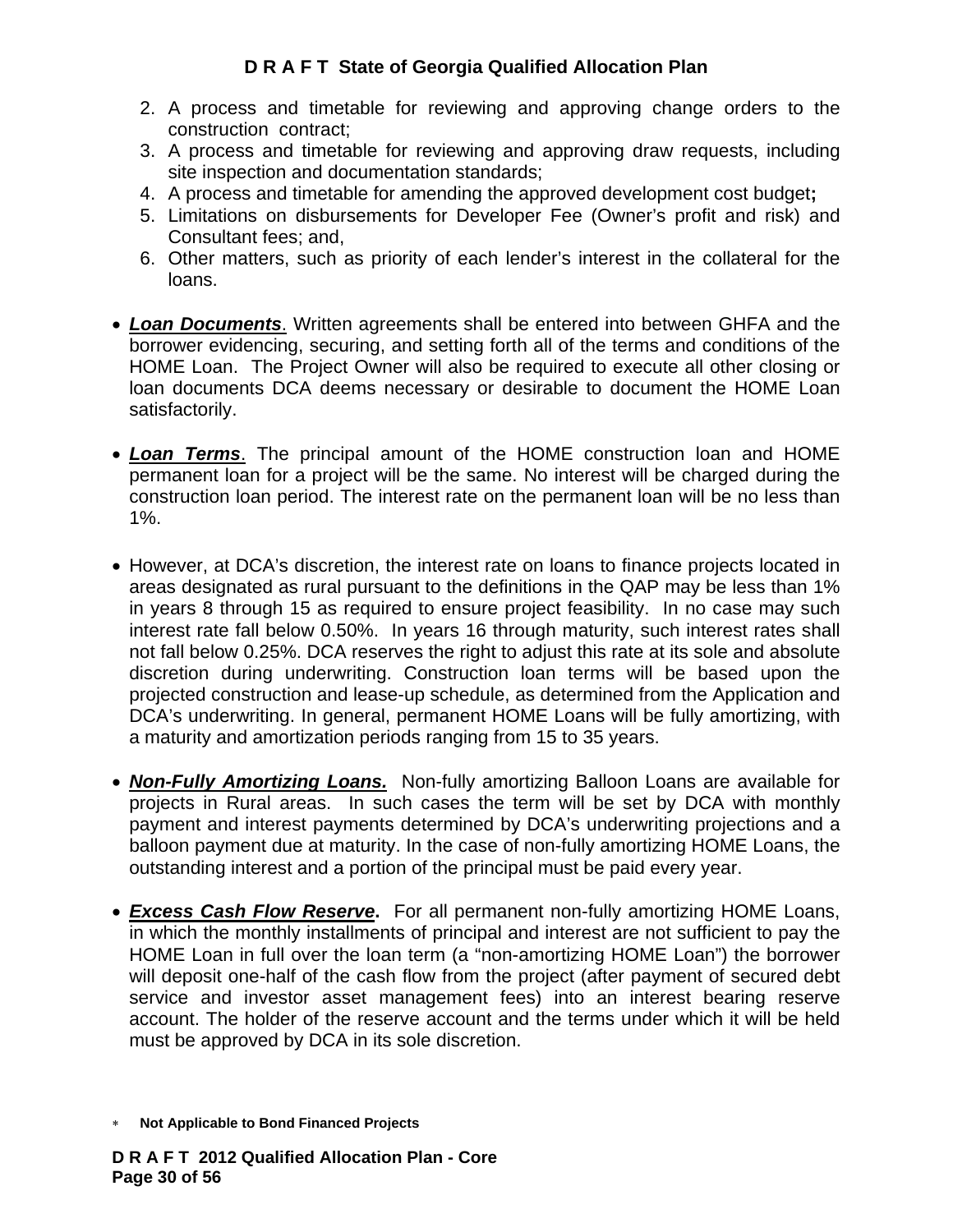Funds held in the reserve account will be used only for principal reduction of the HOME Loan or Capital Improvements, but only if such use is approved by GHFA in advance. Funds in the reserve account (with the exception of those approved by GHFA for Capital Improvements) must remain in the reserve account until the HOME Loan is repaid.

- *Future Market Value.*In the case of a non-fully amortizing HOME Loan, DCA will require a projection from the appraiser of the future market value of the property at the maturity of the HOME Loan. This value will be used by DCA to determine the likelihood of retirement of the outstanding balance by refinance or resale of the property. The future market value of the property must be greater than the projected outstanding DCA HOME Loan balance at maturity in order for the HOME Loan to be considered financially feasible.
- *Owner/Developer Financial and Credit Qualifications.* The financial status and capacity of the owner and/or developer as well as their current credit rating will be reviewed by DCA at the time of underwriting. The results of these analyses may indicate the requirement for additional guarantors and/or partners, reserve accounts, and/or repayment term adjustments.
- *Operating Deficit Reserve.* The operating deficit reserve for HOME loans must be held by DCA or the senior lender and must remain in place for the term of the HOME Loan or the Period of Affordability, whichever is longer. With the exception of instances in which Fannie Mae is the sole senior lender, if DCA is a subordinate lender, but makes a HOME Loan in an amount greater than the senior lender, DCA must hold the reserves. All withdrawals from the operating deficit reserve must be requested in writing and approved in advance by DCA. Interest earned on the operating deficit reserve account shall be added to the account as an additional contribution and will not be credited against the required monthly cash contributions. If drawn upon, no further distribution to Owners will be authorized until such time as the operating deficit reserve is restored to full funding.
- *Over-Income Tenant Restrictions.*When DCA HOME Loans are used, additional over-income restrictions shall apply. Upon re-certification of a previously eligible tenant, if it is determined that the tenant's income exceeds 60% of AMI, then the tenant's rent must be increased to the lesser of: 30% of the tenant's adjusted annual income, HUD's fair market rent limitations, or the maximum amount allowable by the Code, not to exceed limitations set by state or local laws (if any) or to be decreased under the established rent floor.
- *Owner-Contractor Agreements.* If the Owner is not also the general contractor, all developments financed in whole or in part with a HOME Loan for construction must use an AIA Standard Form Agreement between Owner and contractor, with Standard Form Terms and Conditions. The contract can either be stipulated sum or cost plus a fee with a maximum.
- ∗ **Not Applicable to Bond Financed Projects**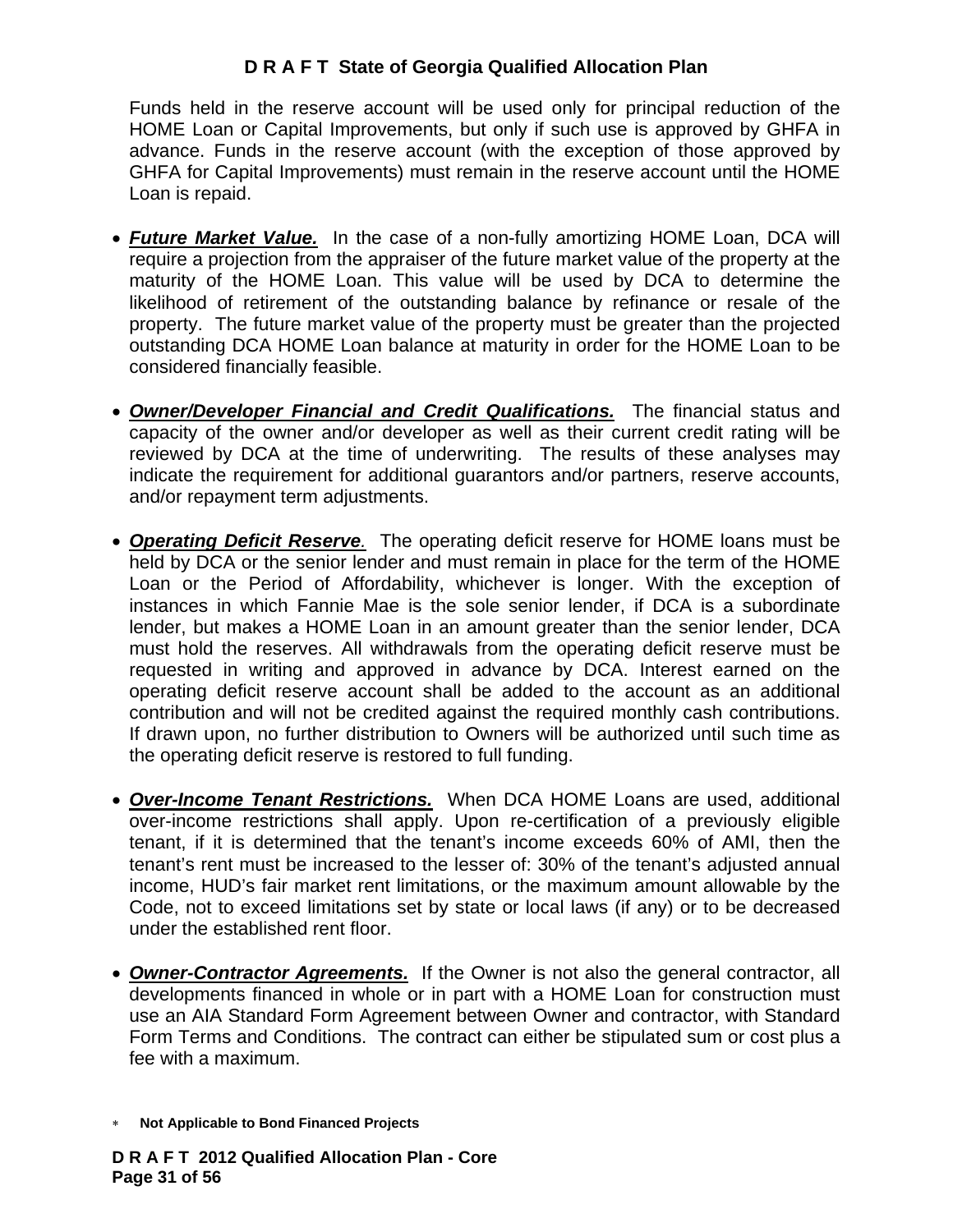- *Partnership Agreements.* The partnership agreement and any amendments must be fully executed prior to the HOME Loan closing. The Partnership Agreement and any amendments must reflect the terms of the HOME Loan transaction on all material points. If the Owner is a limited liability company, an operating agreement in a form satisfactory to DCA must be fully executed before the HOME loan closing. After the HOME loan closing, the partnership agreement or the operating agreement (as the case may be) may not be further amended without GHFA's prior approval.
- *Payment and Performance Bonds.* A 100% payment and performance bond will be required for all developments funded with HOME Loans. The issuer of the bonds and the terms of the bonds must be satisfactory to DCA in its sole discretion.

When an Identity of Interest exists and the contractor cannot obtain a payment and performance bond, a waiver of the requirement for payment and performance bonds may be granted if a letter of credit or construction loan is utilized in lieu of the payment and performance bond.

A waiver will not be considered unless:

- **1.** The Owner agrees to provide a construction completion guaranty and payment guarantee, secured by a letter of credit from a federally-insured institution with a value of at least 50% of the total construction cost, including profit and overhead; or
- **2.** The Owner agrees to secure a construction loan with private financing. GHFA will disburse funds during the construction period, in an amount not to exceed \$10,000 per construction draw.
- **Refinancing.** DCA HOME loans cannot be used to refinance or payoff an existing loan. Proceeds from permanent HOME loans can be used to pay off construction, bridge and predevelopment loans provided that the HOME assistance is part of the original financing package.
- *Repayment.* Repayment schedules will vary depending upon projected economics of the development, but are essentially determined by analyzing available projected cash flow of the project at Application Submission and again during HOME Underwriting. In the event, DCA determines that the project is experiencing feasibility problems related to increases in real estate taxes, increases in property insurance, increases in utility allowances or decreases in fair market rents, the repayment schedule may be modified by DCA.
- *Replacement Reserve Withdrawals.* All withdrawals from the Replacement Reserve account must be approved by DCA in advance. The senior lender must maintain the Replacement Reserve account in an FDIC insured financial institution. Interest earned on the Replacement Reserve account shall be added to the account as an additional contribution and will not be credited against the required monthly cash contributions.
- ∗ **Not Applicable to Bond Financed Projects**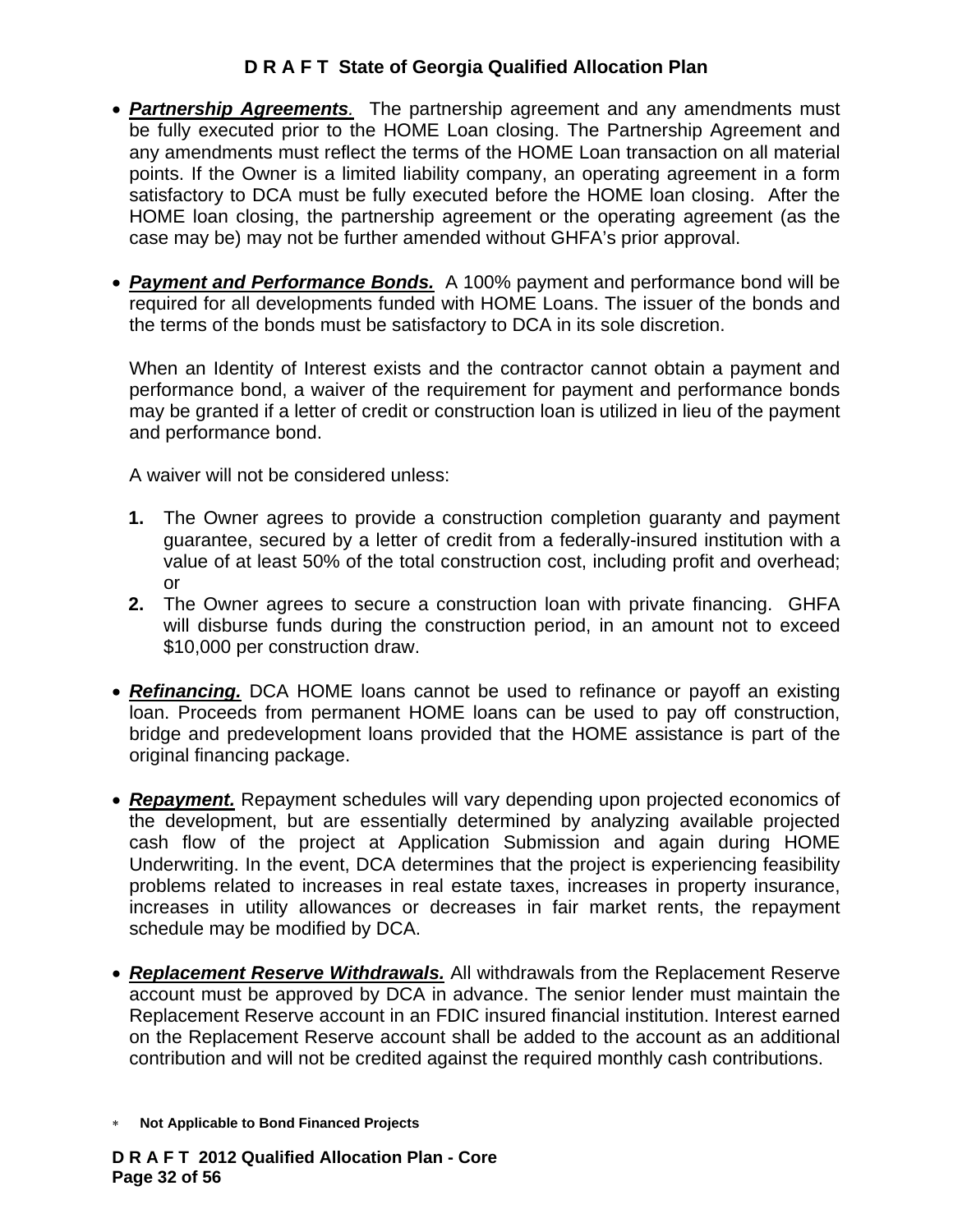• *Retainage.* The loan agreement between the Project Owner and GHFA will provide that GHFA will retain 5% of the contract sum in HOME loan proceeds until the conditions of the final draw are met.

In addition, the contractor is required to show retainage on the AIA G702/703 as follows:

- − If the project completion is between 0-50% of the general contractor's contract sum, the AIA G702/703 must show at least 10% retainage on the entire contract sum. No portion of the contract sum shall be exempt (Examples of items that are not exempt: stored materials, performance and payment bonds, insurance, general conditions). Adjustments will be made in the disbursement of HOME funds if the AIA G702/703 does not reflect 10% retainage.
- − If the project completion is 50.1-100% of the general contractor's contract sum, the AIA G702/703 must show at least 5% retainage on the entire contract sum.

The construction contract must provide and the contractor must acknowledge that GHFA has the right to withhold such retainage and that the retainage will not be disbursed until full and final completion of the construction.

- *Rural Projects.* DCA recognizes that Rural projects may involve greater financial risk than non-Rural projects. While a sufficient economic base to support a proposed Rural project may exist at the time of Application, the loss of a predominant industry or employer, or other extenuating circumstances out of the control of the Applicant could result in a major economic impact on the project. To mitigate this increased financial risk, DCA will consider loan modifications during the course of the HOME Loan for projects which have suffered a demonstrated major economic impact as a result of the loss of a predominate industry or employer or other extenuating circumstances. The loan modification may be structured to allow the Owners to maintain Ownership and control of the property and to continue providing affordable housing to the extent it is needed in the community.
- *Stored Materials.* HOME funds will not be used to fund the cost of stored materials without the prior consent of DCA. Stored materials are considered to be materials that will not be incorporated into the construction within the subsequent thirty (30) days from the date of any draw request.
- *Subsidy Layering Review.* DCA will perform subsidy-layering analysis for HOME funded projects prior to the time of preliminary commitment for projects receiving tax credits from the state's low income housing tax credit allocation. In cases where the results of a DCA subsidy layering review indicated that there would be excess assistance, DCA will reduce the amount of the HOME loan to eliminate the excess. In addition, a subsidy layering review is also conducted during HOME loan underwriting prior to the closing of the HOME loan.
- *Subordination.* The decision whether to subordinate DCA's regulatory agreement and/or lien position to a private lender's security deed will be made only after DCA
- ∗ **Not Applicable to Bond Financed Projects**

**D R A F T 2012 Qualified Allocation Plan - Core Page 33 of 56**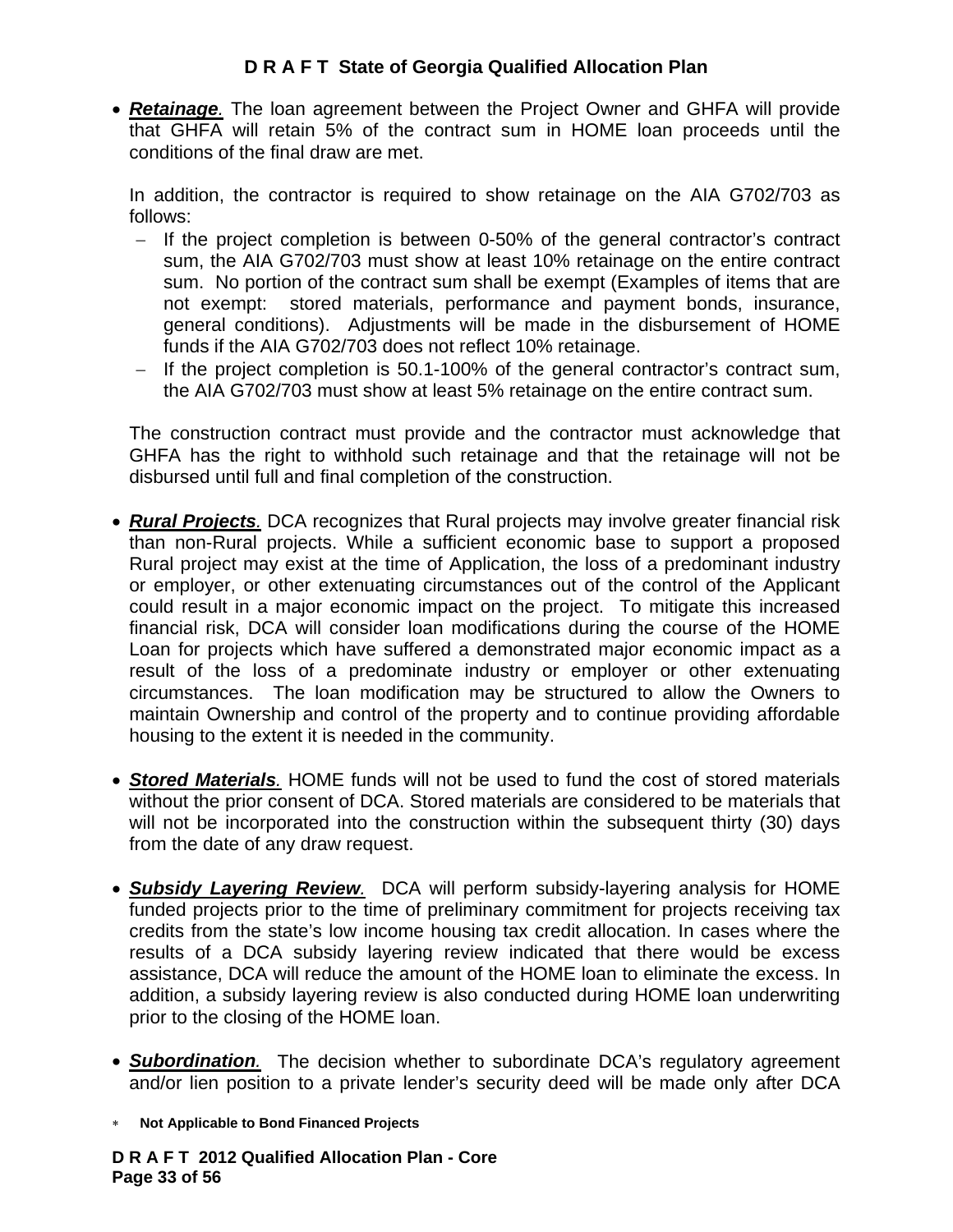considers the individual circumstances of each HOME Loan. Factors that will be considered include, but are not limited to, the senior loan amount, DCA's HOME Loan amount, debt coverage ratio, private lender's interest rates, loan maturity, type of loan, etc. In no instance will DCA subordinate to a public entity's loan.

- *Syndicator Asset Management Fee.* Syndicator asset management fees will be paid from the "after debt service" cash flow less the cash flow payments to DCA on the HOME permanent loans.
- *Tri Party Agreements.* A Tri Party Agreement will be required for all DCA HOME Loan transactions involving another permanent lender that is not financing construction costs. The Tri Party Agreement must clearly state, at a minimum, that the permanent lender has reviewed and approved the DCA HOME Loan documents, plans and specifications, development budget, tenant lease, environmental assessment, construction contract, title exception legal description, management agreement, partnership agreement, borrower's certificate of limited partnership, survey, appraisal, form of subordination agreement, and items necessary to satisfy the permanent commitment regarding completion of construction of the improvements of the collateral property.

## **SECTION 8. ELIGIBILITY**

- DCA reserves the right to perform a full criminal, employment, and credit investigation of all Project Participants.
- DCA reserves the right to formulate additional policies as needed related to the eligibility of individuals and entities to participate in DCA funding processes.
- In order to be eligible to participate, project participants must be current in all outstanding fees owed to DCA, including but not limited to Compliance Monitoring Fees and LIHTC allocation fees.

Proposed Project Participants may be ineligible to participate in the 2012 competitive round and to receive funding under the Plan if the proposed Project Participant falls within any one of the following categories:

- **1. Continuing Non-Compliance, Disqualification in DCA Programs**. Principals of projects awarded Credits or HOME Loans in previous award cycles must remain materially in compliance with all applicable requirements of the Credits and the HOME Loan programs to remain eligible to compete for future Credits or HOME Loans. Material non-compliance status exists when, in the judgment of DCA, an Applicant exhibits a continual pattern of non-compliance or when an Applicant demonstrates an inability or an unwillingness to resolve non-compliance matters in a timely manner.
- **2. Failure to Commence and Complete Projects.** Project Participants must start and complete outstanding DCA HOME Loan or Credits projects in a timely manner and meet all material obligations under applicable loan documents and/or carryover
- ∗ **Not Applicable to Bond Financed Projects**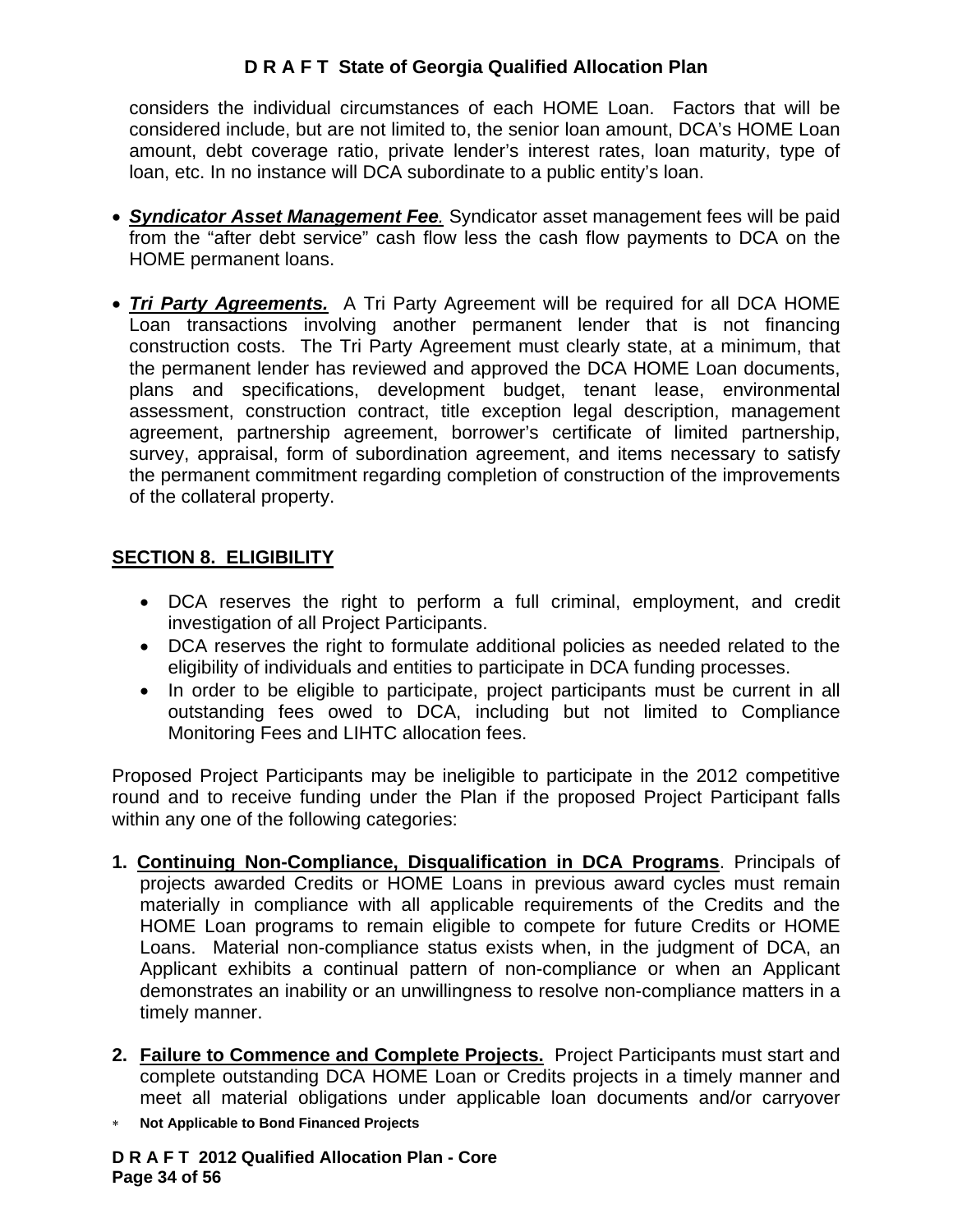allocations to remain eligible to compete for future Credits or HOME Loans. Project Participants must accurately complete and submit all forms required under Federal regulations in a timely manner including, but not limited to tenant data and Davis-Bacon documentation. Project Participants must remain qualified to participate in all DCA-administered programs to remain eligible to compete for future Credits or HOME Loans.

**3. Previous Conduct**. Project Participants may be disqualified from participation based on previous conduct. Examples of conduct which may result in disqualification include, but are not limited to, any Owner, Developer, Manager or principal of such entity that has been debarred by HUD, subject to criminal conviction or found to have submitted fraudulent information to DCA or any other government entity.

DCA will have the sole and absolute discretion to determine those parties ineligible to receive funding under the Plan due to non-compliance, default or disqualification status. If an entity is determined to be ineligible to compete for DCA tax credit and HOME resources, the principals of that entity will also be ineligible. A disqualification under this subsection will result in the individual or entity involved not being allowed to participate in the 2012 competitive cycle or the tax exempt bonds 4% tax credits and removing from consideration any application where they are identified.

- **4. Federally Debarred & Suspended Entities.** Any person (individual, corporation, partnership, association), principal (officer, director, Owner, partner, key employee, or person who has critical influence), or agent for a Project Participant (including Consultant) that is under debarment, proposed debarment, or suspension by a federal agency is ineligible to participate in the 2012 Competitive Scoring process. Such Applications will be rejected. Each Project Participant and consultant must include in the Application a statement concerning all criminal convictions, indictments, and pending criminal investigations of all members of the general partnership and must provide dates and details of each circumstance, unless otherwise prohibited by court order, statute or regulation.
- **5. Failure to Use Previously Awarded Credits.** DCA's policy is that projects awarded credits must be completed by the applicable Placed-In-Service date. An owner who cannot utilize awarded credits for any reason must still pay the credit allocation fee for the project. Provided the owner returns the credits and pays the applicable tax credit allocation fee in a timely manner, the project is eligible to be resubmitted in a future application round. If the resubmitted Application is approved, the Owner will pay a new credit allocation fee. The owner must inform DCA of its intent to return credits. DCA will then direct the owner on the proper timing and process for returning the credits.

In very limited circumstances, DCA will consider a forward exchange of credit if a delay in completion is due solely to circumstances beyond the control of the Owner/Developer. Examples of such delays include unforeseen sewer issues, delays due to HUD policy and procedures or for extraordinary delays in the issuance of local development or building permits. In the event DCA does approve a forward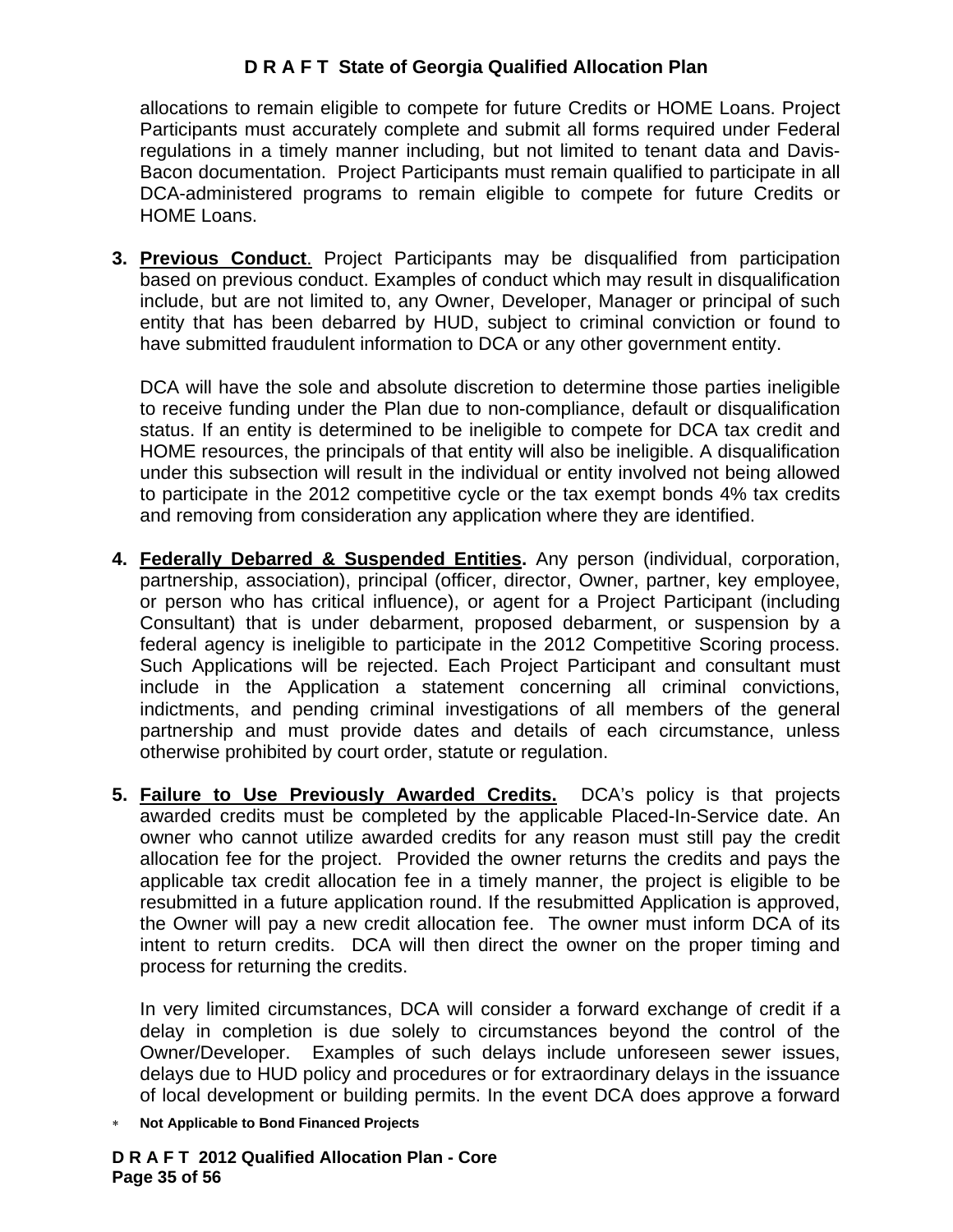exchange, the placed in service date will be extended for only a period of six months. Failure to meet that extended placed in service date (six months) will be considered a major instance of non compliance and will be considered in DCA Compliance scoring.

**6. Financial Insolvency of Participant.** Any person (individual, corporation, partnership, association), principal (officer, director, Owner, partner) of a Project Participant (including Consultant) that is bankrupt, insolvent or in danger of insolvency is ineligible to receive an allocation of credits under the QAP. DCA may request information including but not limited to credit reports, financial statements or other documentation relating to a participant's financial status. In making this determination, DCA will also review each Participant's portfolio and consider whether projects are in default, have a high percentage of receivables or have other solvency issues.

# **B. Projects**

**1.** *Scattered Sites.* Scattered-site projects will be eligible to apply if they have no more than six (6) non-contiguous parcels within a  $\frac{1}{2}$  mile radius and a minimum of four (4) residential units per parcel, except for parcels on which the community center is located. DCA may approve scattered site projects with different parcels if the project has a NSP commitment. In reviewing these waivers, DCA will be looking at the Applicant's management plan for the project as well as whether there is a tenant ownership plan in place.

All Applications proposing scattered sites must meet the following requirements:

- All of the residential units are income and rent restricted as set forth in Section 42 of the Code;
- All buildings in the project must be under the ownership of one entity;
- All buildings in the project must be developed under one plan of financing and considered as a single project by all funding sources;
- All units in the scattered site Application must be managed by one management entity;
- The scattered sites must be appraised as a single proposed development, if applicable; and,
- Each site within the proposed project must meet all applicable Threshold and Scoring criteria.

Applications should include a legal opinion on scattered site to support the project's development.

**2.** *Detached Single-Family Rental Housing.* Detached single family housing is generally not eligible for funding. Unique project concepts may seek a waiver of this requirement.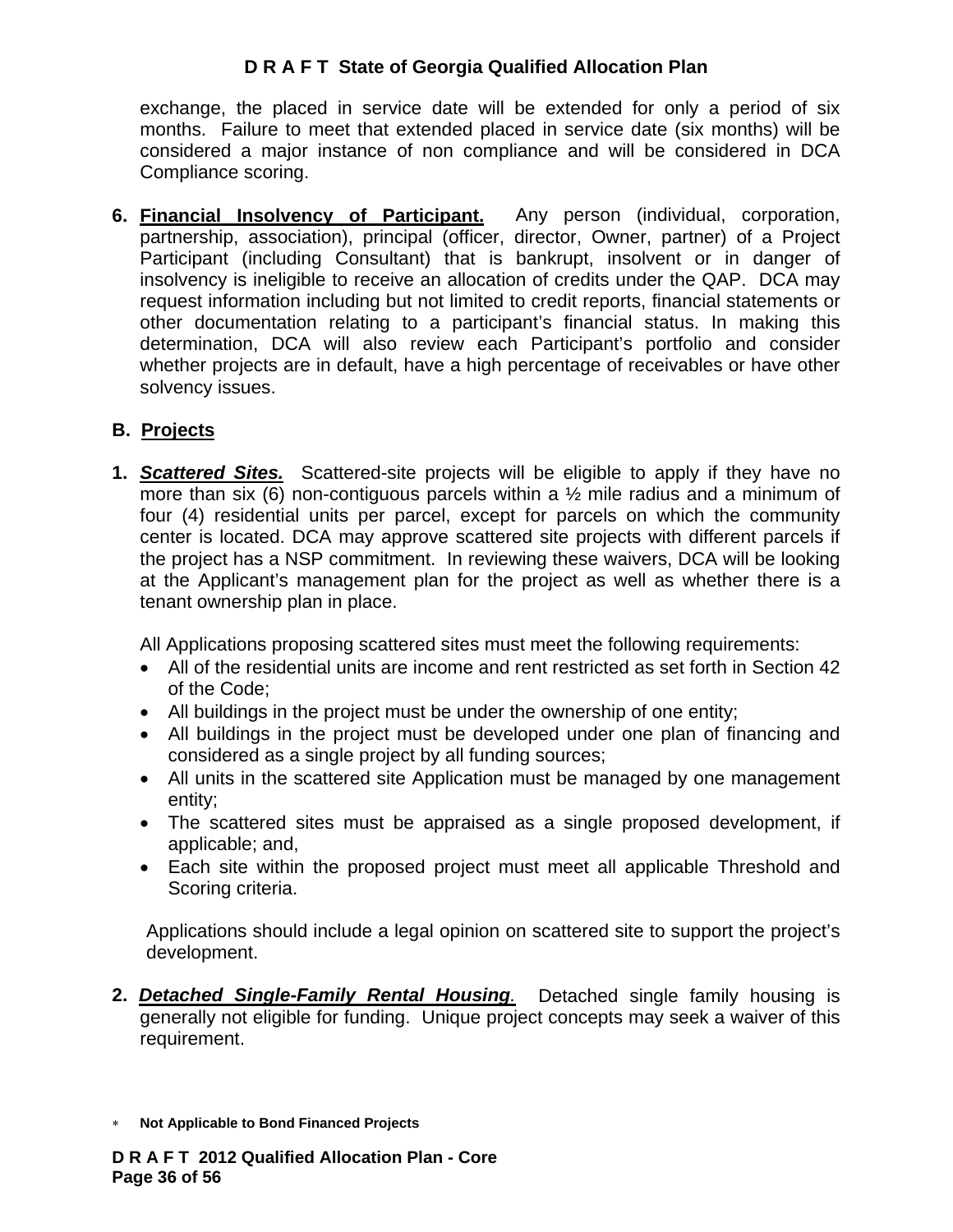- **3.** *Phased Developments*. Applications for each Phase must independently meet the criteria set forth in the respective QAP under which the Phase is seeking funding. The following criteria must also be met:
	- Operations and operating costs must be separately managed for each phase;
	- Community buildings and amenities located on one phase cannot be oversized to meet expected use by tenants of other phases (if the community building is claimed in eligible basis); and
	- All amenities and services which are meeting Threshold criteria or Scoring criteria as listed in Appendix I and II of the QAP must be located in the Phase which is submitting the Application and cannot be used in previously awarded or future Applications for funding for other Phases.
- **4.** *Bond Financed Developments*. DCA recognizes that bond financed projects that preserve affordable housing may have difficulty meeting some of DCA's policies, including but not limited to scattered site, project location, amenities and other threshold and administrative requirements because of the way they are structured. DCA may, at its sole discretion, grant waivers of its policies or formulate new, specific policies for preservation of existing affordable housing. DCA contemplates that such policies may include a program that preserves existing affordable housing through the issuance of DCA bonds or a program that preserves expiring tax credit properties.

# **SECTION 9. SUBMISSION REQUIREMENTS AND AWARD LIMITATIONS**

## **A. Pre-Determinations**

- 1. **Pre determination of proposed Project Team Qualifications**. In order to receive a predetermination of an entity or individual's Qualifications for the 2012 round**,** Applicants must submit all required documentation for DCA review and approval prior to **see Exhibit A DCA Pre-Application Deadlines and Fee Schedule.**
- 2. **DCA HOME Consent.** Applicants that will utilize DCA HOME funds as a funding source in a 2012 competitive application must obtain DCA's consent during the pre-application process. Applicants must submit all required documentation for DCA review and approval prior to **see Exhibit A DCA Pre-Application Deadlines and Fee Schedule.**
- 3. **Other Pre-determinations.** 
	- Architectural Standards Waiver
	- Amenities Waiver
	- Site Analysis Packet or Feasibility Study for Sustainable Communities

All other material must be submitted in the Application.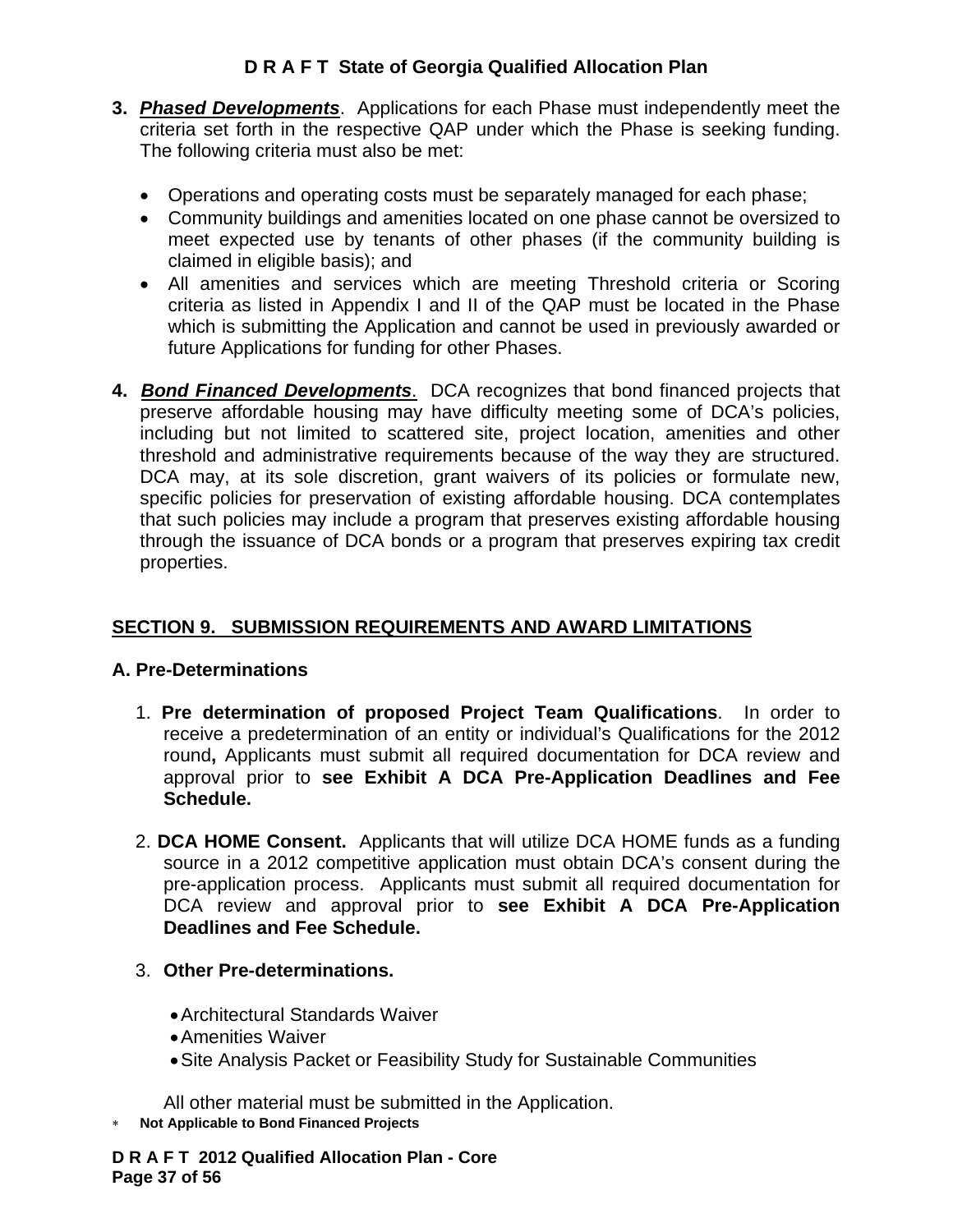#### **B. Application Submission Requirements.**

#### **1. Date and Time of Application Submission.**

**9% Applications**. DCA will conduct one Competitive Application cycle for 9% Credit and HOME Loan funding resources during 2012. Applications must be delivered by the deadline to:

> Georgia Department of Community Affairs Housing Finance Division/Office of Affordable Housing 60 Executive Park South, N.E. Atlanta, Georgia 30329-2231

The complete Application is due at DCA by 4:00 PM on June 07, 2012. DCA will not accept any applications after this date and after this time. At 4:00 PM, the Application Submission process will be closed and irrespective of any extenuating circumstances, no Applications or portions thereof will be accepted. The use of a third party or common carrier to deliver the Application does not relieve the Applicant of its responsibility for meeting the Application Submission deadline. Consequently, there will be no exceptions to this deadline. In addition, no assemblage, packaging, or other form of Application preparation will be permitted at any time on DCA premises.

**4% Applications.** 4% Tax Credit Applications for Bond Financed Projects can be submitted throughout the year subsequent to Bond Allocation, but no later than seventy five (75) days prior to bond closing date, and are subject to applicable criteria set out in the Core Plan, Threshold Criteria, Core Application Instructions, Core Application and Application Manual. All waiver requests must be submitted no later than 30 days prior to the 4% Tax Credit application submittal.

#### **2. Application Submission Package**

A complete Application package must include all required documentation and all applicable Application fees. In the event the electronic version of the Core Application does not conform to the original print out of the Core Application, the electronic version of the Core Application shall be deemed the correct Application.

Applicants must submit complete Applications according to the directions and format prescribed in the 2012 Core Application Instructions and the 2012 Application Manual. No additional documentation will be accepted after the Application Submission deadline described in this Section unless specifically requested by DCA as part of the clarification review.

Applicants for 9% Credits and/or HOME funding will be required to self-score their Applications and fully explain their rationale in support of the scoring decision for

∗ **Not Applicable to Bond Financed Projects** 

**D R A F T 2012 Qualified Allocation Plan - Core Page 38 of 56**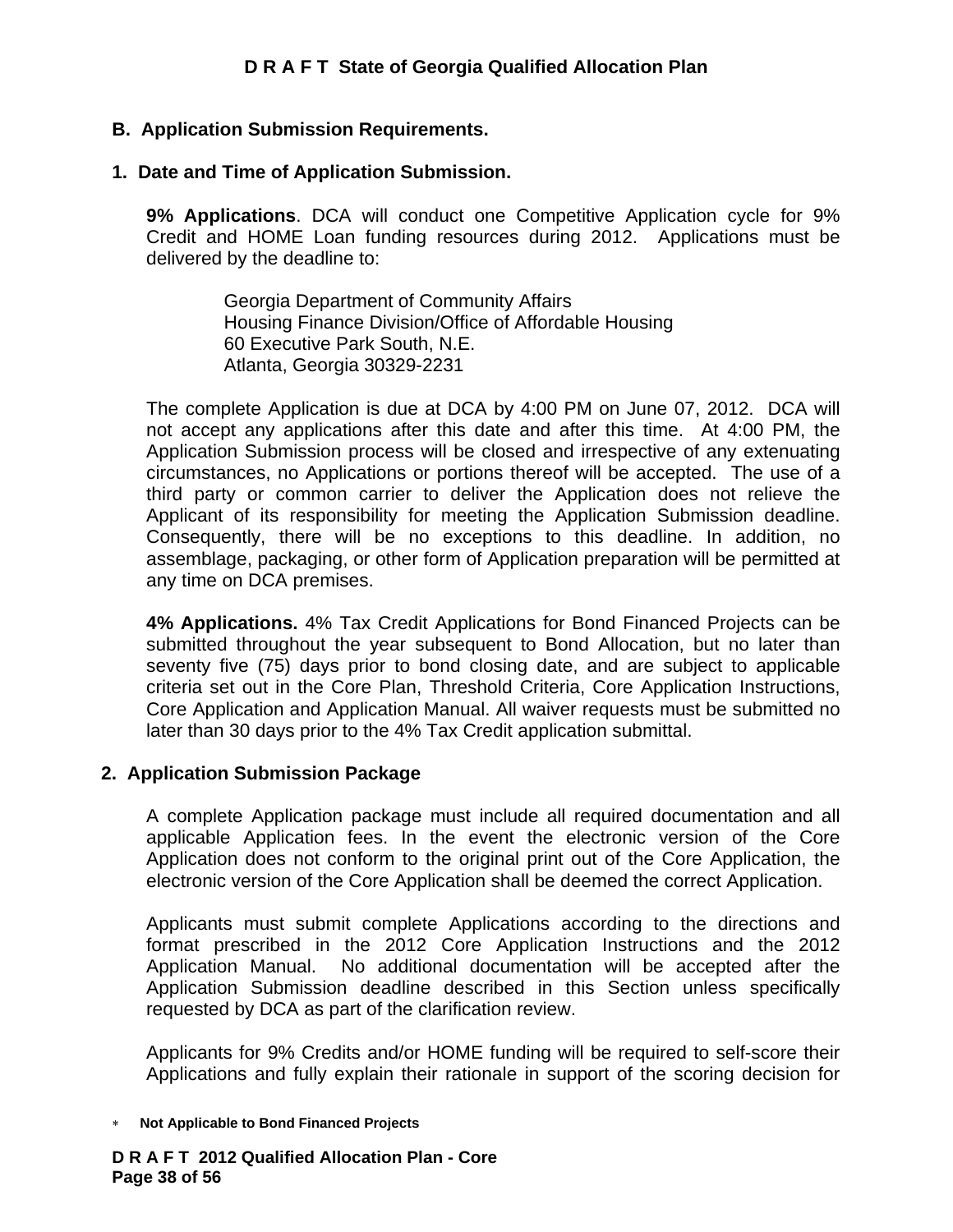each criterion. Applicants' self-scores must be done in strict accordance with the provisions of the Plan and the Application Manual.

#### **C. Maximum Number of Applications.\***

DCA will assign sequential project numbers to all Applications in the order they are received, and prior to any form of Application review. Applicants will be permitted to submit a maximum of four (4) Applications for funding resources under the Plan. This limitation applies to Ownership interests of all proposed Project Participants except for Syndicators. Ownership interests of all Project Participants in the proposed Applications will be reviewed. If it is determined that a Project Participant has proposed Ownership interest in more than four (4) Applications, DCA will only evaluate the first four (4) project Applications submitted to DCA. Any other Applications which include the same Project Participant will be considered ineligible and will not be evaluated.

#### **D. Award Limitations\***

- **1. Project Limitations.** DCA will not award more than \$950,000 of credits to any project in the competitive round. In extenuating circumstances, DCA may consider a waiver of these requirements for projects that have received significant federal funding with time sensitive deadlines for expenditures, which have expiring section 8 contracts or which are necessary to comply with the settlement order relating to housing of tenants with special needs. Such a waiver must be obtained prior to Application Submission.
- **2. Maximum Ownership/Development Interests**. Applicants will be limited to direct or indirect Ownership/Development interest in projects in which the combined total Federal Credit from the 2012 competitive funding round cannot exceed one million seven hundred thousand dollars (\$1,700,000) and/or total HOME funding cannot exceed twenty five percent (25%) of the total HOME Loan resources available. This limitation applies to direct or indirect Ownership/Development interests of all proposed Project Participants, except Syndicators. Once an applicant has been awarded projects that meet the above limits, all of that Applicant's lower scoring projects will be deemed ineligible. For non-profit applicants, DCA will look at Executive Directors and common threads of effective control as well as whether different non-profit entities have met DCA Experience requirements through the same individuals or entities.
- **3. Adjustment of Maximum Number of Projects Allowed.** In the event an Owner/Developer fails to meet deadlines on projects, has a significant number of projects under development but not completed or experiencing a financial issue with regard to an existing project, DCA in its discretion, may elect to reduce the number of projects that can be awarded under the project cap.

<sup>∗</sup> **Not Applicable to Bond Financed Projects**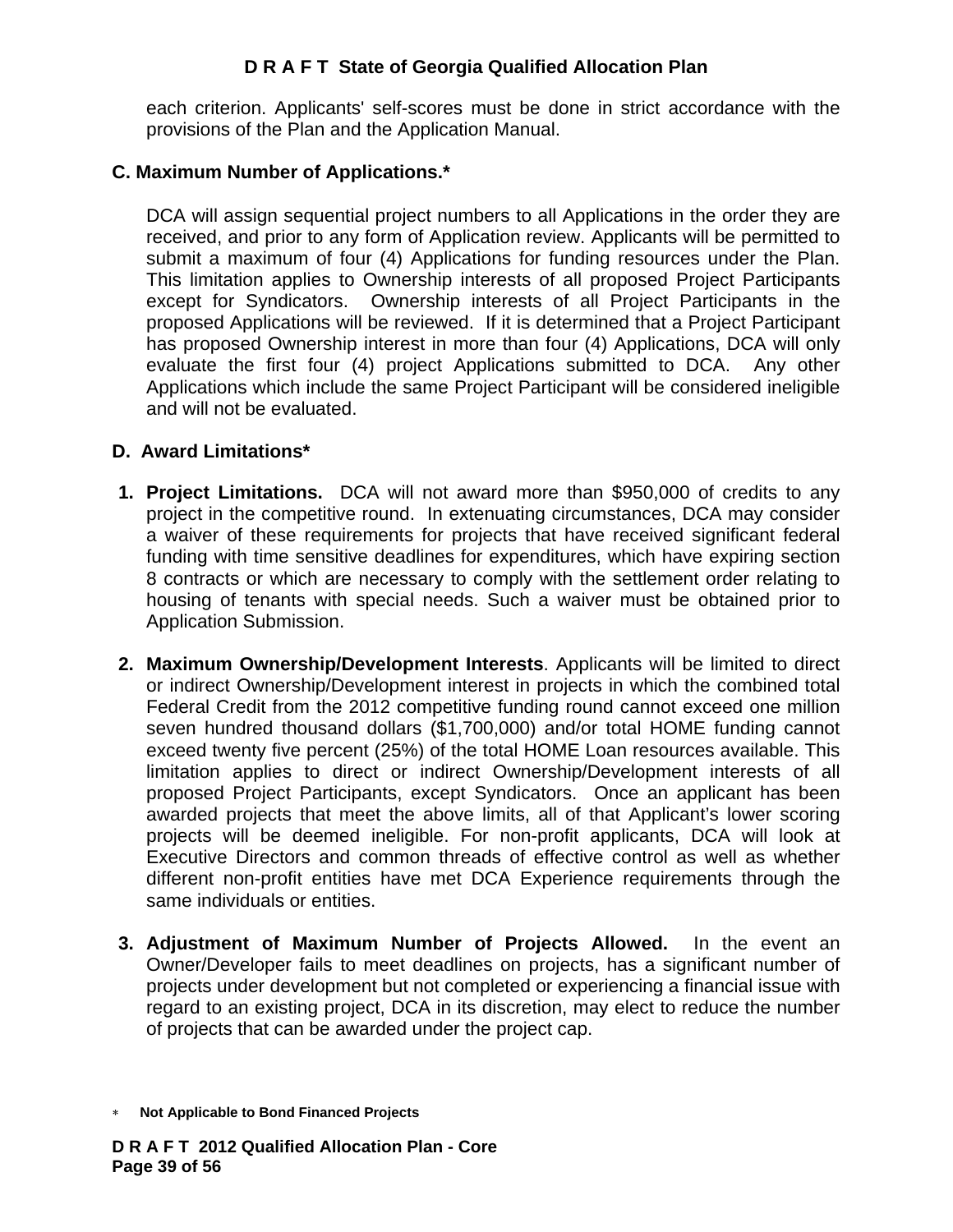#### **SECTION 10. POST AWARD DEADLINES**

**Construction Documents**. For 9% deals, a boundary survey, topographic survey, and geotechnical soils boring report must be submitted to DCA for review and approval no later than **60 days after announcement of awards**. Additional Construction Documents as fully outlined in the Architectural Manual must be submitted to DCA for review and approval no later than **see Exhibit A DCA Post Award Deadlines and Fee Schedule**. Applicants that fail to meet this deadline may have their credit allocations withdrawn by DCA.

For 4% deals, Design Development Documents as fully outlined in the Architectural Manual must be submitted to DCA for review and approval at time of application.

For HOME deals, please comply with the deadlines in the HOME Commitment Letter.

**Tax Credit only Projects Construction Loan Closing.** For tax credit only projects, construction financing and equity closing must occur no later than August 31, 2013. The construction loan documents along with the limited partnership agreement must be submitted to DCA within 10 days of the closing deadline.

**Tax Credit only Projects Commencement of Construction/Rehabilitation\*.** Owners of projects receiving 9% Tax Credits for new construction or rehabilitation in the 2012 round must commence construction or rehabilitation no later than **September 30, 2013**. Failure to commence construction as scheduled may cause an automatic recapture of the Credits. DCA will closely monitor construction start dates.

**Tax Credit and Home Projects Commencement of Construction/ Rehabilitation**\***.** Projects receiving HOME Loans must not begin construction prior to DCA's issuance of the environmental release nor prior to the HOME Loan closing. However, all projects receiving a HOME loan award in 2012 must have satisfied all conditions necessary to commence construction within one (1) year of the date of the initial HOME commitment. Exceptions may be granted by DCA at its sole and absolute discretion in accordance with HUD regulations, but must be requested prior to the start of construction. DCA will closely monitor construction start dates. Failure to comply with this policy may result in cancellation of the HOME Loan Commitment or other penalties.

**HOME Loan Closing\*.** All projects receiving a HOME Loan award in 2012 must close their HOME Loans on or before **August 1, 2013**. Applicants unable to close within that time period may have their commitment for HOME funds withdrawn.

**Completion of Work Scope.\*** Owners of projects receiving Credits in the 2012 round for the rehabilitation of an existing property must perform 100% of the work scope in accordance with the original physical needs assessment submitted with the Application no later than **December 31, 2014**. Owners of properties receiving Credits for new construction in the 2012 round must perform 100% of the work scope as set forth in the

∗ **Not Applicable to Bond Financed Projects** 

**D R A F T 2012 Qualified Allocation Plan - Core Page 40 of 56**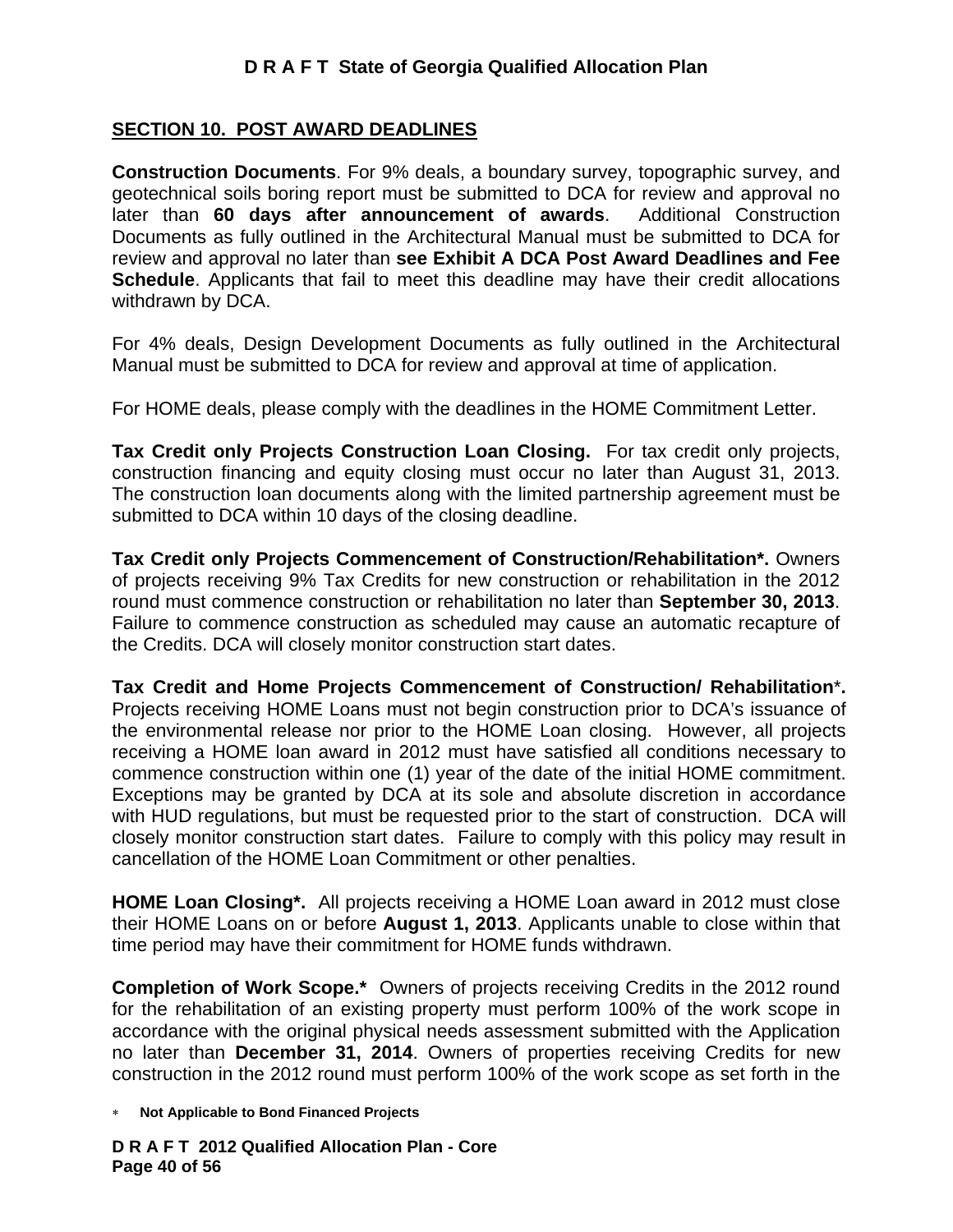DCA approved construction drawings and specifications no later than **December 31, 2014**. Certificates of Occupancy for the residential buildings must be issued by the local jurisdiction before end of business **December 31, 2014**. Temporary Certificates of Occupancy that prohibit occupancy or condition occupancy will not be accepted to meet this requirement. DCA will inspect projects requesting IRS Form(s) 8609 to ensure that all work has been completed prior to issuing Form(s) 8609. If a lesser percentage is completed, DCA reserves the right to recapture all Credits allocated. At its sole and absolute discretion, DCA may approve modifications to the proposed work scope upon written request.

**Placement-In-Service.\*** Owners of projects receiving Credits in the 2012 round must place all buildings in the project in service by **December 31, 2014.**

**Compliance Monitoring Fee Payment Date.** All compliance monitoring fees must be paid within eighteen (18) months of issuance of the carryover allocation document, but no later than the placed in service date or **December 31, 2014**, whichever is earliest. Failure to do so may adversely affect the Applicant's ability to compete in future funding rounds. In no case will the final Federal Credit allocation (IRS Form 8609) be issued before these fees are paid.

**Final Allocation Application Deadline.** Owners of projects receiving Credits or a Determination letter in accordance with this QAP must apply for Final Allocation and request for issuance of IRS form(s) 8609 by **February 15, 2015** for 9% credit projects, and September 15, 2015 for 4% credit (tax exempt bond) projects IRS form(s) 8609 for a project will be issued only once for the entire project as proposed in the Application. Form(s) 8609 will not be issued as buildings are placed in service. Extensions may be approved by DCA on a case-by case basis. Before the final allocation is submitted, the final HOME draw must be dispersed and required Contractor cost certifications submitted.

# **SECTION 11. PROJECT RECONFIGURATION/APPLICATION MODIFICATION**

Applicants will not be allowed to make any changes to the Application after Application Submission to DCA and prior to the announcement of awards. DCA may allow Applicants to correct deficiencies in the Application if DCA does not approve a sufficient number of Applications to use all the Credits authority available in an Application cycle *and* it receives Applications that are acceptable except for minor deficiencies that the Applicant can address within a reasonable period of time (generally not to exceed 10 business days).

Subsequent to awards, applicants will generally not be allowed to make any changes to the Application. However, once a project is selected for funding, if Applicants believe extenuating circumstances warrant a change, and the change would not significantly alter the project's original concept, a written request for such a change will be considered by DCA. The request must be submitted on the Request for Post Award

∗ **Not Applicable to Bond Financed Projects** 

**D R A F T 2012 Qualified Allocation Plan - Core Page 41 of 56**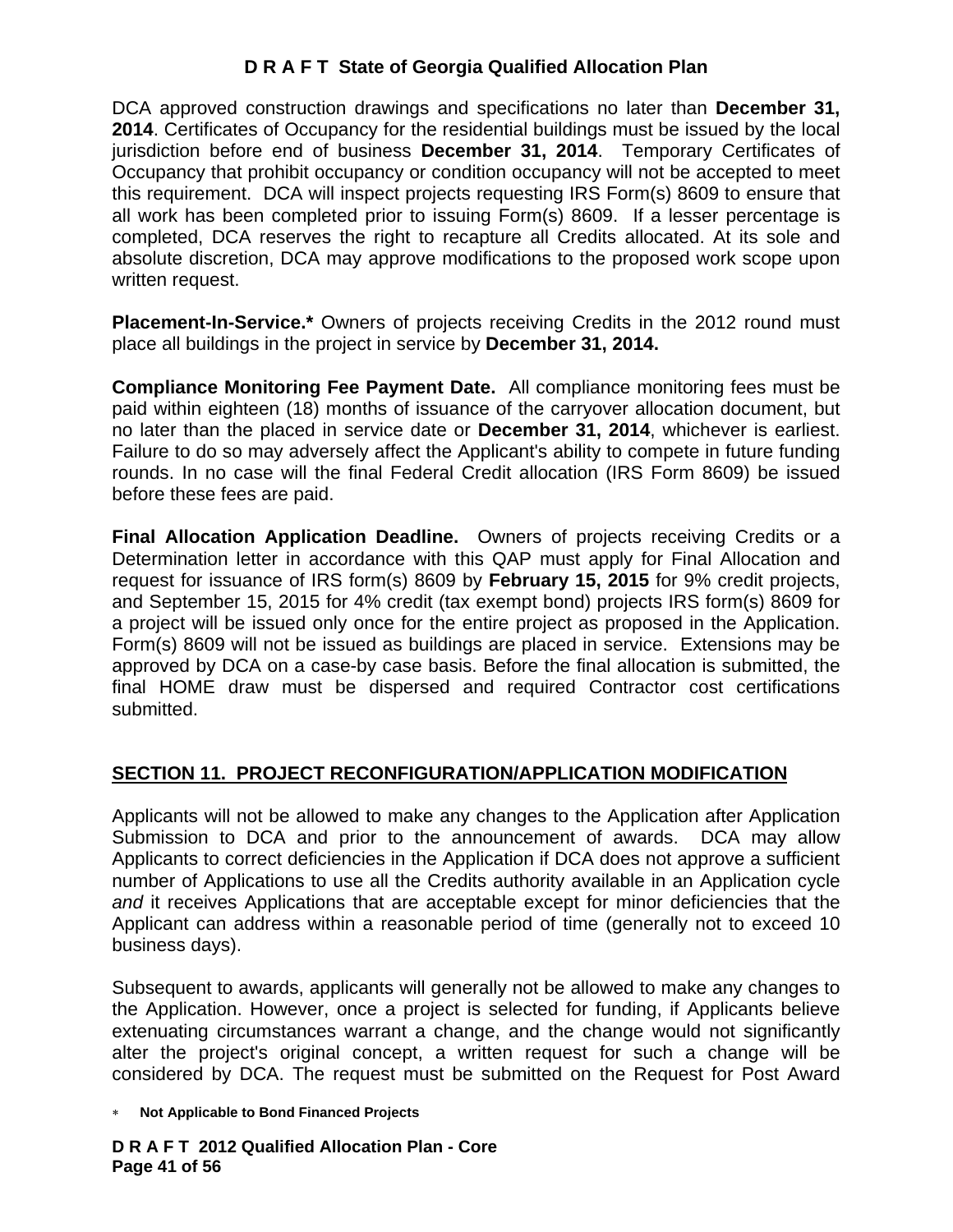Project Concept Amendment Form and accompanied by the appropriate fee. This provision applies to any changes proposed after Application award, and if an award is made, throughout the project's Compliance Period or Period of Affordability, whichever is longer. Applicants' written requests must clearly establish the importance of the change, and why it is necessary to ensure the project's long-term financial feasibility and economic viability. Examples of substantial changes that must be documented and submitted for approval include but are not limited to: changes in the number of tax credit units, market units, unit mix, amenities, unit count, legal descriptions, and direct or indirect transfers of the general partner's or Developer's interest.

DCA will determine, in its sole and absolute discretion, whether or not a requested change will be authorized. Failure to abide by this provision will adversely affect the Applicant's eligibility to receive future DCA funding.

# **SECTION 12. FEES AND DEADLINES**

The fees indicated in this Section will be charged based on the legal status of the Applicants. All fees must be paid by certified funds or money order made payable to the Georgia Housing and Finance Authority.

- **Compliance Monitoring Fees for Multiple Programs.** When DCA is required to monitor projects for compliance with tenant income and/or rent limitations of more than one program e.g., Credits and FDIC, the applicable monitoring fees for each program will be charged. Credits compliance fees must be paid no later than when the project is placed in service. Failure to do so may adversely affect the Applicant's ability to compete in future funding rounds.
- **Non-Compliant Properties.** Projects having instances of noncompliance that require additional review and follow-up will be assessed with additional compliance fees based on staff time and travel expense.
- **Late Fees.** Any late fees imposed by DCA will not be considered as a project cost for underwriting purposes.
- **Fees and Deadlines** can be found in Exhibit "A" to this core (DCA Deadlines and Fees)

## **SECTION 13. EVALUATION OF APPLICATIONS**

#### **Stage I -** *Completeness Review*

Applications received by DCA will be reviewed for completeness, as set forth in the Manual, including but not limited to:

- organization of the Application;
- ∗ **Not Applicable to Bond Financed Projects**

**D R A F T 2012 Qualified Allocation Plan - Core Page 42 of 56**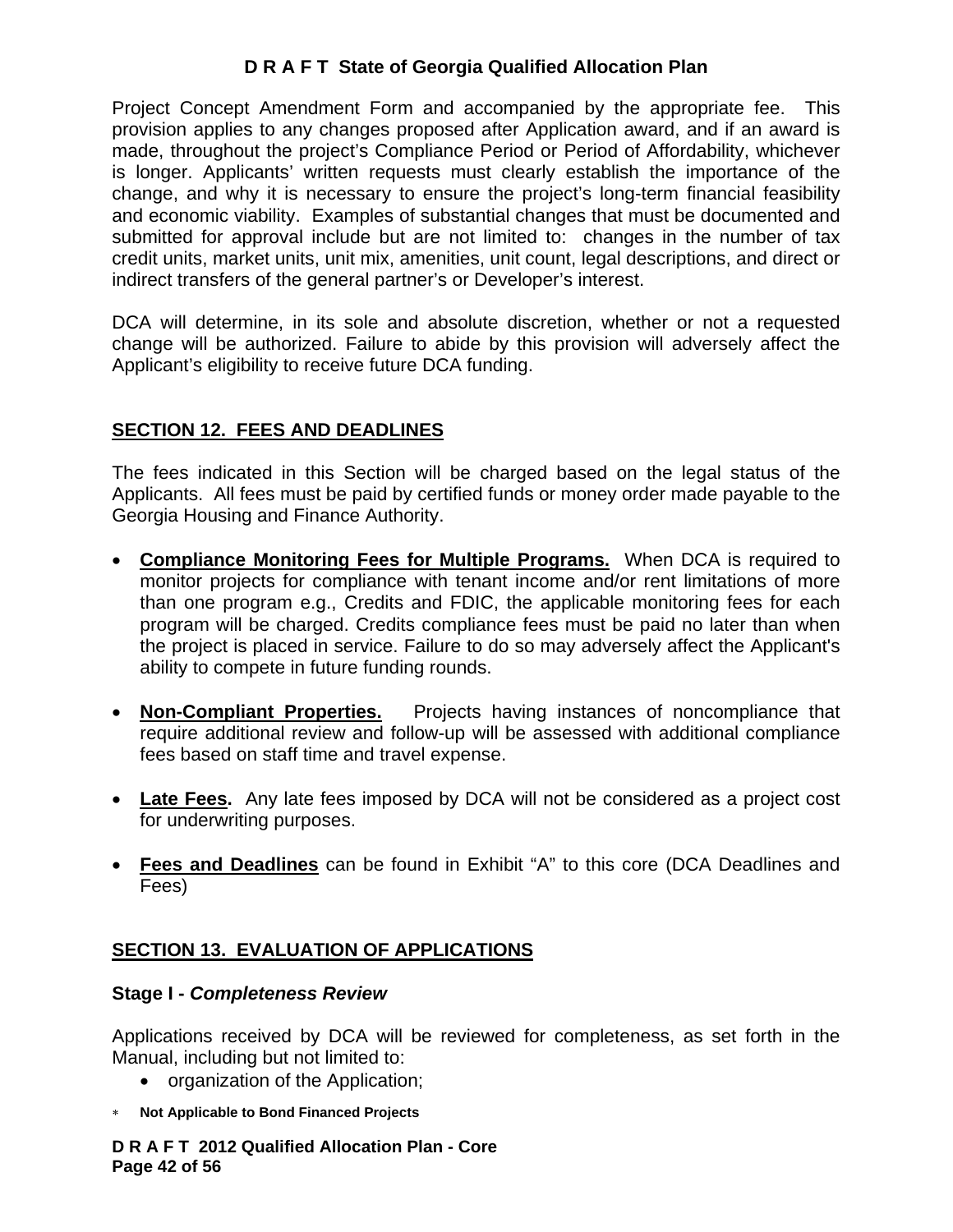- inclusion of all required Application forms;
- inclusion of Environmental Phase I
- inclusion of Market Study
- submission of all required supporting documents; and
- Completed Electronic Application
- Required Copies

Any project which is deemed substantially incomplete will be returned to the applicant and not subject to further review.

## **Stage II -** *Preliminary Scoring Review\**

Complete Applications will be allowed into the Preliminary Scoring process. Applicants will be ranked in descending order by total point score as set forth in Appendix II with the exception of the following:

- Missing documents, financial adjustment points.
- Market Points

DCA will provide the preliminary results of the Competitive Scoring process to all Applicants. DCA will provide the preliminary scores by facsimile or mail to the Applicant. Applicants will be given a forty-eight (48) hour comment period to provide comments to DCA regarding the preliminary scoring results. Applicants may not submit additional items for the purposes of curing scoring deficiencies, justifying self-scores or increasing their scores. Comments must be limited to the Applicants' opinions regarding DCA's scoring determinations.

DCA will review all comments that are received during the comment period. However, DCA is not obligated to give consideration to or revise its preliminary score based on comments received. Any decision DCA makes, and any action or inaction by DCA in administering the review of the comments shall be final and conclusive and shall not be subject to any review, whether judicial, administrative or otherwise, and shall not be covered by, subject to, or required to comply with or satisfy any provisions of Chapter 13 of Title 50 of the Official Code of Georgia Annotated, the "Georgia Administrative Procedure Act."

## **Stage III -** *Review*

Complete Applications with preliminary competitive scores will be reviewed to determine if the project meets the requirements set forth in Appendix I. The Applications that fail to meet Appendix I requirements will be notified in writing (by facsimile) of the specific requirement(s) that the Application did not meet. If an Applicant believes the requirement(s) was met, the Applicant must respond in writing within 5 calendar days from the date of the DCA notification letter. The response must provide a clear and specific explanation of why the Applicant believes DCA's initial determination was incorrect. DCA will review the response and if DCA decides that the initial determination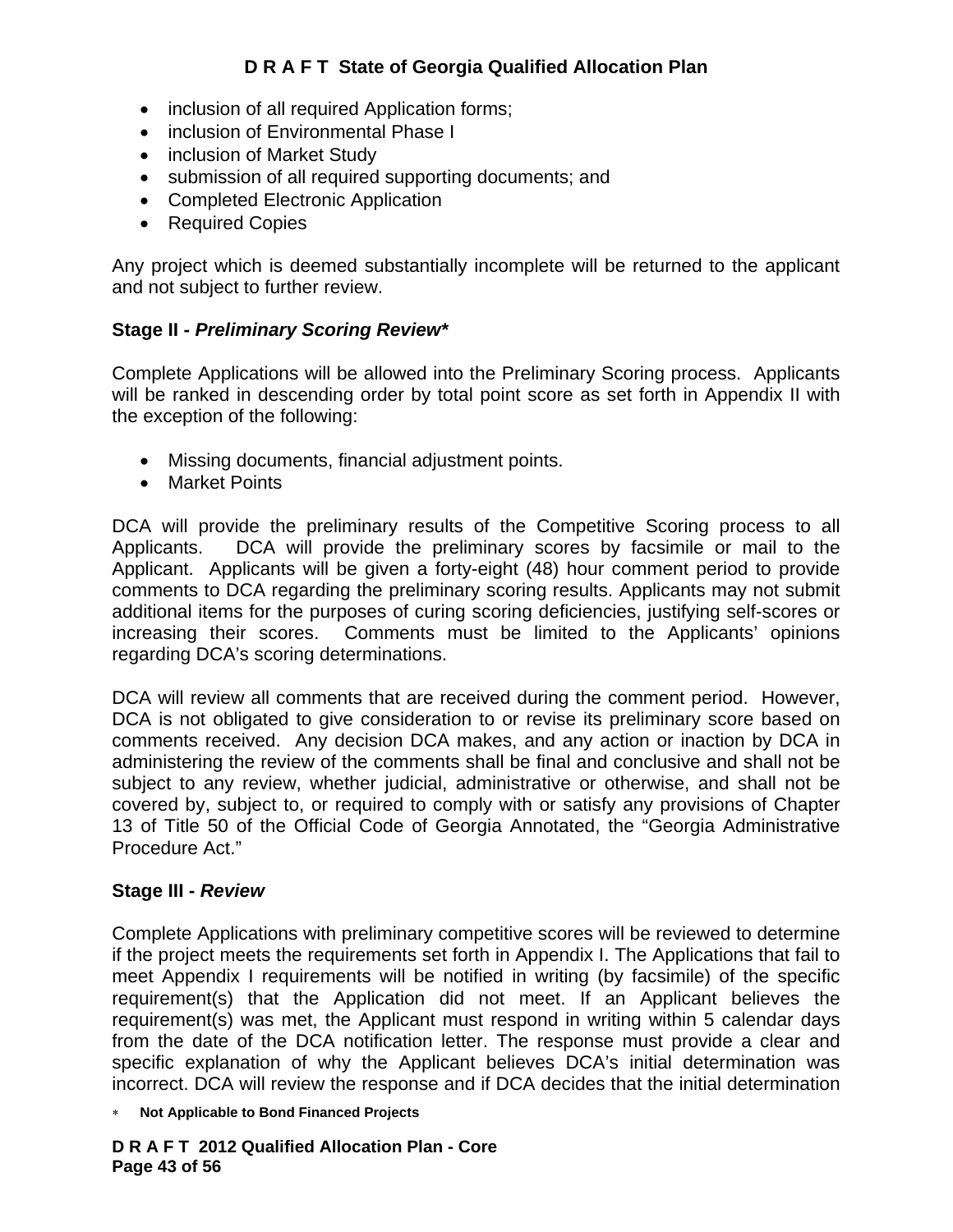was incorrect, the Application will be considered to have met the Appendix I requirement.

**Clarification Period.** If an Application contains Appendix I deficiencies which, in the determination of DCA, are administrative in nature, are caused by a missing or incomplete document, or need clarification of information submitted in the Application, then DCA may request correction or clarification for such deficiencies. Such request is referred to as the "clarification request". DCA will provide this request in the form of a facsimile or email to the Applicant. This clarification period will only be utilized for minor inconsistencies or to help DCA understand the overall project concept. It cannot be used to modify a submitted application, provide documents or reports that were not in existence prior to Application Submission day.

Applicants receiving a clarification request may supply missing or incomplete information and may clarify any inconsistencies related to the specific items identified by DCA in the clarification request. The clarification period will begin on the date of the clarification request and shall end at 4:00 p.m. Eastern Time, on the date specified in the clarification request unless otherwise noted. The clarification request shall specify the means and methods by which missing items may be supplied, incomplete items completed and inconsistencies clarified. It is applicant's responsibility to ensure that submitted materials are addressed properly to the specified DCA OAH address (electronic or physical).

Applicants may not submit additional items for the purpose of increasing their score. **Any documentation that is provided during the clarification review period that is also applicable to a related scoring item will be reviewed only for Appendix I clarifications and will not be utilized during the scoring review process for the Application.** 

## **Stage IV -** *Selection*

**Competitive Application Selection\*** Generally, the highest scoring Applications with favorable market studies will be allocated resources considering the following factors:

- DCA reserves the right to allocate resources to lower-ranked proposals to achieve a better mix of resource usage or a better geographical distribution of resources.
- If funding Credit-only Applications will deplete available Credits, then DCA may elect to fund lower scoring Applications that are requesting a combination of Credits and a HOME Loan to ensure efficient utilization of DCA resources
- If a geographic area of the state will receive an inequitable share of the available resources as determined by the Competitive Scoring process, DCA may choose to fund other proposals even though they have a lower relative ranking.
- Applications that do not score high enough to receive an award will be placed on a waiting list. If additional funding becomes available the next highest-scoring Application on the list will be eligible, subject to DCA's discretion.

<sup>∗</sup> **Not Applicable to Bond Financed Projects**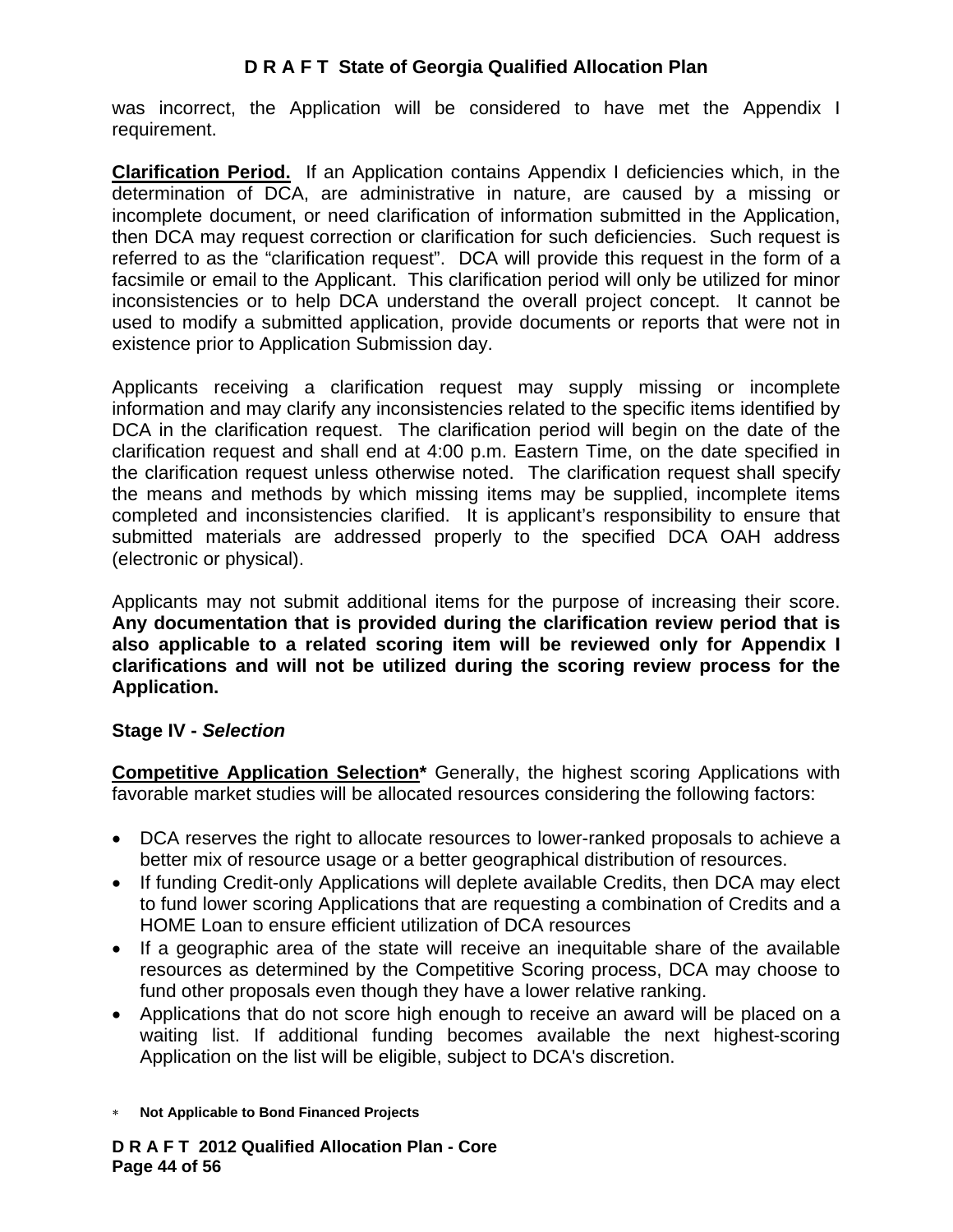• DCA will consider the amount of resources used and units produced in eliminating projects that do not appear to proposed projects that efficiently use credits. High Construction costs, luxury components, unfavorable financing terms that increase development costs, unusually large units and other unusual project structures may result in the elimination of a project.

### **Non-Selection for Market Reasons**

DCA reserves the right to limit the number of projects in a certain geographical area to ensure faster lease up, increase the marketability of the project and increase the likelihood of syndication of projects. DCA recognizes the importance of giving selected projects the maximum chance of success in difficult economic times.

DCA reserves the right to not select a project in a particular market area in order to ensure the success of its existing and funded projects. The following selection criteria will be considered;

- DCA will analyze existing DCA projects located in close proximity to the proposed project to determine if selection of the project will have significant adverse financial impact on existing affordable housing inventory.
- DCA will generally not fund two projects in the same locality with the exception that a new construction and occupied rehab may be selected. In some cases, DCA may select a family and a senior project provided the projects are not located in close proximity to each other and there is a significant showing of demand. DCA will consider many factors in selecting the best project for a particular market if more than one project is proposed for a particular market and is above the line for selection. These factors will include but are not limited to score, location, sustainability, use of resources and credits per unit.
- In order to ensure that projects can achieve lease up quickly, DCA will not generally select a proposed Application for an allocation if a project awarded an initial allocation of credits between 2009 and 2011 is located in close proximity to the proposed site and serving the same population (Family and Senior). "Close proximity" shall be defined in rural areas as the local government jurisdiction or ten miles, whichever is greater. Close proximity shall be defined in urban areas as a two mile radius. (Phased projects are excluded).
- DCA will not generally fund more than one phase of a project in a round.

DCA review of the application will terminate if any of the following actions occur after the application has been submitted to DCA:

- 1. Site change
- 2. Change in ownership or development a change in the parties involved in the ownership entity (e.g., addition of a new general partner/member or removal of an existing general partner/member) and/or a change in the development entity.
- ∗ **Not Applicable to Bond Financed Projects**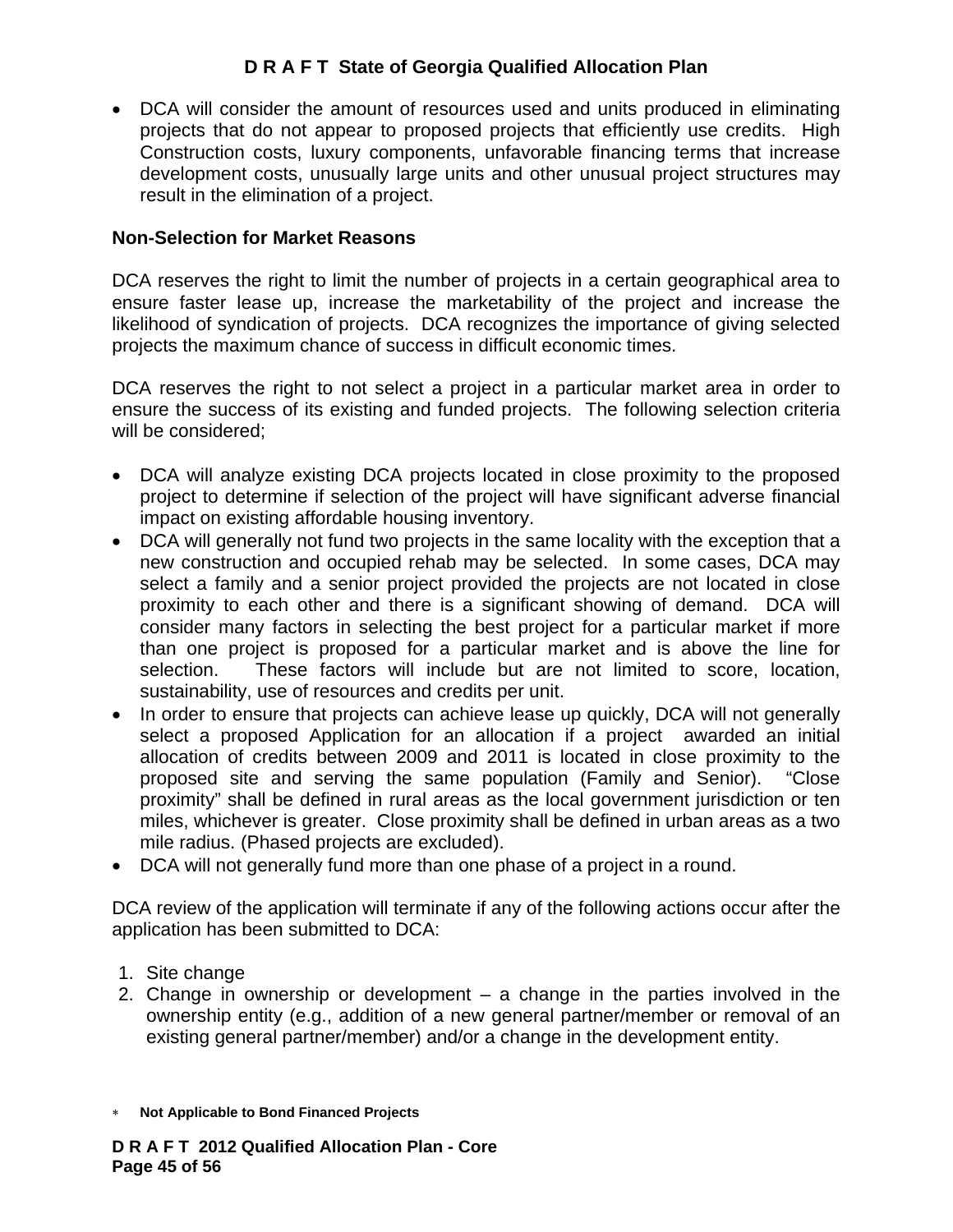**Tie-Breaker\*** In the event one or more projects have the same score, but DCA has insufficient resources to fund all of the projects having that score, the following priorities will be utilized to evaluate projects:

- Projects that use least amount of DCA resources per unit
- Projects in which the Project Team is composed of entities with Georgia affordable housing experience
- Applicant's commitment to Georgia Affordable Housing as evidenced by number of Georgia Tax Credit Projects and/or Units developed and placed in service with continuous successful operations
- Phased projects that have already had at least one phase selected for funding by DCA in a previous round
- PHA sponsored projects that utilize Replacement Factor Funds and reduce public housing waiting lists
- Projects that have demonstrated need by providing documentation that established tax credit projects in the same market area have a significant number of tenants on their waiting list
- Family Projects
- Projects that incorporate a high degree of sustainable and energy efficiency characteristics
- Historic Projects

The selection decision will consider these priorities as well as other practical considerations such as the geographic location of projects already selected for funding, the experience of the developers of each project, the number of projects already awarded to a project, qualifications of the project team, applicant capacity, as well as the overriding policy considerations of funding. The selection of a project on the tiebreaker list is at DCA's discretion.

**DCA's Administrative Discretion\*** DCA reserves the right to allocate resources to lower ranked proposals to achieve a better mix of resource usage or a better geographical distribution of resources as described above, or for any other reason judged by DCA to be meritorious. Such actions will be made at DCA's sole and absolute discretion. Any decision DCA makes, and any action or inaction by DCA in administering, managing, and operating the system, shall be final and conclusive and shall not be subject to any review, whether judicial, administrative or otherwise, and shall not be covered by, subject to, or required to comply with or satisfy any provisions of Chapter 13 of Title 50 of the Official Code of Georgia Annotated, the "Georgia Administrative Procedure Act."

**Special Allocation Considerations\*** In its sole and absolute discretion, and where warranted by extenuating circumstances, DCA reserves the right to allocate Credits, up to the first day of the allocation round, based on the prior year's allocation plan with all applicable terms and conditions to projects that received an allocation in the prior year.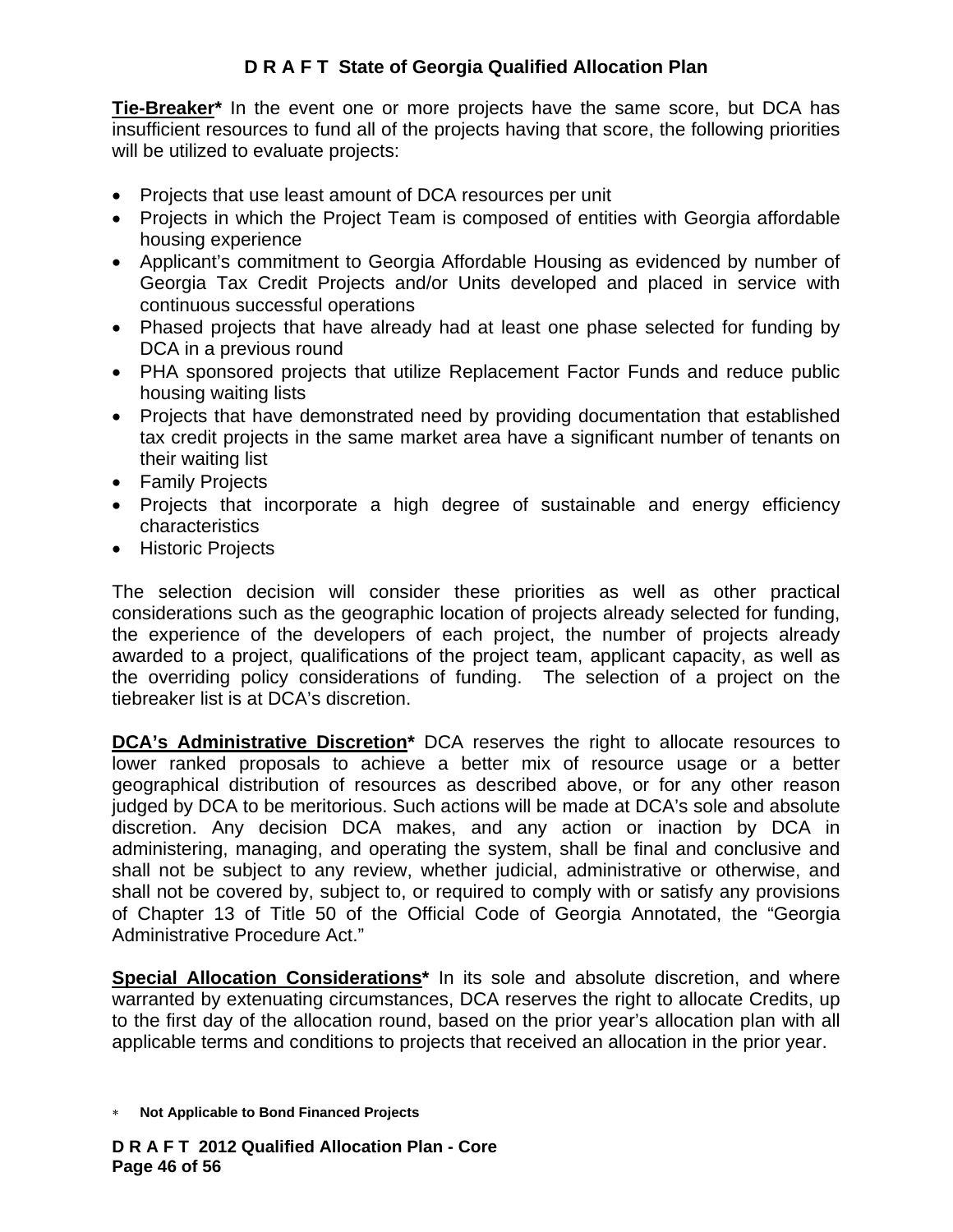**Final Notification\*** DCA will provide the final results of the Competitive Scoring process to all Applicants as soon as possible after the process has been completed. A separate letter will notify those Applicants whose projects are selected for awards. Also, if a DCA HOME Loan is proposed, DCA will issue to the Applicant/borrower a preliminary loan commitment letter. This commitment letter - while not fully guaranteeing that the HOME Loan will be forthcoming - will set forth all the conditions that, if met, will result in a HOME Loan.

# **SECTION 14. GEORGIA OPEN RECORDS ACT**

All Applications are subject to disclosure under the Georgia Open Records Act (GORA). Applicants must agree in the Application to hold harmless DCA and GHFA for any and all losses associated with disclosures in accordance with GORA.

Requests to examine records or request copies of DCA documentation should be made in writing to ensure accuracy and proper processing. DCA will provide a timely acknowledgement of the request, and will estimate the costs, if any, for the services requested. A party may also elect to review the documents at the DCA offices.

Under these circumstances, the party should forward to DCA a request to review specific documents and coordinate with DCA a time that is mutually agreeable. GORA allows the agency to charge a fee to cover the cost of a document custodian to access and review the requested records, to monitor the review process, and for the cost of copying requested documents.

Applicants who have taken advantage of the Open Records process to gain insight into the manner in which particular criteria have been previously rated, are advised that DCA reserves the right to change the manner in which it interprets and applies the QAP on an annual basis.

## **SECTION 15. MONITORING AND COMPLIANCE**

The Applicant's compliance responsibilities begin with the award of the HOME funds and/or the Credit and will continue through the end of the Compliance Period, the Period of Affordability, or the term of the loan, whichever is longer.

Applicants are advised that DCA is required to monitor projects for compliance with the requirements of IRC Section 42, the HOME regulations at 24 CFR Part 92, the representations set forth in the Application, the requirements stated in this Plan, the requirements set forth in the respective program manuals and as represented in all restrictive documents. Although DCA is responsible for monitoring the Owners' compliance with these rules, regulations, and restrictions, this responsibility does not make DCA liable for an Owners' noncompliance.

<sup>∗</sup> **Not Applicable to Bond Financed Projects**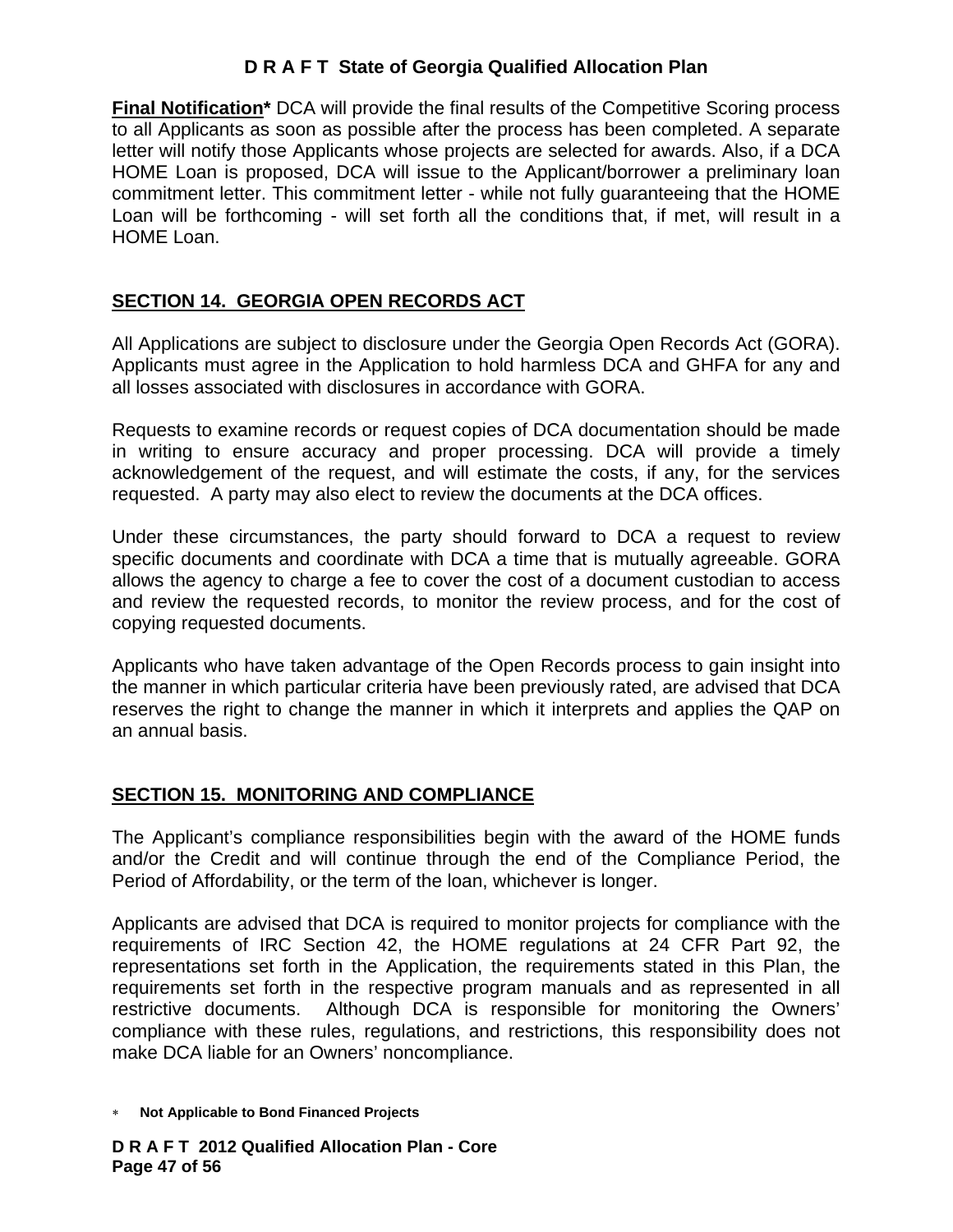**Credit Compliance Monitoring Procedures** (Tax Credit and Tax Exempt Bond/Tax Credit Properties)

Section 1.42-5(a) of U.S. Treasury Regulations requires that each Plan include a procedure that the housing credit agency (DCA) will follow in monitoring for noncompliance with the provisions of Section 42 and in notifying the Internal Revenue Service of any noncompliance of which DCA becomes aware. The procedure for monitoring contained in the Plan must contain procedures consistent with the Regulations that address the following areas: record keeping and record retention; certification and review; on-site inspection; and notification as to noncompliance. This section is included in the Plan to comply with the mandate of the Regulations. DCA reserves the right to make such alteration or amendment to its monitoring procedures as may be required. Specific procedures that Owners must follow to remain in compliance with Program requirements are outlined in Credit Certification Training Materials and in the IRS issued "Guide for Preparing Form 8823" revised in October 2011. Changes and updates to these materials can be found on the Compliance Section of the DCA web site www.tinyurl.com/dcacompliance.

**Required Training for Owners/Managers** (Tax Credit, Tax Exempt Bond/Tax Credit and HOME Properties)

The Owner/General Partner is required to successfully complete a compliance-training seminar provided by or sponsored by DCA. Limited partners are also strongly encouraged to attend these training seminars, but may elect to have property managers serve as the limited partner's representative. Seminars for HOME, Tax Credit and Advanced HOME/Tax Credit compliance are offered on a regular basis by DCA. Certification testing is required and certificates are awarded upon successful completion of the training. The Owner of a Tax Credit and or HOME property will be required to submit to DCA a copy of the Certificate of Successful Completion for the training prior to the beginning of lease-up or prior to placing the first building in service.

All onsite property managers for projects which receive an allocation must attend and successfully complete a DCA-certified compliance training course prior to the first building Placed-In–Service date of the project. All property managers must be certified by DCA or hold the National Compliance Certification. DCA may require onsite property managers and/or general partners of projects that have repetitive issues of noncompliance to attend additional compliance training as a condition of cure.

**Section 8 Rental Assistance***.* No project may deny a unit to applicants possessing a Section 8 Rental Assistance certificate or voucher unless those applicants fail to meet the minimum requirements for all leaseholders. Federal statutes prohibit discrimination against Section 8 certificate and voucher holders. The number of Section 8 tenants residing at a property cannot be limited under the IRS program regulations at any property receiving DCA Tax Credits and/or HOME funding. DCA will closely monitor whether the tenant application process is structured to avoid such discrimination or whether any actions are taken to discourage Section 8 Rental Assistance certificate or

<sup>∗</sup> **Not Applicable to Bond Financed Projects**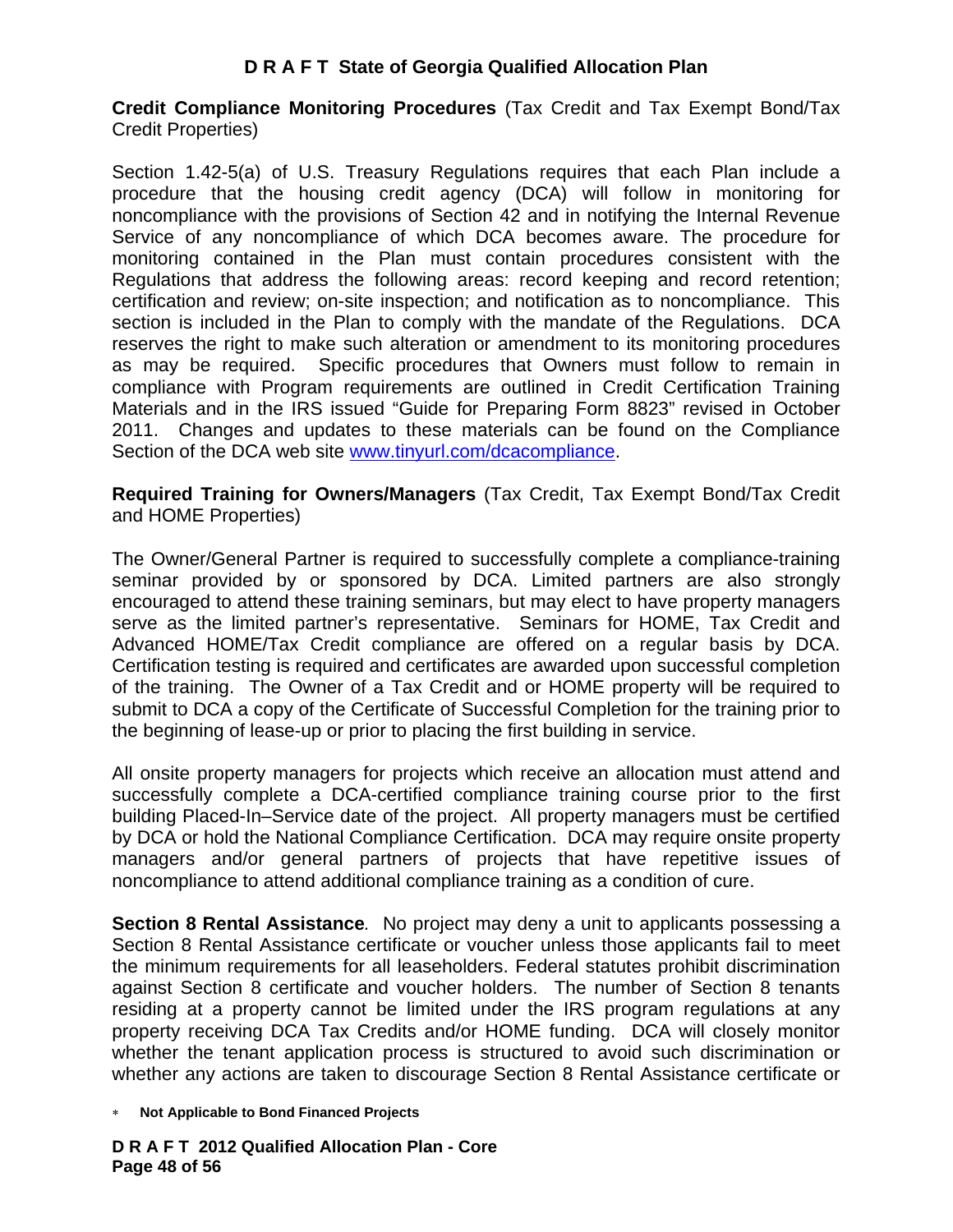voucher holders from applying. Likewise, all lease provisions must be compatible and not in conflict with Section 8 leases.

#### **Property and Record Compliance**

Please refer to The Guide for Completing 8823 Low Income Housing Agencies Report of Noncompliance or Building Disposition revised in October 2011.

#### **Review**

DCA will review the certifications submitted to determine whether or not the Owner has complied with the requirements of Section 42.

Annually, DCA will inspect at least thirty-three percent (33%) of affordable developments to which it has made an allocation under Section 42. In each development selected for review, DCA will review the low-income tenant certifications, the documentation the Owner has received to support that certification, the rent record for no fewer than twenty percent (20%) of the low-income units located in each such development. Records relating tenant income, supporting documentation and rent records will be selected at random by DCA's monitoring officer at the time the review is held. In addition, DCA Compliance Officers will conduct a physical inspection of each low-income unit that receives a record review. The purpose of this inspection will be to determine whether or not the units meet Uniform Physical Condition Standards as defined by the Department of Housing and Urban Development.

DCA will conduct a physical inspection of approximately ten percent (10%) of the units at each project and will review approximately ten percent (10%) of the tenant files each year at properties that have received DCA HOME funds. Additional federal requirements will also be reviewed on an annual basis.

As necessary, DCA will review additional documentation to support representation in the Application for funding.

#### **Record Keeping and Record Retention**

- A. Owners awarded HOME Loans must keep records for each assisted building as stipulated in the final HOME regulations.
- B. Owners allocated Credit must keep records for each building as stipulated in Section 42 of the IRS Code Section 1.42.5(b).
- C. Owners receiving HOME Loans and Credit must follow the most stringent requirements of the two programs.

#### **Inspection Record Retention Provision (Tax Credit and Tax-Exempt Bond Tax Credit Properties)**

∗ **Not Applicable to Bond Financed Projects** 

**D R A F T 2012 Qualified Allocation Plan - Core Page 49 of 56**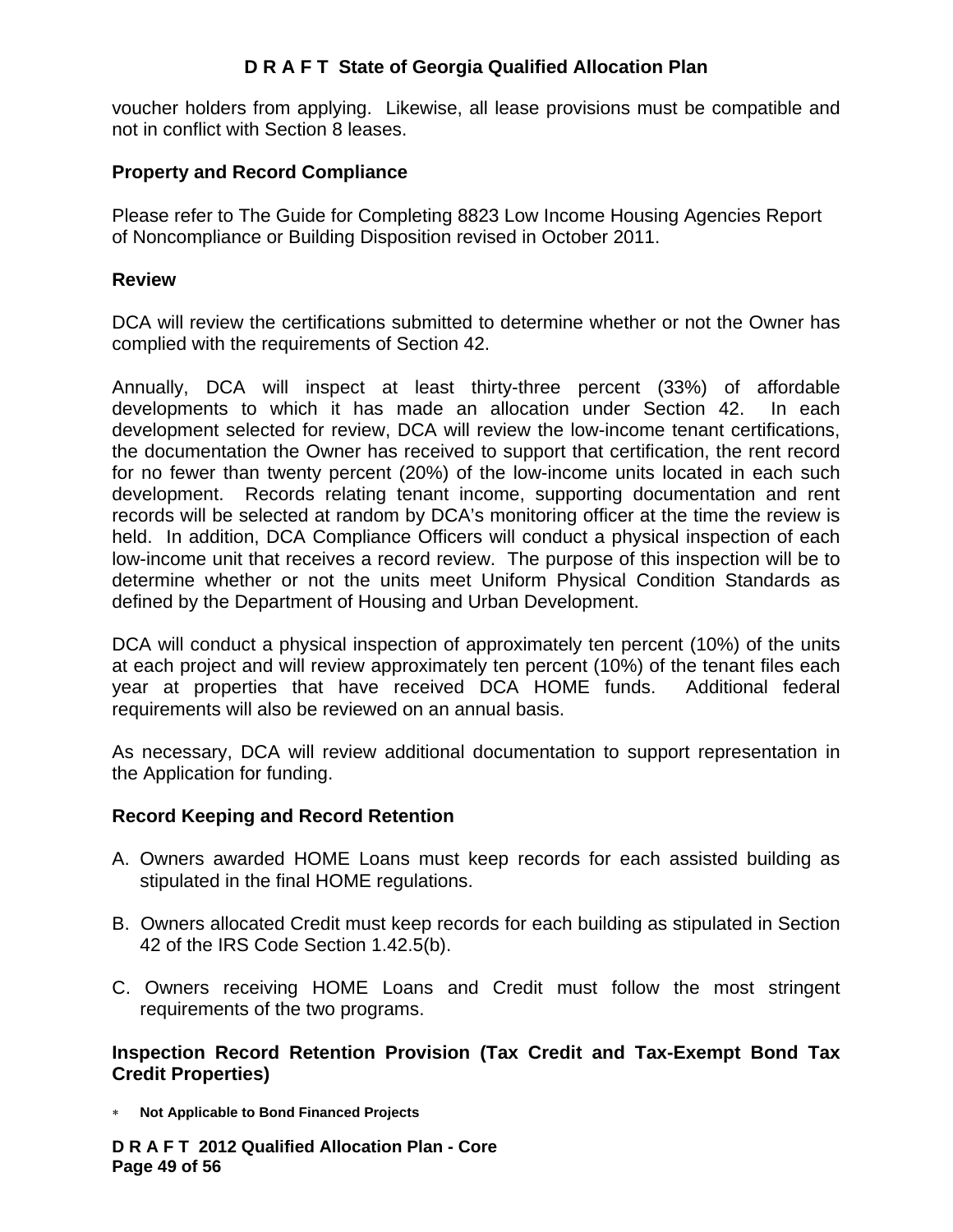The Owner of a Credit property is required to retain all original local health, safety, or building code violation reports or notices that were issued by the State or local government unit for DCA's inspection. After DCA reviews the violation reports or notices and completes its inspection, unless the violation remains uncorrected, the Owner may dispose of these reports or notices.

#### **Compliance Standards**

A. Assessment of Noncompliance

Principals of projects awarded Credit or HOME in previous cycles must remain materially in compliance with Credit and HOME program requirements (if applicable) to remain eligible to compete for future Credit awards or HOME Loans. Material noncompliance status exists when a party exhibits a continual pattern of noncompliance, or when a party demonstrates an inability or an unwillingness to resolve noncompliance matter in a timely manner. DCA will have sole and absolute discretion in determining those parties ineligible to participate in the OAH financing competition due to noncompliance status.

#### B. Cure Period Standards

DCA will notify the Owner in writing of any possible findings of noncompliance. Each item of noncompliance will have an assigned cure period. The cure periods will typically range from thirty (30) days to a maximum of ninety days (90) days. Examples of noncompliance matters and typical cure periods are as follows:

| <b>Noncompliance Items</b>                           | <b>Typical Cure Periods</b> |
|------------------------------------------------------|-----------------------------|
| <b>Health and Safety</b><br>Any issue                | 24-72 hours                 |
| <b>Administrative Noncompliance</b>                  |                             |
| Incomplete or incorrect tenant income certifications | 30 days                     |
| Affidavits not notarized                             | 30 days                     |
| Failure to report on a quarterly or annual basis     | 30 days                     |
| <b>Project Wide Noncompliance</b>                    |                             |
| Incorrect utility allowance                          | 60 days                     |
| Violations of the 40/50 Rule                         | 60 days                     |
| Rent overages                                        | 60 days                     |
| Incurable Instances of Noncompliance                 |                             |
| Submission of fraudulent information to DCA          | No Cure                     |
|                                                      |                             |

For additional guidance regarding noncompliance and appropriate cures please refer to the 8823 Guide.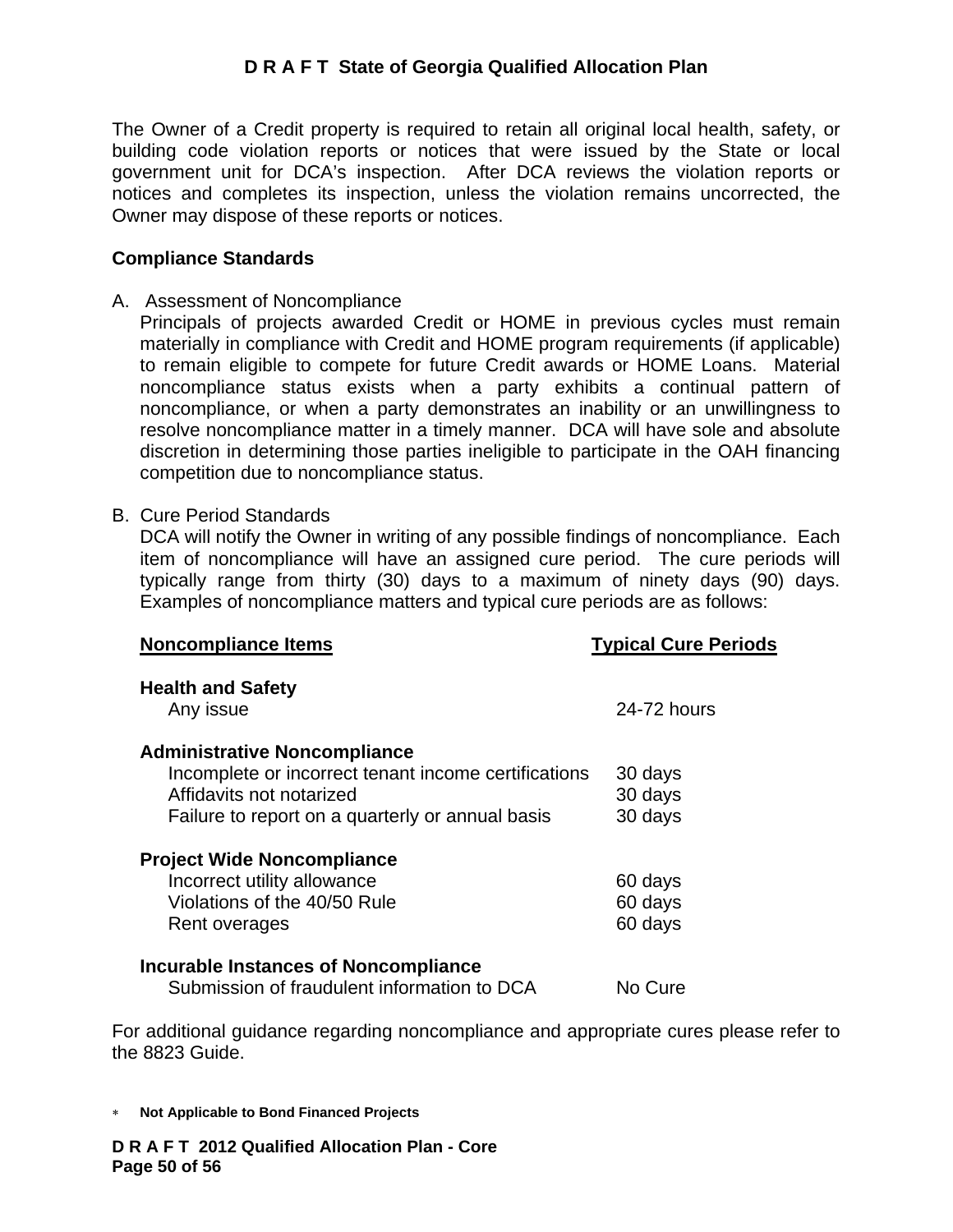#### **Monitoring Fees**

DCA charges a monitoring fee for all Tax Credit developments containing five (5) or more low-income units. Credit recipients will be required to pay the entire fee covering the 15-year Compliance Period as indicated in Exhibit A of the Core Plan (DCA Fees and Deadlines). Additional fees may be charged to properties that require additional follow-up due to non-compliance findings. \$50 per unit plus travel expenses will be assessed.

#### **Compliance Monitoring Responsibilities**

- A. DCA may choose to delegate all or a portion of its compliance monitoring responsibilities to an agent or other private contractor. This option, if chosen, does not relieve DCA of its obligation to notify HUD or the IRS of noncompliance instances. DCA may also delegate some or all of its compliance monitoring responsibilities to another State agency. This delegation may include the responsibility of notifying the IRS of noncompliance.
- B. Applicants must inform DCA of all conditions or extenuating circumstances at each project that may impact compliance monitoring duties. Any questions regarding compliance with the Credit or HOME programs should be addressed in writing and faxed to DCA's Compliance Monitoring Section at (404) 327-6849.

### **SECTION 16. MODIFICATION OF THE PLAN**

Without limiting the generality of DCA's power and authority to administer, operate, and manage the allocation of Credits and HOME Loans according to federal law, federal procedures, and the Plan, DCA shall make such determinations and decisions, publish administrative rules, require the use of such forms, establish such procedures, and otherwise administer, operate, and manage allocations of Credits and HOME Loans and funds in such respects as may be, in DCA's determination, necessary, desirable, or incident to its responsibilities as the administrator, operator, and manager of allocations of Credits and HOME Loans.

In accordance with NCSHA best underwriting practices, DCA reserves the right to allow developer fees of up to 20% for projects that DCA deems hard to develop or socially desirable developments, developments produced in difficult to develop areas or in accordance with policy changes necessitated by DCA.

The Governor recognizes and acknowledges that DCA will encounter situations which have not been foreseen or provided for in the Plan and expressly delegates to DCA the power to amend the Plan, after the public has had the opportunity to comment through the public hearing process, and to administer, operate, and manage allocations of Credits and HOME Loans in all situations and circumstances, both foreseen and unforeseen, including, without limiting the generality of the foregoing, the power and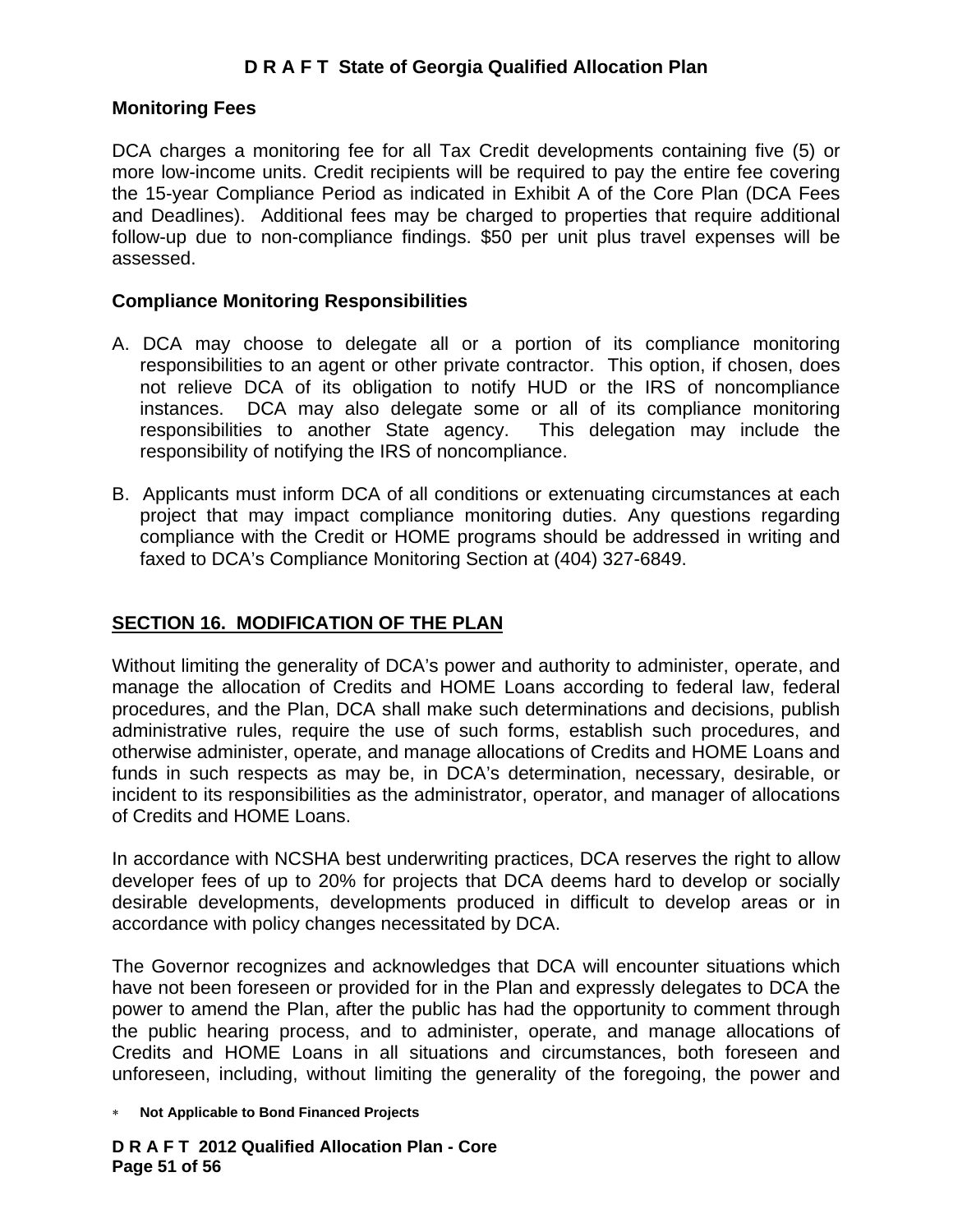authority to control and establish procedures for controlling any misuse or abuses of the Credits or HOME Loan allocation system and the power and authority to resolve conflicts, inconsistencies, or ambiguities, if any, in the Plan or which may arise in administering, operating, or managing Credits or HOME Loan allocations pursuant to the Plan. The Governor further expressly delegates to DCA the authority to amend the Plan to ensure compliance with federal law and regulations as such federal law may be amended and as federal regulations are promulgated governing Credits and the HOME Loan Program. The Commissioner of DCA is also granted the authority to make minor modifications to the Plan to clarify provisions and correct inconsistencies.

# **SECTION 17. MAILING LIST**

DCA maintains an e-mail distribution list for those interested in receiving notifications of application cycles and other DCA Multifamily program activities. Visit DCA's website at:

www.dca.ga.gov/housing/HousingDevelopment/programs/OAH.asp

to be added to the e-mail list or you may submit a written request to

oahround2012@dca.ga.gov.

<sup>∗</sup> **Not Applicable to Bond Financed Projects**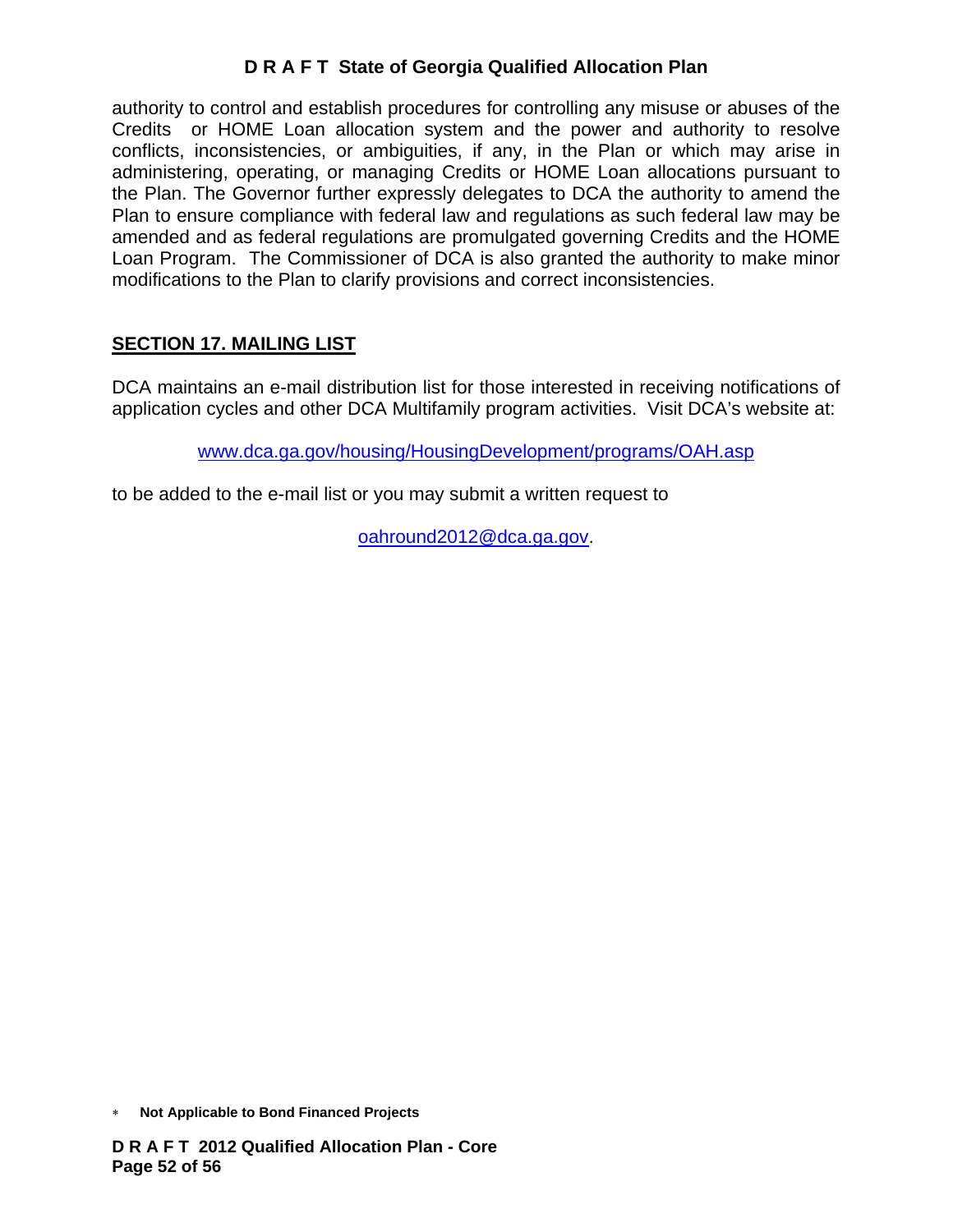#### **EXHIBIT A**

#### **DCA PRE-APPLICATION DEADLINES AND FEE SCHEDULE For Profit, Non-profit, and For Profit/Non-profit Joint Ventures**

|                                                                                        | <b>Fees</b>                                                                                    | 9%<br><b>Deadline</b> | 4% Deadline                                                          |
|----------------------------------------------------------------------------------------|------------------------------------------------------------------------------------------------|-----------------------|----------------------------------------------------------------------|
| Amenities Pre-Approval                                                                 | \$1,500 per waiver                                                                             | April 27,<br>2012     | No later than 30 days prior to<br>submittal of the LIHTC application |
| <b>Architectural Standards</b><br>Waiver                                               | \$1,500 per waiver                                                                             | April 27,<br>2012     | No later than 30 days prior to<br>submittal of the LIHTC application |
| DCA HOME Consent Loan<br>Pre-Application Application<br>and Third Party Review<br>Fees | \$1000 For Profits,<br>\$1000 For Profits/ Non-<br>profits Joint Venture,<br>\$500 Non-profits | April 27,<br>2012     | N/A                                                                  |
| <b>Qualification Determination</b>                                                     | <b>NONE</b>                                                                                    | April 27,<br>2012     | No later than 30 days prior to<br>submittal of the LIHTC application |
| <b>Operating Expense Waiver</b>                                                        | \$1,500 per waiver                                                                             | April 27,<br>2012     | No later than 30 days prior to<br>submittal of the LIHTC application |
| Payment & Performance<br><b>Bond Waiver</b>                                            | \$1,500 per waiver                                                                             | April 27,<br>2012     | N/A                                                                  |
| <b>Probationary Participation</b>                                                      | \$1,500 per waiver                                                                             | April 27,<br>2012     | No later than 30 days prior to<br>submittal of the LIHTC application |
| Pre-determination of<br><b>Qualification to Compete</b>                                | <b>NONE</b>                                                                                    | April 27,<br>2012     | No later than 30 days prior to<br>submittal of the LIHTC application |
| <b>Sustainable Communities</b><br>Site Analysis Packet or<br>Feasibility study         | <b>NONE</b>                                                                                    | April 27,<br>2012     | N/A                                                                  |

#### **INCOMPLETE INFORMATION SUBMITTED WILL NOT BE REVIEWED**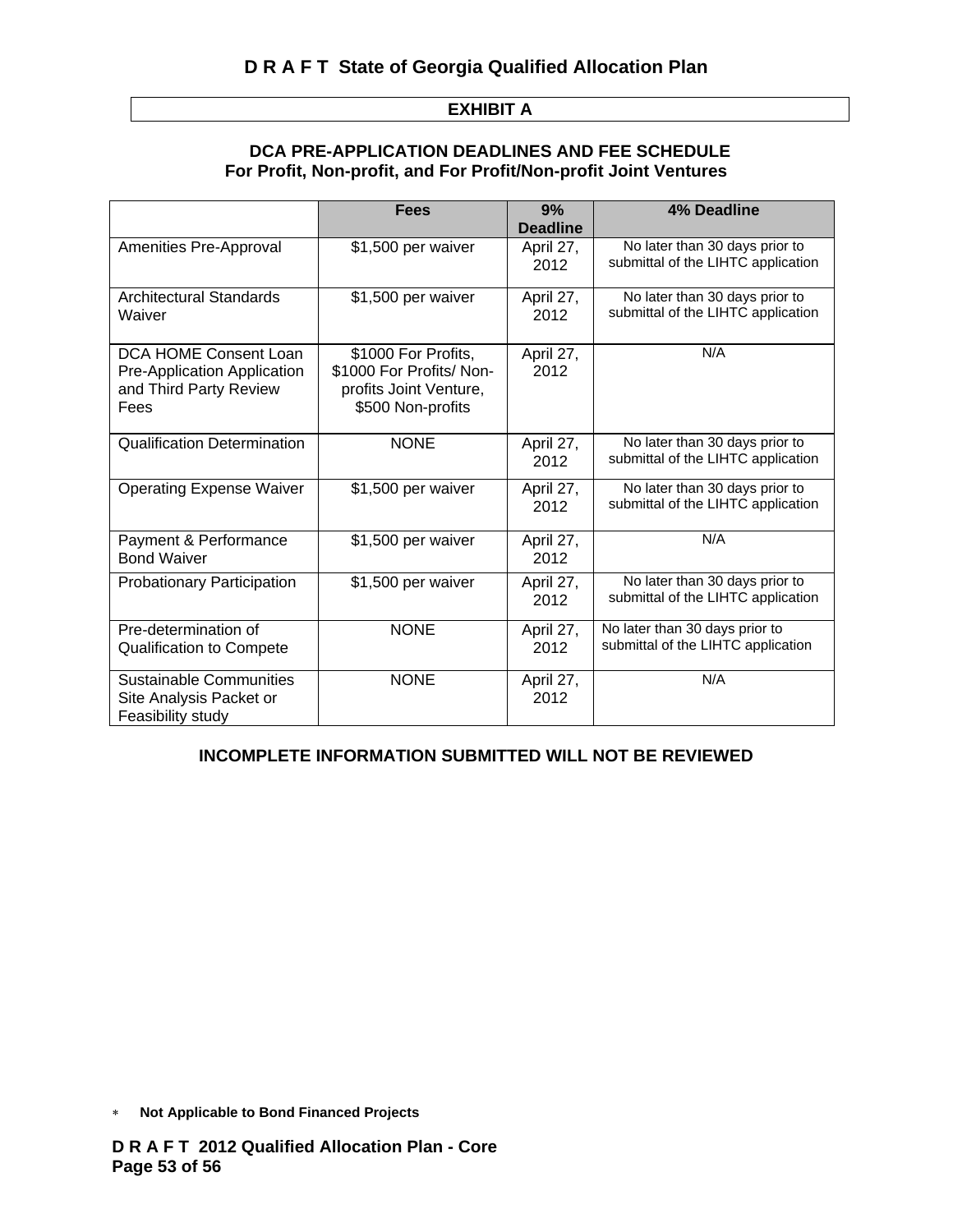#### **EXHIBIT A (continued)**

#### **DCA APPLICATION AND PRE-AWARD DEADLINES & FEE SCHEDULE For Profit, Non-profit, and For Profit/Non-profit Joint Ventures Failure to meet deadlines below will be considered in Experience and Compliance Reviews**

|                                                                         | <b>Fees</b>                                                                                     | 9%<br><b>Deadline</b>                        | <b>4% Deadline</b>                                                                                                                                       |
|-------------------------------------------------------------------------|-------------------------------------------------------------------------------------------------|----------------------------------------------|----------------------------------------------------------------------------------------------------------------------------------------------------------|
| 2012 Bond/4% Credit<br><b>Eligibility Opinion</b><br>Letter             | \$4,500<br>Resubmission fee of<br>\$500 due to incomplete<br>submissions                        | N/A                                          | Pre-Application Submission<br>no<br>later than 75 days before bond<br>closing (fee not required at<br>application if submitted with pre-<br>application) |
| 2012 Credit<br>Application Fee and<br><b>Third Party Review</b><br>Fees | \$6,500 For Profits<br>\$6,500 For Profits/Non-<br>profits Joint Venture<br>\$5,500 Non-profits | Application<br>Submission<br>June 7,<br>2012 | N/A                                                                                                                                                      |
| Notification Due to<br>DCA of Alternate<br><b>Financing Awards</b>      | <b>NONE</b>                                                                                     | 7/13/12                                      | N/A                                                                                                                                                      |
| Alternate Financing<br>Deadline                                         | <b>NONE</b>                                                                                     | 7/27/12                                      | N/A                                                                                                                                                      |
| Evidence of 8 step<br>process<br>commencement                           | <b>NONE</b>                                                                                     | 8/1/12                                       | N/A                                                                                                                                                      |
| Evidence of 8 step<br>process completion                                | <b>NONE</b>                                                                                     | 8/31/13                                      | N/A                                                                                                                                                      |

#### **9% Application Submission Deadline: 4:00 PM on June 07, 2012**

<sup>∗</sup> **Not Applicable to Bond Financed Projects**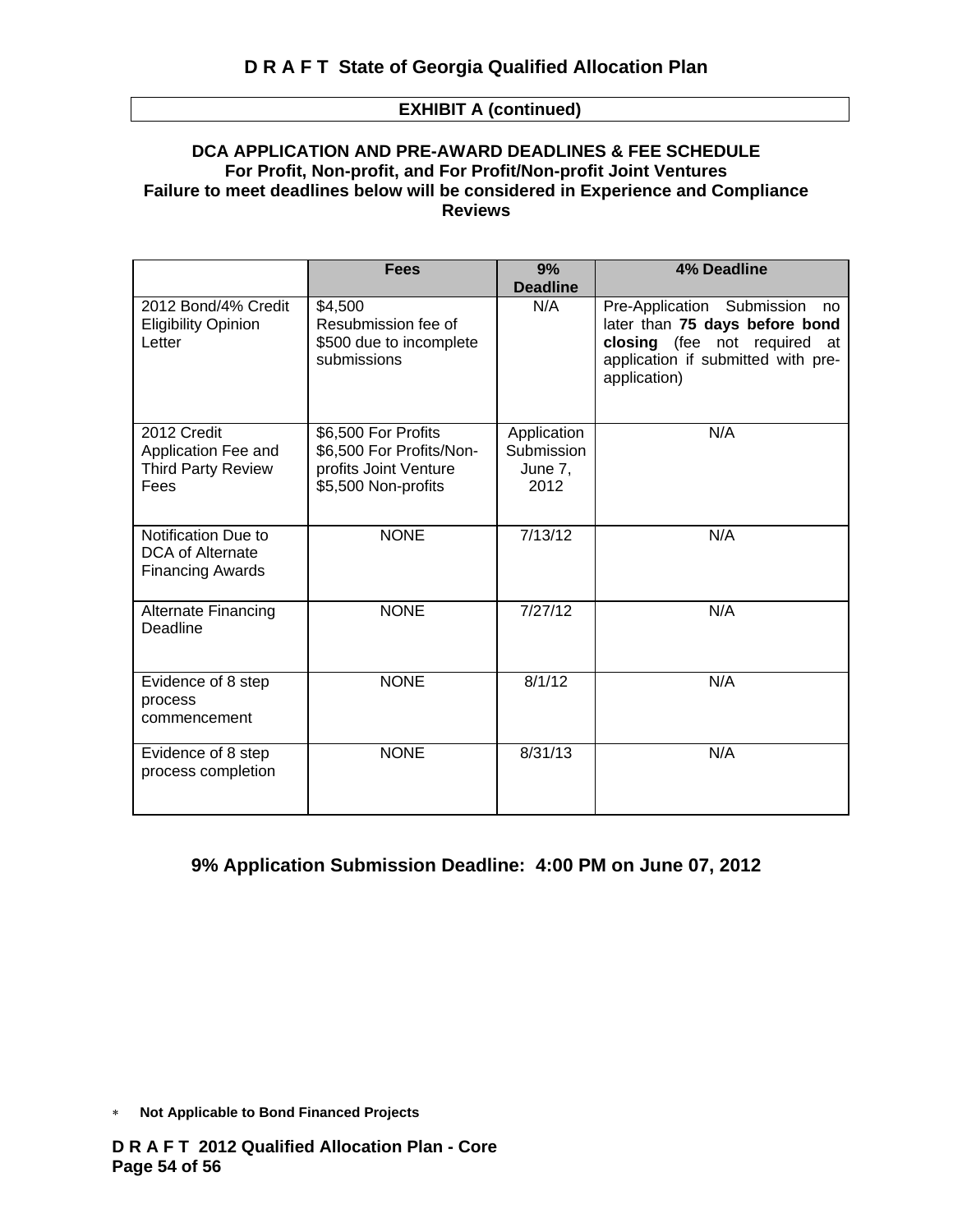#### **EXHIBIT A (continued)**

#### **DCA POST AWARD DEADLINES AND FEE SCHEDULE For Profit, Non-profit, and For Profit/Non-profit Joint Ventures Failure to meet deadlines below will be considered in Experience and Compliance Review**

|                                                                                                         | Fees                                                                                                                                                                       | 9% Deadline                                                                                                                                                                     | <b>4% Deadline</b>                                                                                                               |
|---------------------------------------------------------------------------------------------------------|----------------------------------------------------------------------------------------------------------------------------------------------------------------------------|---------------------------------------------------------------------------------------------------------------------------------------------------------------------------------|----------------------------------------------------------------------------------------------------------------------------------|
| Appraisal Fee (HOME<br>Loans Only)                                                                      | Based on DCA cost                                                                                                                                                          | Upon invoicing by DCA during<br>underwriting                                                                                                                                    | N/A                                                                                                                              |
| Bond/4% Credit<br>Processing Fee                                                                        | 8% of annual Federal<br>Credit amount                                                                                                                                      | N/A                                                                                                                                                                             | Due within 30 calendar days of<br>issuance of Letter of<br>Determination                                                         |
| Certificates of Occupancy                                                                               | <b>NONE</b>                                                                                                                                                                | Issued by local jurisdiction before<br>end of business December 31,<br>2014                                                                                                     | Issued by local jurisdiction<br>before end of business<br>December 31, 2014                                                      |
| Commencement of<br>Construction/Rehabilitation<br>(Projects w/Tax Credit and<br>HOME)                   | <b>NONE</b>                                                                                                                                                                | Must satisfy all conditions<br>necessary to commence<br>construction within one year of<br>date of the initial HOME<br>commitment.                                              | N/A                                                                                                                              |
| Commencement of<br>Construction/Rehabilitation<br>(Tax Credit Only Projects)                            | <b>NONE</b>                                                                                                                                                                | No later than September 30, 2013                                                                                                                                                | No later than September 30,<br>2013                                                                                              |
| <b>Completion of Work Scope</b>                                                                         | <b>NONE</b>                                                                                                                                                                | No later than December 31, 2014                                                                                                                                                 | No later than December 31,<br>2014                                                                                               |
| <b>Construction Loan Closing</b><br>(Tax Credit only Projects)                                          | <b>NONE</b>                                                                                                                                                                | No later than August 31, 2013                                                                                                                                                   | No later than August 31, 2013                                                                                                    |
| <b>Cost Certification</b><br>Amendments                                                                 | \$1,500 per request                                                                                                                                                        | At time of request                                                                                                                                                              | At time of request                                                                                                               |
| <b>Credit Allocation Fee</b>                                                                            | 8% of annual Federal<br>Credit amount                                                                                                                                      | At time of carryover allocation sent<br>in except for Non-profit sole<br>general partners who can submit<br>at or before construction<br>commencement deadline.                 | N/A                                                                                                                              |
| <b>Credit Compliance</b><br>Monitoring Fee (calculated<br>on a per unit basis for all<br>project units) | \$400 - USDA 515<br>Projects \$400 -<br><b>URFA Bond Projects</b><br>\$800 - Bond/4%<br><b>Credit Projects</b><br>$$800 - Others$<br>\$1,500 per Single<br>family dwelling | Within 18 months of Issuance of<br>carryover allocation, but no later<br>than the project placed in service<br>date or applicant will be assessed<br>a late fee of \$25 per day | Due within 18 months of<br>issuance of Letter of<br>Determination or applicant will<br>be assessed a late fee of \$25<br>per day |
| <b>DCA Placed In Service</b><br>Form                                                                    | <b>NONE</b>                                                                                                                                                                | Within 30 days of the 1st building<br>placed in service                                                                                                                         | Within 30 days of the 1st<br>building placed in service                                                                          |
| Boundary survey,<br>topographic survey, and<br>geotechnical report                                      | <b>NONE</b>                                                                                                                                                                | No later than 60 days after<br>announcement of awards                                                                                                                           | At the time of application                                                                                                       |
| <b>Construction Documents</b><br>as fully outlined in the<br><b>Architectural Manual</b>                | <b>NONE</b>                                                                                                                                                                | No later than May 1, 2013 (HOME<br>projects may have more stringent<br>deadlines)                                                                                               | At the time of application.                                                                                                      |